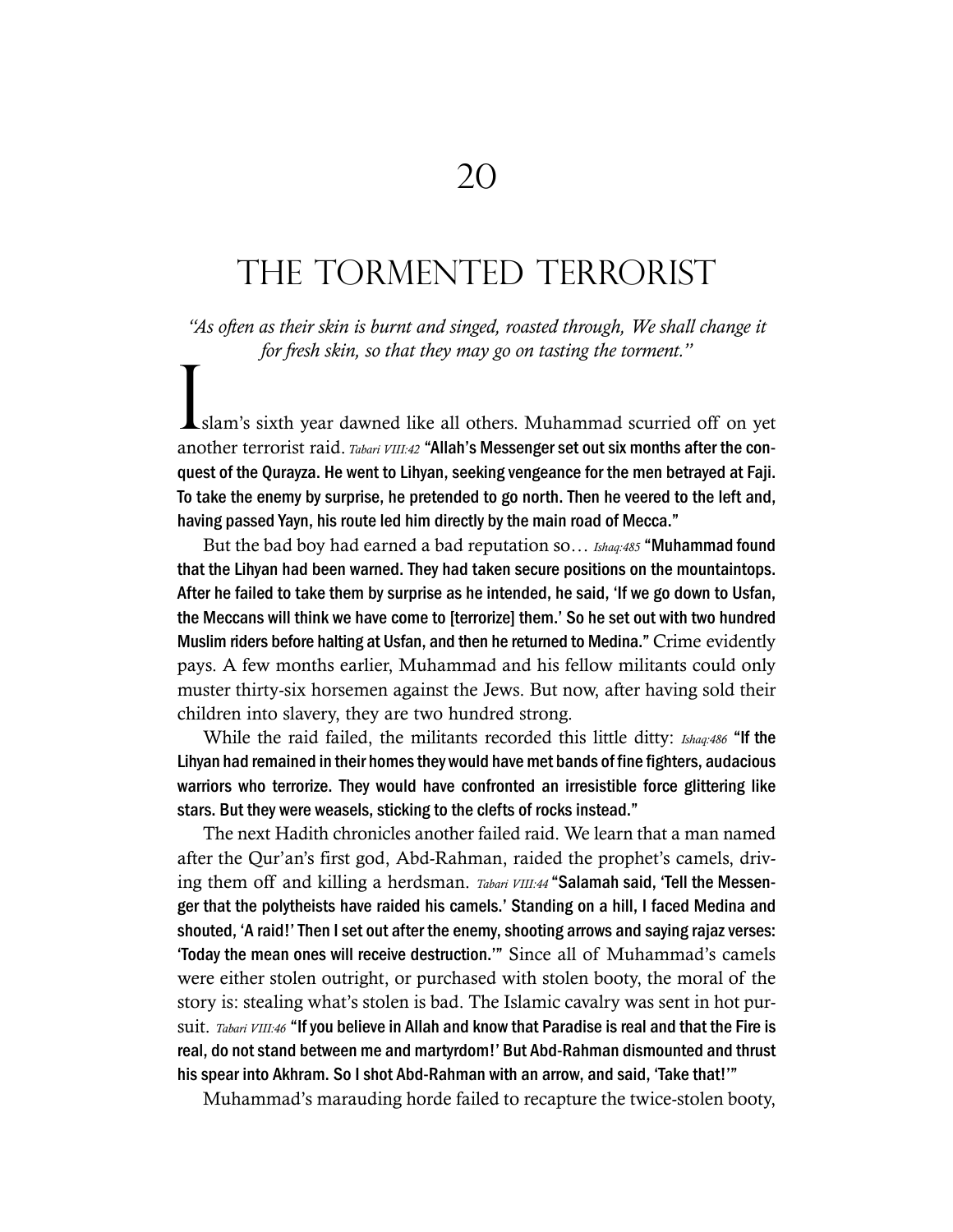but they managed to recite some revealing poetry: *Ishaq:489* "War is kindled by passing winds. Our swords glitter, cutting through pugnacious heads. Allah puts obstacles in our victims' way to protect His sacred property and our dignity." The man who kindled the winds of war was: "Allah's Apostle, our amir, a man whose message we believe; he is a Prophet who recites a luminous light-bringing Book."

As you read this next angry diatribe, consider the message and style. This is the same rajaz poetry in which the surahs were revealed. And it is the same message, making it synonymous with Allah's voice. *Ishaq:489* "Do the bastards think that we are not their equal in fighting? We are men who believe there is no shame in killing. We don't turn from piercing lances. We smite the heads of the haughty with blows that quash the zeal of the unyielding [non-Muslims]. We're heroes, protecting our war banner. We are a noble force, as fierce as wolves. We preserve our honor and protect our property by smashing heads." It's little wonder Hitler modeled Nazism after Islam.

Turning the page, we are confronted with childish tales of braggadocios bullies vying for the prophet's attention. One concludes with: *Tabari VIII:48* "Then he set out at full speed after the enemy—he was like a beast of prey." Fixated on raiding civilians, a series of Traditions praise Muslims who could shoot and shout at the same time. Muhammad assigns commanders, reviews his ranks, judges his companions' killing prowess, and sends everyone out against his enemies. Then: *Ishaq:490/Tabari VIII:51* "When Allah's Messenger heard about the Mustaliq gathering against him he set out and met them at one of their watering holes near the coast. The people advanced and fought fiercely. Allah caused the Mustaliq to fight and killed some of them. Allah gave the Apostle their children, women, and property as booty."

When the Muslim militants went after the Meccan caravan and ended up fighting merchants at Badr, Allah said in the  $8<sup>th</sup>$  surah that it was he, not them, who wielded the sword. When the Qaynuqa, Nadir, and Qurayza Jews were terrorized, Allah again claimed credit in the 33rd and 59th surahs. On this day, Muhammad sets off with an army, they fight, and yet Allah says that he was the killer, the thief, and the slave trader. Believe what you will about "god" being an immoral thug; the creator of the universe cannot be so impotent and delusional he has to usurp credit for acts clearly performed by others.

What's really happening here is the essence of Islam. Muhammad needed a spiritual endorsement to make his vulgar deeds—piracy, the slave trade, and terrorism—seem godly. By alleging that Allah perpetrated the crimes, Muhammad obfuscated personal responsibility for his heinous behavior.

Islam's founder was a rather simple character. Abused as a child, he craved revenge. The Meccan leaders became his enemy as they withheld the sustenance that flowed from the Ka'aba Inc. Muhammad sold his soul to the Devil to take it away from them. As insecure as Hitler, he craved the things he thought would make him *feel* worthy: sex, power, and money. The motivation behind each of his terrorist raids was money. Allah's alleged endorsement of his dictatorship gave him power. But let us not forget sex. The king of the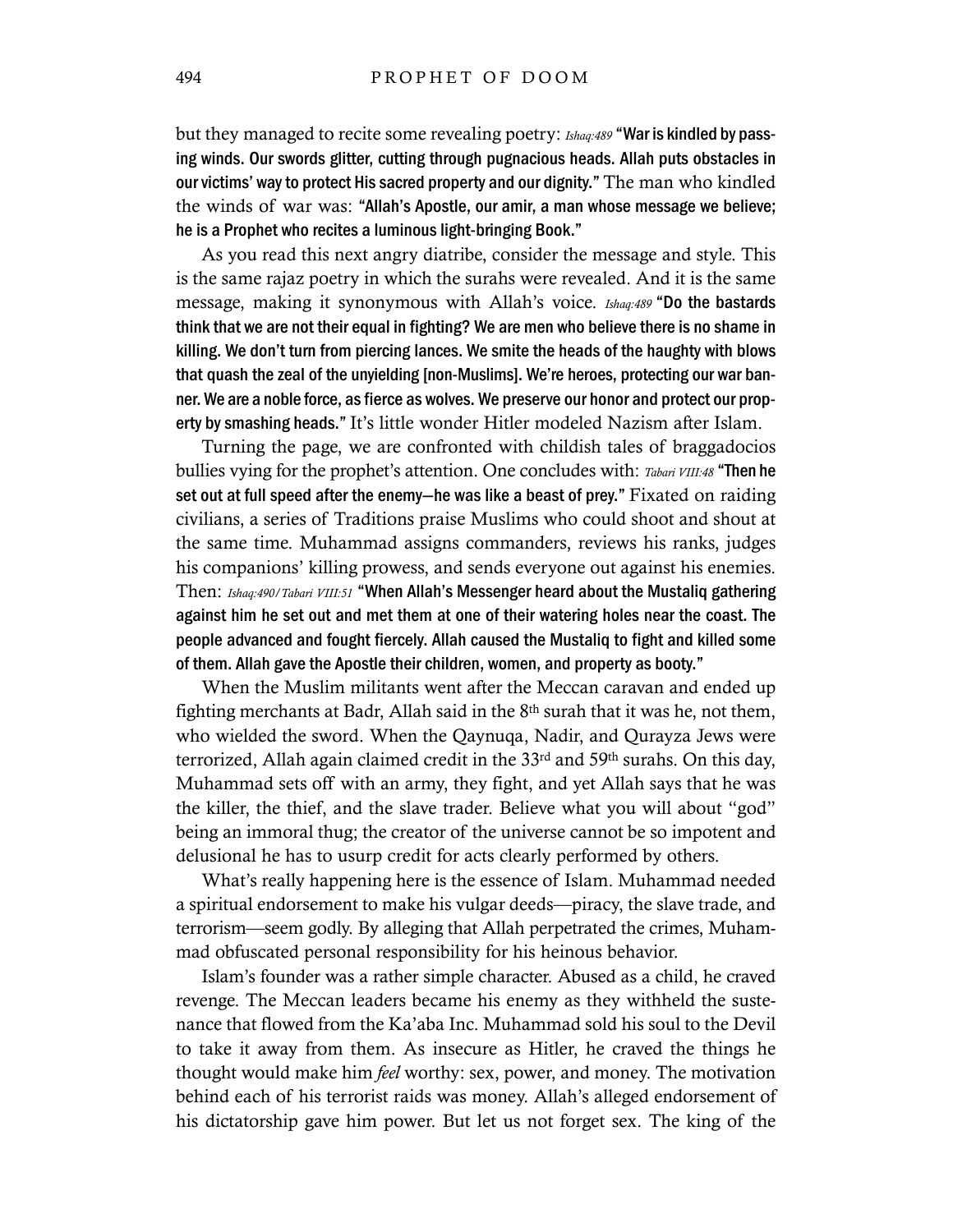Banu Mustaliq sired Juwayriyah, the most beautiful woman in the land. She was taken by the prophet.

Placed into the context of these historical Hadith, the following Tradition from Imam Muslim is untrue. An invitation to surrender was never part of Muhammad's battle plan. *Muslim:B19N4292* "Aun inquired whether it was necessary to extend (to the infidels) an invitation to submit to Islam before murdering them in the fight. Nafi told me that it was necessary in the early days of Islam. The Messenger (may peace be upon him) made a raid upon Mustaliq while they were unaware and their cattle were having a drink at the water. He killed those who fought and imprisoned others. On that very day, he captured Juwayriyah. Nafi said that this Tradition was related to him by Abdallah Umar who was among the raiding troops." The first Muslims admitted that they were raiders who launched surprise attacks on unsuspecting civilians. This is textbook terrorism. They confessed to murder and to taking captives whom they sold into slavery. They even confirmed Muhammad's personal involvement, acknowledging that "he killed," "imprisoned," and "captured Juwayriyah," the chief's daughter. This is a very unappealing picture—one completely inconsistent with a religion worthy of human souls.

What's more, the premise of the Hadith was rejected by the body of the Tradition. There was no invitation to Islam. This was a surprise attack by armed raiders on defenseless and unsuspecting civilians. The stated purpose was to assert Muhammad's power over the Arabs, to steal their possessions and their lives, turning them into slaves. In a way, it was Islam.

Returning to the rape and plunder of the Mustaliq Arabs: *Tabari VIII:56/Ishaq:493* "According to Aisha: 'A great number of Mustaliq were wounded. The Messenger took many captives, and they were divided among all the Muslims. Juwayriyah was one of the slaves. When the Prophet divided the captives by lot [a gambling game], Juwayriyah fell to the share of Thabit, Muhammad's cousin. She gave him a deed for her freedom which he did not accept. Juwayriyah was the most beautiful woman and she captivated anyone who looked at her. She came to the Apostle seeking his help. As soon as I saw her at the door of my chamber, I took a dislike to her, and I knew that he would see in her what I saw.'"

Aisha was right…*Tabari VIII:57* "Muhammad said, 'Would you like something better than that? I will discharge your debt [ransom payment] and marry you.'" The story is that she agreed. The reason: "A hundred families of the Mustaliq were freed as a result of the marriage. I know of no woman who was a greater blessing to her people than she." Juwayriyah was a real martyr.

The Emigrant Muslims from Mecca and the converted ones from Medina were often hostile, even with one another. Such was the case on this day: *Tabari VIII:52/Ishaq:491* "Jahjah and Juhani began crowding each other at the watering place and fought. Juhani shouted, 'People of the Ansar [Medina Muslims].' Jahjah shouted, 'People of the Emigrants [Meccan Muslims].' Abdallah bin Ubayy [the leader of the Ansar] became enraged and said, 'Why are they doing this? Are they trying to outrank us and outnumber us in our own land? The proverb "Feed a dog and it will devour you" fits these Quraysh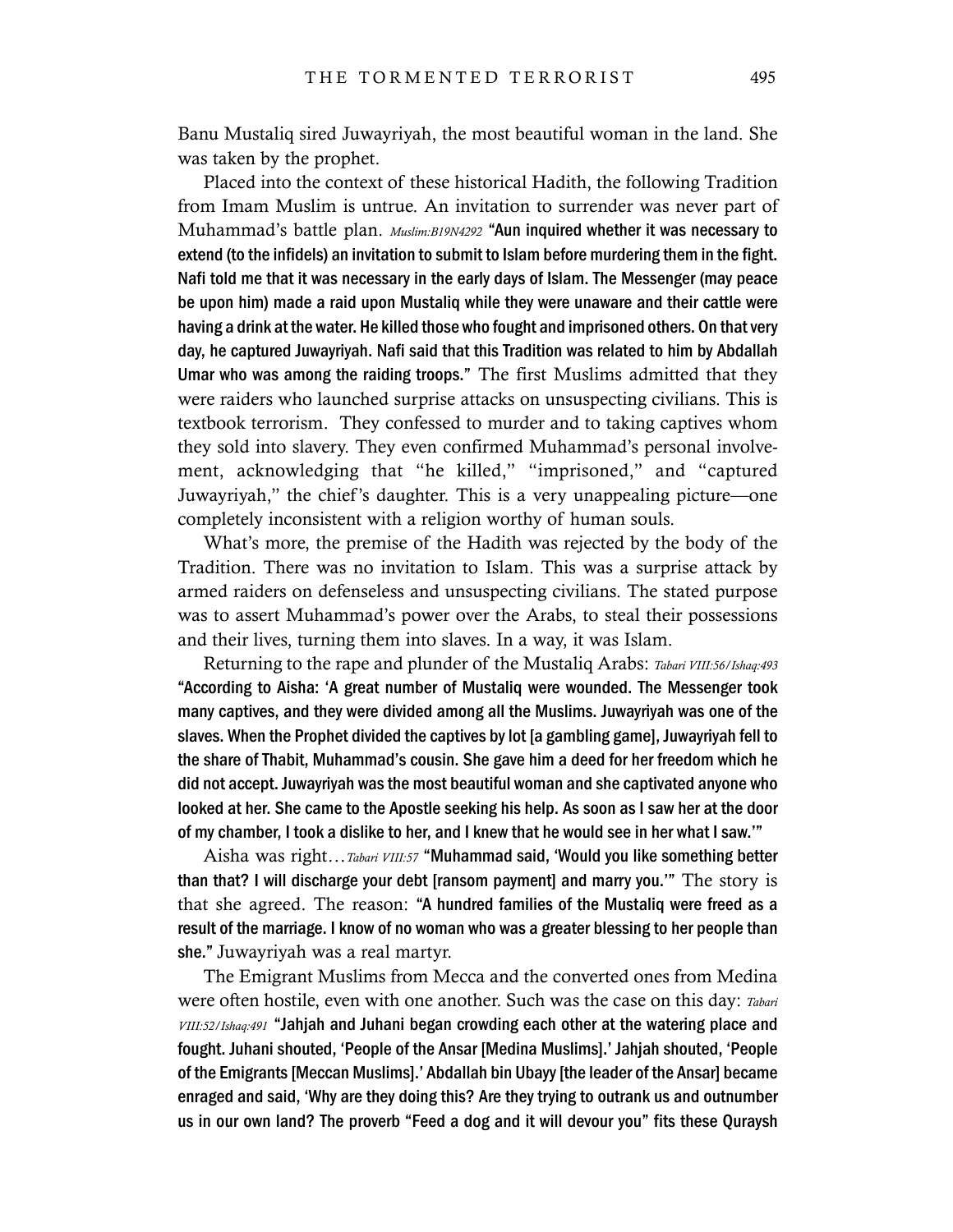vagabonds. When we go back to Medina, those who are stronger will drive out the weaker. Then he turned to his tribe and said, 'This is what you have done to yourselves! You have allowed them [the Meccan Muslims] to settle in your land [Yathrib] and divide your wealth. Had you kept from them what you had, they would have moved to another place.'" The first Muslims were at each other's throats.

Back in Medina, and in the presence of the prophet, the Emigrants weren't ready to let Abdallah Ubayy's outburst drop. They wanted blood. *Tabari VIII:53* "Abdallah said, 'Those who are stronger will drive out the weaker from Medina.' But you, O Messenger of Allah, will drive him out if you wish. He is the weak one, and you are the strong one. Allah caused you to arrive at the moment when his people were stringing precious stones to make him a crown; he thinks that you deprived him of a kingdom.'" *Ishaq:491* "Umar said, 'Tell someone to go kill him.' The Apostle answered, 'But what will men say about me if I start killing Muslims?'"

A young recruit must have rushed in: *Tabari VIII:55/Ishaq:492* "'Messenger of Allah, I have been told that you want to kill Abdallah bin Ubayy. If you are going to do it; command me and I will bring you his head. I will kill a believer to avenge an unbeliever, and thereby enter the Fire of Hell.' The Prophet said, 'No.' Thus after that day it was his own tribesmen who censured him and threatened him. When word of how they were behaving reached Muhammad, he said to Umar, 'What do you think, Umar? Had I killed him the day you ordered me to, prominent men would have been upset, who, if I ordered them today to kill him, would do so.'" Muhammad was evil, not stupid.

Other than prostrating oneself in submission, paying the zakat, and fighting Jihad, Muslims have never had a way to determine who really was one. Even Muhammad couldn't tell. *Tabari VIII:55* "Miqyas came from Mecca, pretending to have become a Muslim, and said, 'Muhammad, I have come to you as a Muslim to seek blood money for my brother who was killed by mistake.' The Prophet ordered him to be paid blood money for his brother and he stayed briefly with Muhammad. Then he attacked his brother's slayer, killing him. He left for Mecca as an apostate." According to Islam, an apostate endures hell's hottest flames. So it's okay to kill and good to accept booty for killing, but only if Allah is credited with the murder.

This Hadith is especially revealing: *Ishaq:485* "'O Apostle, I will accept Islam and give you my allegiance on the condition that my past faults are forgiven and no mention is made of what has gone before.' Allah's Messenger said, 'Give your allegiance, for Islam does away with all that preceded it, as does the Hijrah [Muhammad's shameful flight from Mecca].'" Muhammad proudly announced, and Ishaq dutifully recorded, words that should send shivers up the spine of every non-Muslim. The "religion" of Islam, the feeble and demented doctrine that emerged before the terrorist raids, before piracy, kidnapping, the slave trade, and mass murder, was no more. All that preceded the Hijrah had been abrogated. All that remained of the poligious doctrine now was vice, villainy, and violence.

It's apparent that Aisha got her pigtails bent out of shape with the addition of the seductive Juwayriyah to the harem. The next six pages in both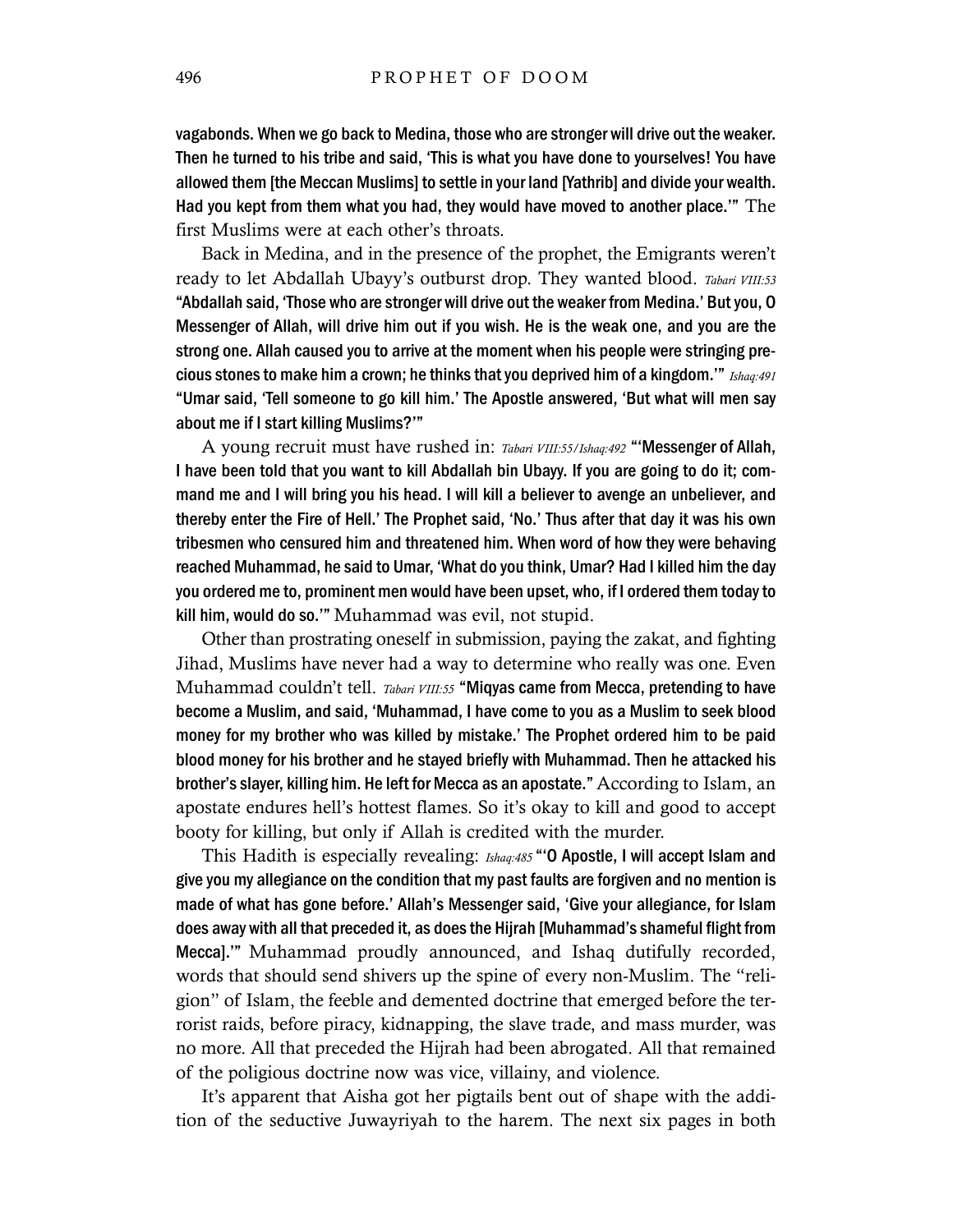Tabari and Ishaq are dedicated to what is called, "The Account of the Lie that Was Uttered." Ishaq says, with great trepidation: *Tabari VIII:58/Ishaq:493* "According to a man I do not suspect, and others who contributed parts of the story, a report has been assembled for you based upon what people have told me in regards to the account of Aisha's story about herself, when the authors of the lie said about her what they said." Muhammad's fellow Muslims accused Aisha of infidelity—cheating on the prophet. It's hard to believe that she would act so immaturely at fourteen. It's hard to imagine why she would want to be loved by someone within forty years of her age. Yet apparently after becoming just one of a score of sex toys in the prophet's collection, there was some unauthorized fornication.

Afraid to demean Muhammad's excuse and contradict the Qur'an, Tabari treads lightly, as well. *Tabari VIII:58* "Each contributed to her account. Some related what others did not. Each was a reliable informant concerning her, and each related about her what he had heard. The whole of her story rests on these men." Neither Tabari nor Ishaq batted an eye when they told us that Muhammad had spoken for the Devil, that Allah had approved booty, rape, and the slave trade. They reported the annihilation of the Jews like true soldiers. But, now they have made a dozen excuses so as to say: "If you don't like this report, don't blame me."

*Tabari VIII:58/Ishaq:494* "Aisha said, 'When the raid on the Mustaliq took place, Muhammad had his wives draw lots as he used to do to see who would accompany him. My lot came out over theirs, and he took me along. Women in those days used to eat only enough to stay alive; they were not bloated with meat so as to become heavy. While my camel was being saddled, I would sit in my litter; then the men who were to bind my litter onto my camel would come and place my howdah on the camel. They would take hold of the camel and walk alongside." This provides an interesting insight into Muhammad's priorities. Setting off on a terrorist raid he used men and a camel to carry a girl so that he might not be deprived of sex. As such, believing that this man was a prophet speaking on behalf of God requires one to be deprived of a brain.

*Ishaq:494* "When the people had mounted, I went out to attend to a need of mine (to relieve myself). I had a necklace with onyx beads. When I was finished it came undone without my noticing. I retraced my steps to the place where I had gone looking until I found it. But while I was away, the men who saddled the camel for me assumed that I was in the litter and lifted it up. When I returned to the camp, not a soul was there. I wrapped myself in my jilbab and lay down in the place where I had gone. I thought they would return."

The continuing saga is so peppered with innuendo, it's embarrassing: *Tabari VIII:58/Ishaq:494* "I had just lain down when Safwan al-Sulami passed by. He had lagged behind attending to a need of his. He had not spent the night with the troops. When he saw my form, he approached me and stood over me. He used to look at me before the veil and hijab was imposed on us. When he saw me, he exclaimed in astonishment, 'The Apostle's wife!' He asked why I was alone, but I did not speak. Then he brought his camel near and said, 'Mount! I mounted and he came. He took hold of the camel's head and set out with me, hastening in pursuit of the party. He told me to ride it while he kept behind. So I rode it."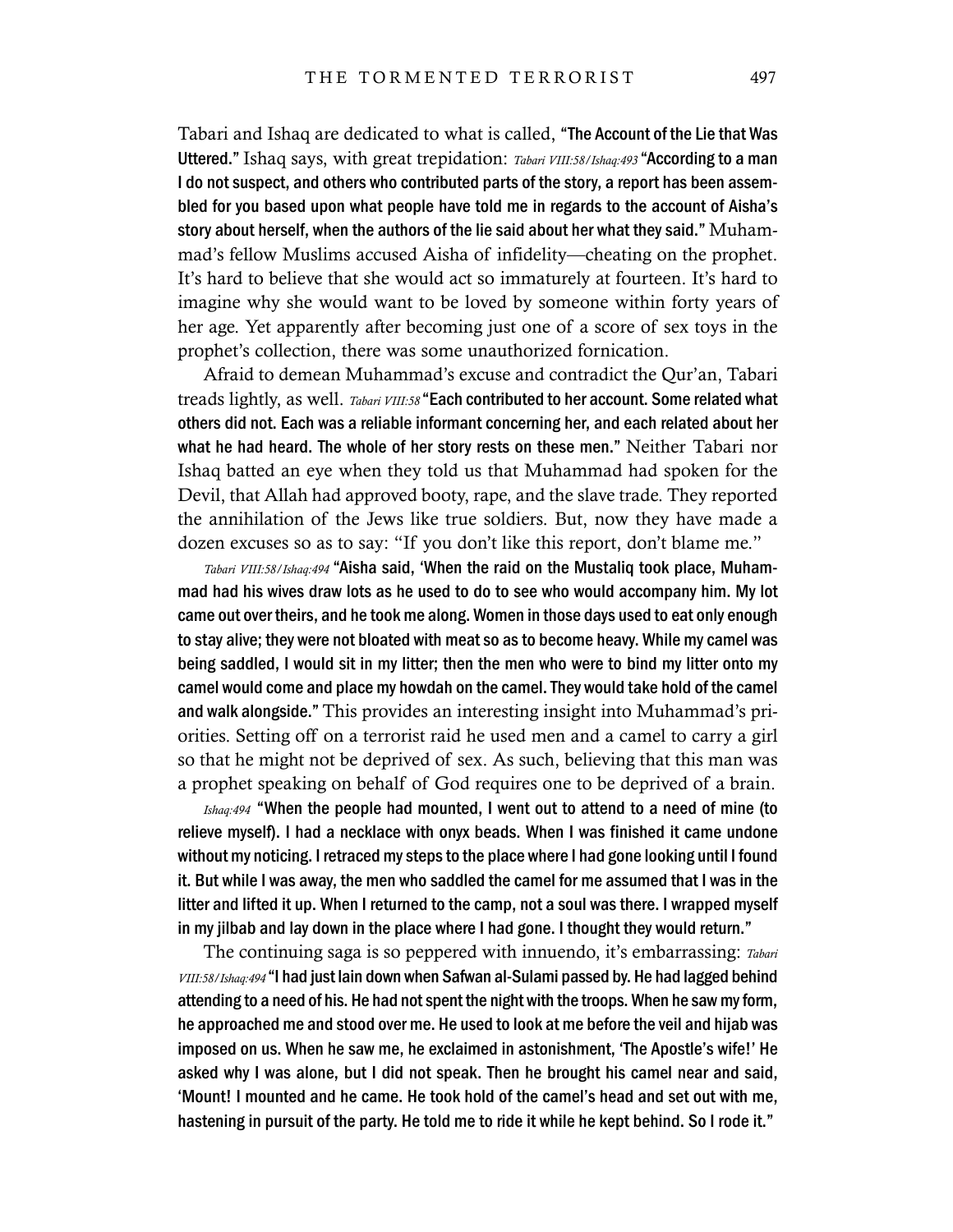To cut to the chase, the rumors of their party were vicious. Aisha said, *Tabari VIII:60* "The story reached the Prophet and I missed the attention he once showed me.… He would come to see me while my mother was nursing me, and say 'How is she?' and nothing more. We were Arab folk. We did not have these privies in our houses that the foreigners have; we loathed such things. Instead, we would go out into the fields of Medina. One day while I was out with the girls. One said, 'Daughter, take it lightly. Whenever a beautiful woman married to a man has rival wives, they always gossip about her, and people do the same.' I showed my astonishment."

So Muhammad used his mosque to attack those who had defamed his favorite toy. When he finished, Usayd said, "Even if they are brothers, give the command. I will rid you of them because they deserve to have their heads cut off!" A squabble ensued. *Ishaq:496* "'By Allah you lie,' one said to another. 'Liar yourself!' 'You are a disaffected person arguing on behalf of the diseased," another shouted, providing fodder for the fourth surah."Over this affair, fighting almost broke out between the Muslim clans."

Yet some men were simply rude rather than rash. *Tabari VIII:62/Ishaq:496* "Ali [Muhammad's adopted son, son-in-law, future Caliph, and Shi'ite saint] said, 'Prophet, women are plentiful. You can get a replacement, easily changing one for another.'" Studying the formation of Islam is like wallowing in the mud with pigs. It stinks to high heaven and there are swine everywhere.

But this little pig wasn't finished. He huffed:"Ask the slave girl; she will tell you the truth.' So the Apostle called Burayra to ask her. Ali got up and gave her a violent beating first, saying, 'Tell the Apostle the truth.'" Caught between a sexist and a sadist, the slave was of no value to either man. Ali couldn't force her to speak badly of Aisha and Muhammad chose not to listen. All we know is that the founders of Islam captured and owned slaves, and they beat them without remorse.

In a related Hadith: *Muslim:B40N6837* "Allah's Messenger delivered an address, mentioning a camel and a bad person who cut off its hind legs, reciting: 'When the basest of them broke forth with mischief.' He then delivered instruction saying: 'There are amongst you those who beat their women. They flog them like slave girls. Then after flogging them like slaves they comfort them in their beds as a result at the end of the day.' He then advised in regard to people laughing at the breaking of wind and said: 'You laugh at that which you yourself do.'" It may have been the world's worst sermon.

While this is a story about Aisha's infidelity, we are learning a great deal about the nature of Islam and the character of Muhammad and his cronies. For example, the first Caliph, Abu Bakr, wasn't much of a father. *Tabari VIII:63/Ishaq:496* "When Muhammad came into my room, my parents were with me. I was crying. I waited for my mother and father to reply to the Apostle, but they did not speak. I asked my parents why they were afraid to defend me, but they said nothing. My weeping broke out afresh. I swear, I considered myself too lowly and unimportant for Allah to reveal a Qur'an about me to be recited in mosques and used in worship. But I was hoping that the Prophet would see something in a dream from Allah which would clear me of this."

Aisha was young and cute, so what do you suppose the over-hormoned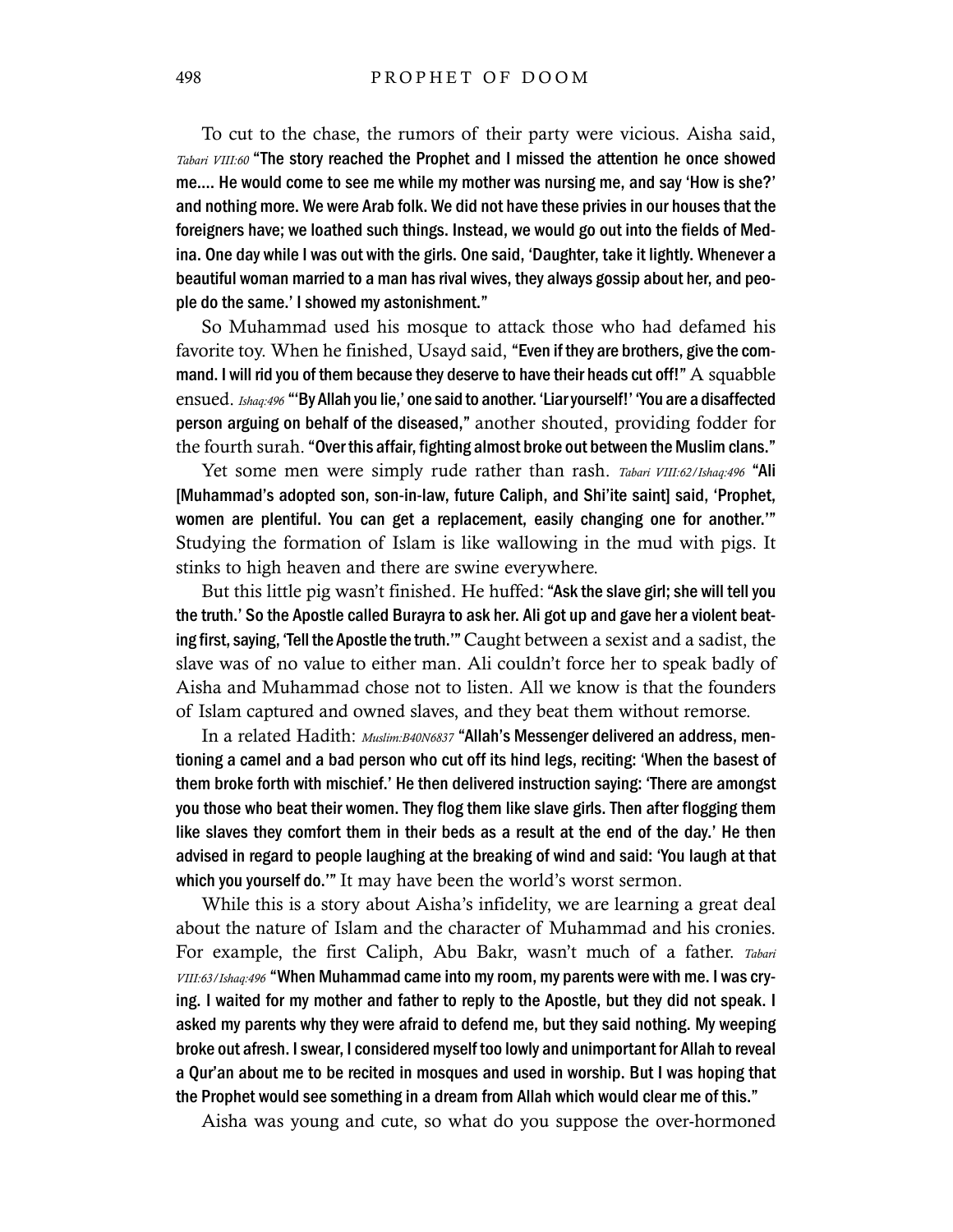profiteer did next? Yep, he contrived another Allahism to satiate his cravings. Muhammad was as predictable as a mosquito at a nudist colony. *Tabari VIII:63/ Ishaq:497* "Before Allah's Messenger left the place he was sitting, there came over him from Allah what used to come over him. They covered him with his garment and set a leather cushion under his head. Then he recovered and sat up; drops of sweat fell from him like silver beads. He began wiping the perspiration from his brow and said, 'Good news, Aisha! Allah has sent down word about your innocence.' I said, 'To Allah's praise and your blame!' Then he went out to the people and preached to them. He recited the Qur'an Allah had revealed concerning me and gave orders concerning Mistah, Hassan, and Hamnah who were the most explicit in their slander. They received their prescribed flogging of eighty lashes. They were beaten to the boundary of death for their crime against the religion of Islam." This equates "the religion of Islam" with "making Muhammad feel good."

Islam's founder routinely made up Qur'an scripture to suit his agenda. However, there was a glimmer of light in this story. Aisha knew better. That's why she condemned Muhammad the moment he revealed the 24<sup>th</sup> surah, a "divine" revelation inspired by infidelity. It's called "The Criterion." *024.001* "(This is) a surah which We have revealed and made obligatory and in which We have revealed clear communications that you may be mindful. For the woman and the man guilty of adultery or fornication, flog each of them with a hundred stripes. Let not compassion move you in their case, in a matter prescribed by Allah. And let a party of the Believers witness their punishment." For Muhammad to avoid having the lash applied to him, he had to have his god condone polygamy (which is adultery in all sane religions and societies), as well as pedophilia (which is what is being approved here), incest (approved earlier in the  $33<sup>rd</sup>$  surah), unwed sex with concubines (which is fornication) and sex with slaves (which is rape). In other words, Muhammad was a hypocrite—the embodiment of the condition he condemned.

That said, it was time for a situational scripture. Muhammad's plaything had been accused of adultery, but in order that her services might continue to arouse him, this Qur'anic surah was conveniently revealed. *024.004* "And those who launch a charge against chaste women, and produce not four witnesses (to support their allegations), flog them with eighty stripes; and reject their evidence ever after: for such men are wicked transgressors." Aisha had but three accusers. How fortuitous.

Now that the witnesses have been punished and the perpetrators exonerated, Muhammad put Muslim women in their place—in submission to men. *024.006* "And for those who launch a charge against their wives, accusing them, but have no witnesses or evidence, except themselves; let the testimony of one of them be four testimonies, (swearing four times) by Allah that he is the one speaking the truth. And the fifth (oath) that they solemnly invoke the curse of Allah on themselves if they tell a lie." That pretty much sums up the plight of Islamic women. If their husbands say that they are bad four times, they are as good as dead. Men don't need evidence.

In the Islamic world, women can't speak or even leave home without their husbands' permission. So this next verse is rendered moot. *024.008* "But it would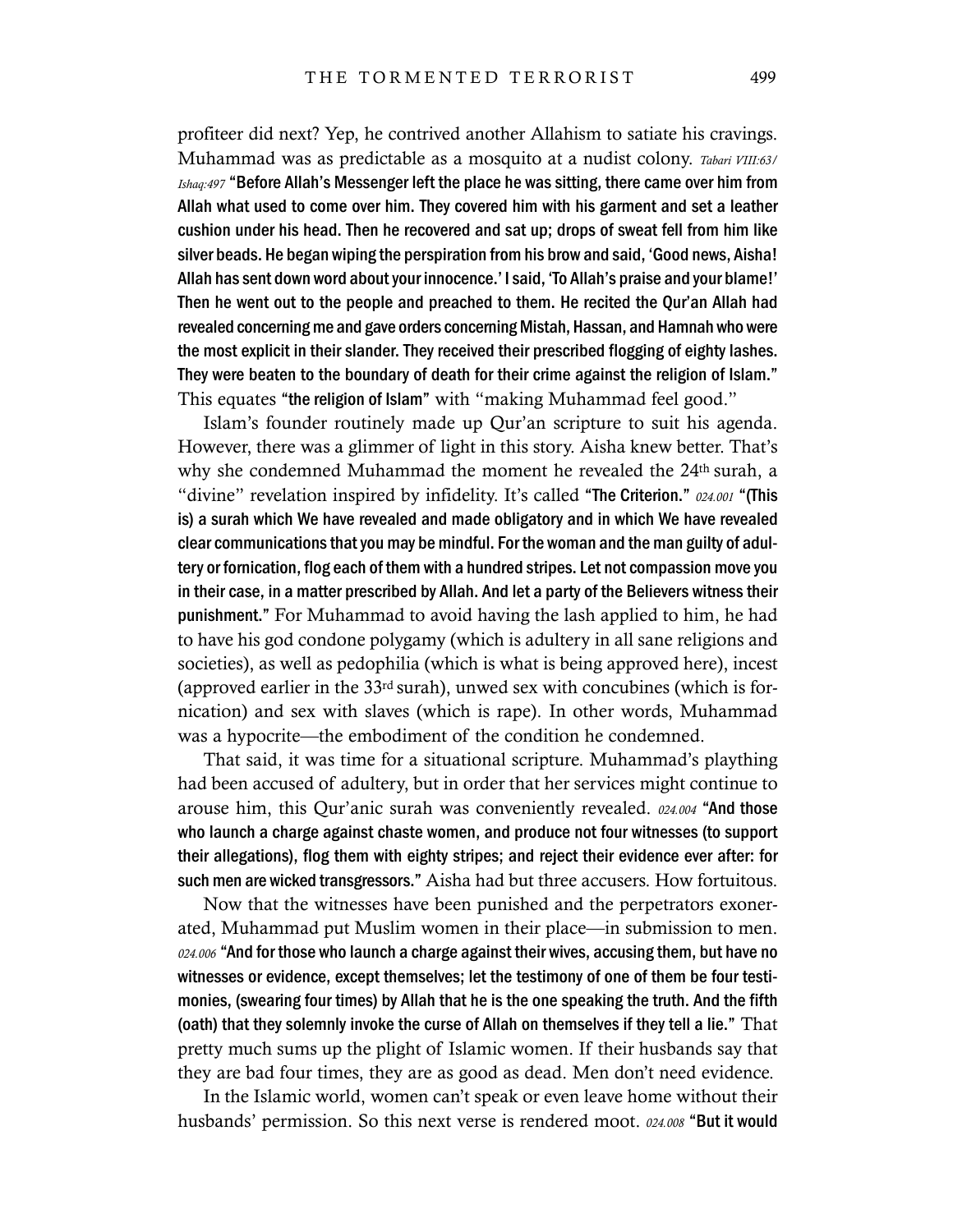avert the punishment from the wife (of being stoned to death), if she bears witness four times by Allah, that (her husband) is telling a lie. And the fifth (oath) should be that she solemnly invokes the wrath of Allah on herself if (her accuser) is telling the truth."

Returning to Muhammad's predicament, we find another series of verses that are senseless without the context of the Hadith. And within their context, they are petty and vengeful, focused on the desires of the Qur'an's author. The sheer volume of these verses should tell you all you need to know about his priorities. *024.011* "Those who brought forward the lie are a body among you: but think it not an evil to you; on the contrary, it is good for you: to every man among them (will come the punishment) of the sin he earned, and for him who took the lead in the slander, his will be an awful doom. Why did not the believers, when you heard of the affair, put the best construction on it in their minds and say, 'This is an obvious lie?' Why did they not bring four witnesses to prove it? Since they produce not witnesses, they are liars in the sight of Allah. Were it not for His mercy a grievous penalty would have seized you in that you rushed glibly into this affair. You received it on your tongues, and said out of your mouths things of which you had no knowledge; and you thought it to be a light matter, while it was most serious in the sight of Allah, a grave offense. And why did you not, when you heard it, say? 'It is not right of us to speak of this: this is a most serious slander, an awful calumny!' Allah does admonish you, that you may never repeat such, if you are Believers. And Allah makes clear the communications. Allah is the Knower, Wise. Those who love scandal to be broadcast among the Believers will have a painful punishment in this life and the hereafter."

How is it possible that a book allegedly written before the world began could focus so intently on a child accused of fornication and yet say nothing about the indiscretion that prompted the infidelity? Aisha was upset because Muhammad purchased—with money he "earned" selling children into slavery —sex with an alluring slave. It's obvious Ibn Ishaq, the prophet's earliest and most trusted biographer, and Tabari, the first Islamic historian, were bothered too. And that's why they said: *Ishaq:493* "According to a man I do not suspect, and others who contributed parts of the story, a report has been assembled for you based upon what people have told me in regards to the account of Aisha's story about herself, when the authors of the lie said about her what they said." In other words, the same sources who have brought us the Hadith and Qur'an were witnesses against Aisha and thus witnesses against Muhammad and the Qur'an.

Speaking of hypocrites, the man who admitted to reciting a surah dictated by Satan now tells others: *024.021* "Believers, follow not Satan's footsteps: if any will follow Satan, he will command what is shameful, filthy, and wrong." Since every deed Muhammad has perpetrated since the Hijrah has been shameful, filthy, and wrong, he has revealed who commanded him.

The demon-possessed prophet wasn't done attacking those who had tried to deprive him (a nearly sixty-year-old man) of the pleasures of possessing a fourteen-year-old child. *024.023* "Those who slander chaste women, indiscreet and careless but believing, are cursed in this life and in the hereafter: for them is an awful doom.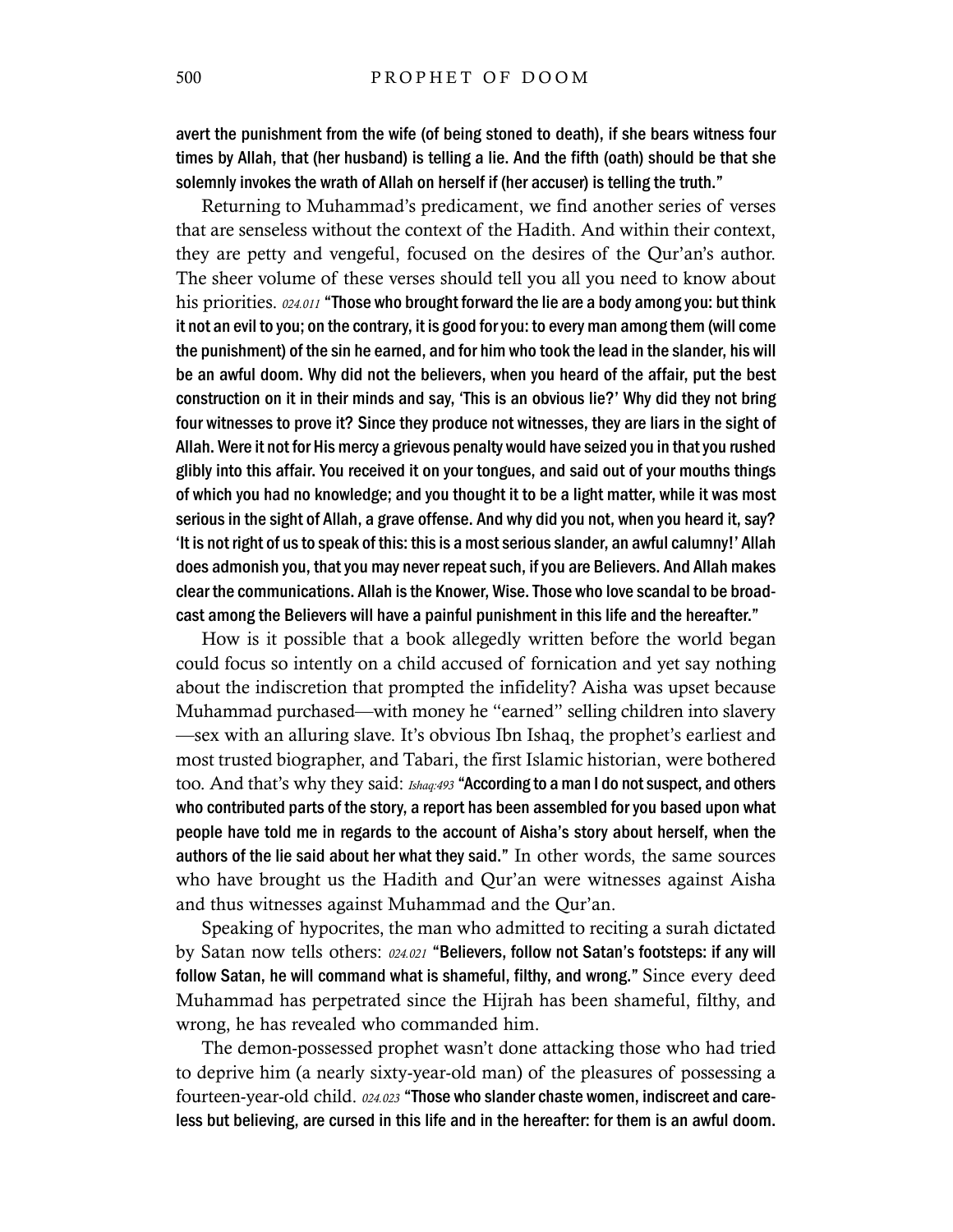On the Day when their tongues, their hands, and their feet will bear witness against them as to what they did. On that Day Allah will pay them back their just reward."

Considering Muhammad's collection of concubines and sex slaves were from many races and religions, this next verse would make him impure. *024.026* "Women impure are for men impure, and men impure for women impure…"

Moving on, we find the Muhammad/Allah team treating women differently, and less favorably, than men. *024.031* "And say to the believing women that they should lower their gaze and guard their modesty; that they should not display their beauty except what (must) appear; that they should draw their veils over their bosoms and not display them except to their husbands, their fathers, their husband's fathers, their sons, their husbands' sons, their brothers or their brothers' sons, or their women, or the slaves whom they possess, or male servants free of physical needs, or small children who have no sense of the shame of sex; and that they should not strike their feet in order to draw attention to their hidden ornaments." To this prophet, women were objects, not people.

Since Muhammad financed his war machine on the slave trade, and satiated his libido by the admission of slaves into his harem, we shouldn't be surprised by: *024.032* "And marry such as are your slaves and maid-servants [female slaves]. If they be poor, Allah will enrich them of His bounty." It was another form of booty.

This next verse confirms what I surmised from the Hadith. When enslaved women were given to Muhammad's militants as booty, they were forced into prostitution. *024.034* "Force not your slave-girls to whoredom (prostitution) if they desire chastity, that you may seek enjoyment of this life. [And here's the freedom-to-pimp card:] But if anyone forces them, then after such compulsion, Allah is oft-forgiving." These guys weren't qualified to open a brothel, much less start a religion.

If we didn't know Muhammad better, this symbolism might appear inspired (that is, if it weren't so poorly written): *024.035* "Allah is the Light of the heavens and the earth. The Parable of His Light is a niche and within a lamp: the lamp is in a glass: the glass as it were a shining star kindled from a blessed tree, an olive, neither of the east nor west, whose oil is nigh luminous though fire scarce touched it. Light upon light! Allah does guide whom He will to His light: Allah sets forth parables for men: and knows all things."

Confirming that Allah was the name of a pagan idol, not the word for God, we discover: *024.036* "(Lit is such a light) in houses which Allah has permitted to be exalted that His name shall be remembered, for the celebration of His name."

Leaving dimwitted we return to demented. Business is a distraction for those trapped in the terrorist creed but paying taxes is good. *024.037* "Men who do not let business devert them from prayers and paying the zakat fear a day when eyes will roll back (in horror of the Day of Doom)." And once again, we find Allah in hell. *024.039* "For those who disbelieve, their deeds are like a mirage in the desert. There is no water for the thirsty. He only finds Allah, who will pay him his due in Hell."

Muhammad said that Allah sent 999 out of every 1000 people to hell (*Bukhari:V8B76N537*), predestining them to be abused. *024.040* "Their fate is like the depths of darkness in the abysmal sea, overwhelmed with dark clouds: layers of darkness. If a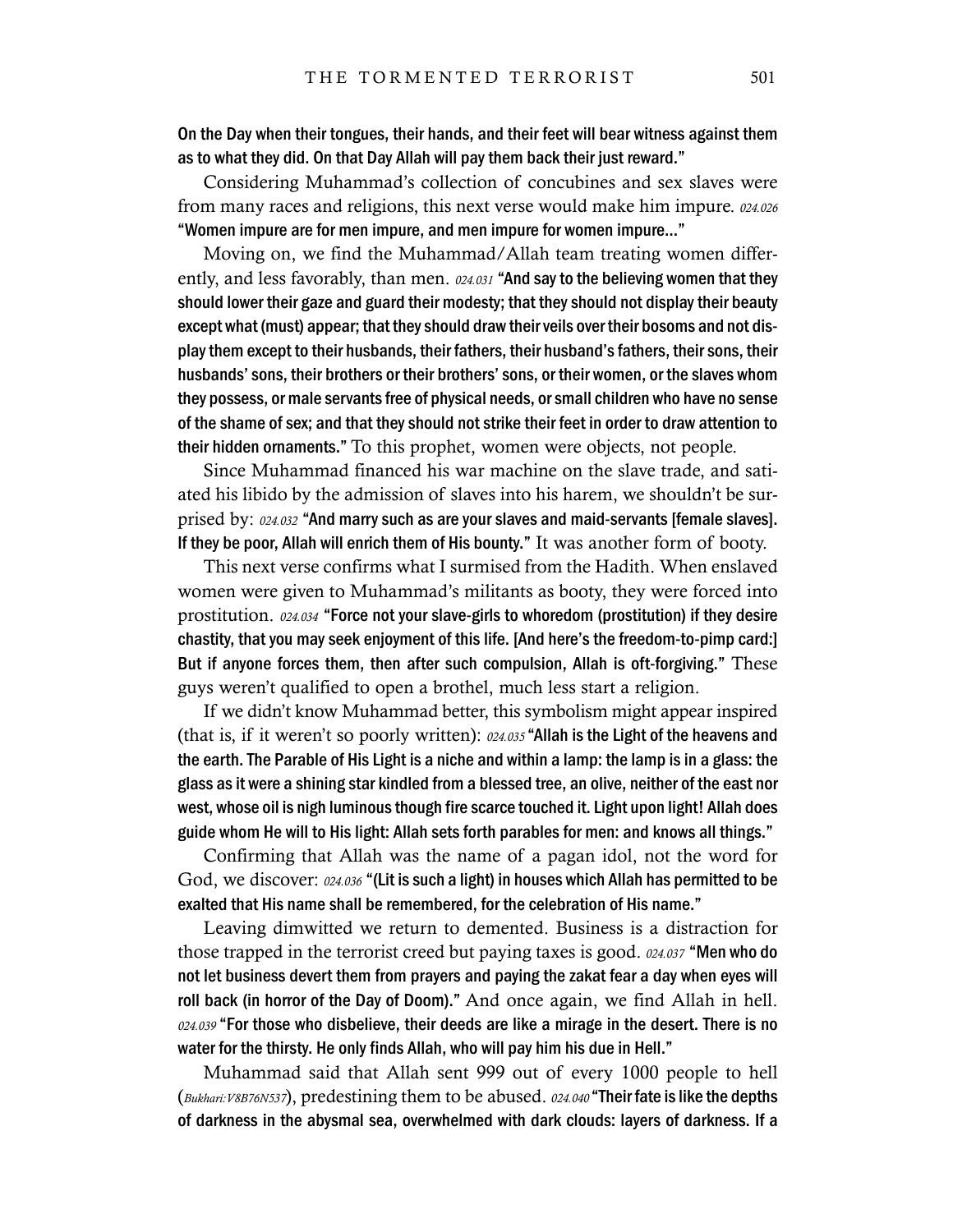man stretches out his hands, he can hardly see it. For he whom Allah has not appointed light, for him there is no light." The matching verse from the previous surah adds: *023.040* "Soon they will regret. Torment and an awful cry will overtake them. We have made such men rubbish, like rotting plants. So away with the people." Being sent to hell to be tortured without being given a choice is sadistic. Being called rotting rubbish is demented. Only Satan would call this scripture.

Next we move from demented to delusional. Unable to perform a miracle or produce a prophecy, Muhammad tells us that rain was proof that his spirit was divine. *024.043* "Do you not see that Allah drives along the clouds, then gathers them together, then piles them up so you see the rain coming forth from their midst? And He sends down hail like mountains, striking and afflicting whom He wills and turning it away from whom He pleases. The flash of His lightning almost takes away the sight. It is Allah Who alternates the Night and the Day. In these things is an instructive example for those who have vision!" These aren't poetic metaphors; they are pathetic proofs.

The next creation account is the twenty-fifth variant. After suggesting that we were made from a blood clot in the first surah, then sperm, base fluid, stinking slime, and clay, we learn: *024.045* "Allah has created every animal from water: of them there are some that creep on their bellies; some that walk on two legs; and some that walk on four." *024.046* "We have indeed sent down proofs and signs that make things manifest, [and sent] revelations and explained them."

It was time for Muhammad's rock idol to denounce his critics—the bad Muslims who were abandoning him in droves. *024.047* "They say, 'We believe in Allah and in the Messenger, and we obey,' but even after that, some of them turn away: they are not (really) Believers. When they are summoned to Allah and His Messenger, in order that He may judge between them, behold some of them decline (to come) and are averse; But if right is on their side, they come quickly to him in submission, obedient." Sometimes the smallest details reveal the biggest flaws. The letter "h" in "him" wasn't capitalized, which means "him" was Muhammad. Therefore, the doctrine of submission was all about obedience to a man.

*024.050* "Is there a disease in their hearts, do they have doubts? Do they in fear that Allah and His Messenger will deal unjustly, acting wrongfully toward them?" Now what would give the citizens of Medina that impression? Just because Muhammad had assassinated journalists, led scores of terrorist raids, motivated militants with booty, murdered thousands in cold blood, raped women, stole property, and sold children into slavery, doesn't mean that he couldn't be trusted, did it?

Muhammad devised a test, a way of distinguishing between the good and bad Muslims. *024.051* "The only response of the (true) Believers when summoned to Allah and His Messenger in order to judge between them, is no other than this: they say, 'We hear and we obey.' Such are successful. Those who obey Allah and His Messenger, fear Allah and do right, such are the victorious. Whoever obeys Allah and His Messenger fears Allah and keeps his duty." Since there isn't a single verse that suggests Allah ever spoke to his "believers," Muslims must "hear and obey" Muhammad. Thus,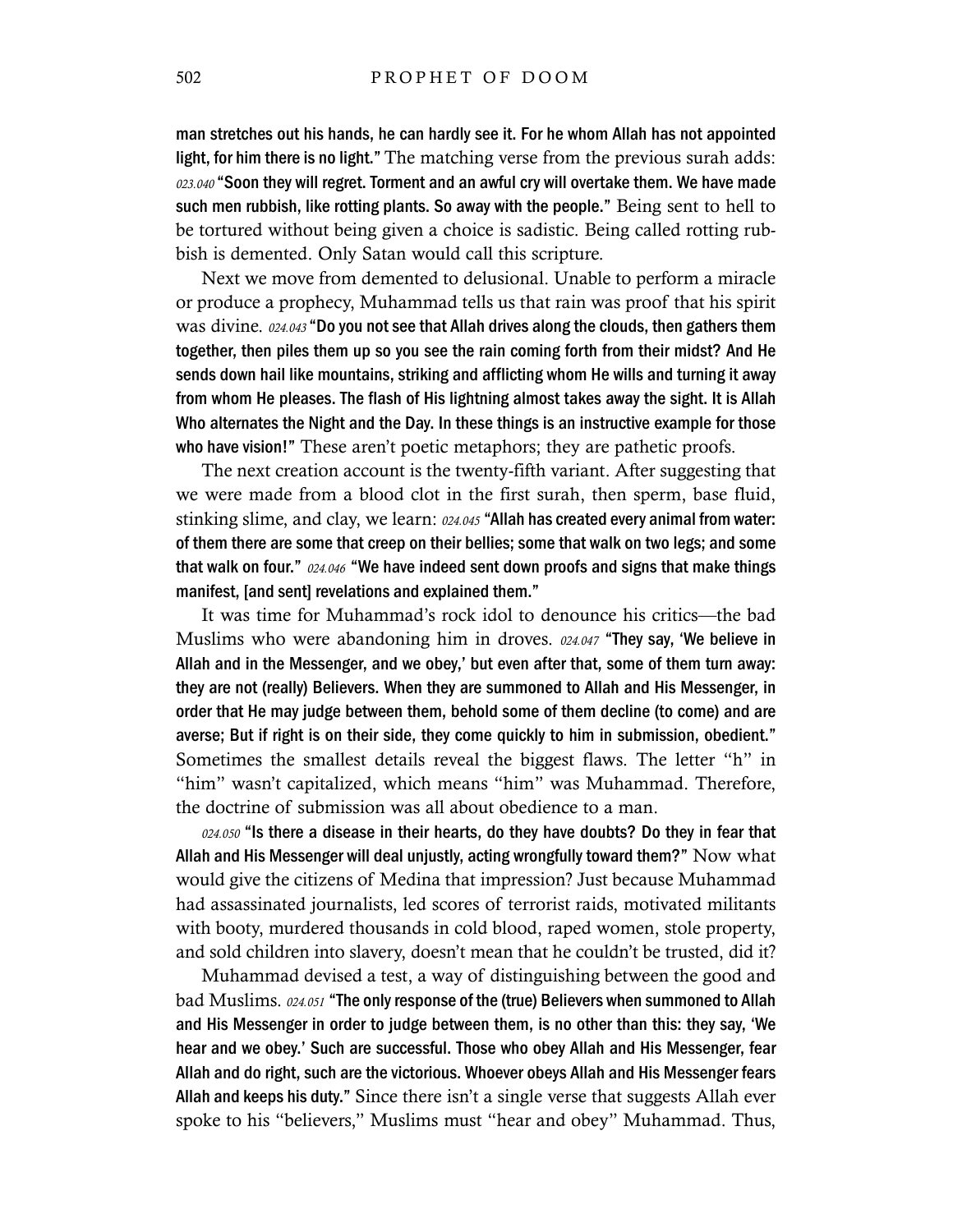a good Muslim is one who obeys his commands to: conduct terrorist raids, engage in fighting and genocide, prosper using the slave trade, steal what belongs to others through conquest, always giving the prophet his fifth. Such behavior makes men good Muslims and bad people. I recognize that this is unflattering, but it's Islam's definition, not mine.

And lest we forget, we have been given a slightly expanded version of the dictatorial dogma first preached in Mecca: "He who fears will mind." This time it's: "Whoever obeys Allah and His Messenger fears Allah and keeps his duty."

Muhammad, frustrated by the peaceful Muslims who were unwilling to leave their homes to fight for him, said: *024.053* "They swear their strongest oaths saying that if only you would command them." In other words, what Muhammad wanted was for them to go out fighting while *he* stayed home! "They would leave their homes (and go forth fighting in Allah's Cause). Say: 'Swear not; Obedience is (more) reasonable.' Say: 'Obey Allah, and obey the Messenger." Obedience is, once again, to Muhammad and the required behavior is Jihad.

Muhammad now says on behalf of Allah that if you follow him into battle, the earth and its people will be yours. There is nothing like a good bribe to motivate mercenaries. Allah pledged to make Muslims "rulers of the earth." *024.055* "Allah has promised to those among you who believe and do good work that He will make them rulers of the earth as He granted it to those before them. He will establish in authority their religion—the one which He has chosen for them…" There *is* choice in Islam, only it doesn't belong to people.

To be a Muslim, all you have to do is perform rituals, pay taxes, and obey Muhammad. *024.056* "Perform prayer, pay the zakat and obey the Messenger." In this verse, Muhammad dispensed with Allah because all he wanted was obedience and money. *024.057* "Never think that the unbelievers can escape in the land. Their abode is Fire!" There is no escaping Islam, which is why it must be exterminated.

The prophet's desire to nap nude with his harem is the only possible rationale for this being in the Qur'an: *024.058* "Believers, let your slave girls, and those who have not come to puberty, ask permission (before they come in your presence) on three occasions: before dawn, while you take off your clothes at midday, and after the night prayer. These are your times of undress—times of privacy for you. Outside those times it is not wrong for them to move about: Thus does Allah make clear the Signs."

Returning to the theme of "submit and obey:" *024.062* "Only those are believers in Allah and His Messenger who, when they are with him on a matter requiring collective action [like fighting], do not depart until they have asked for his permission. Deem not the summons of the Messenger like the summons of one of you. Allah knows those who slip away, making excuses. Beware of rejecting the Messenger's orders lest a grievous penalty be inflicted." Since Muhammad was dead before the Qur'an became a book, why was this verse included? It ceased to be relevant the moment he died.

**☆ ☆ ☆ ☆**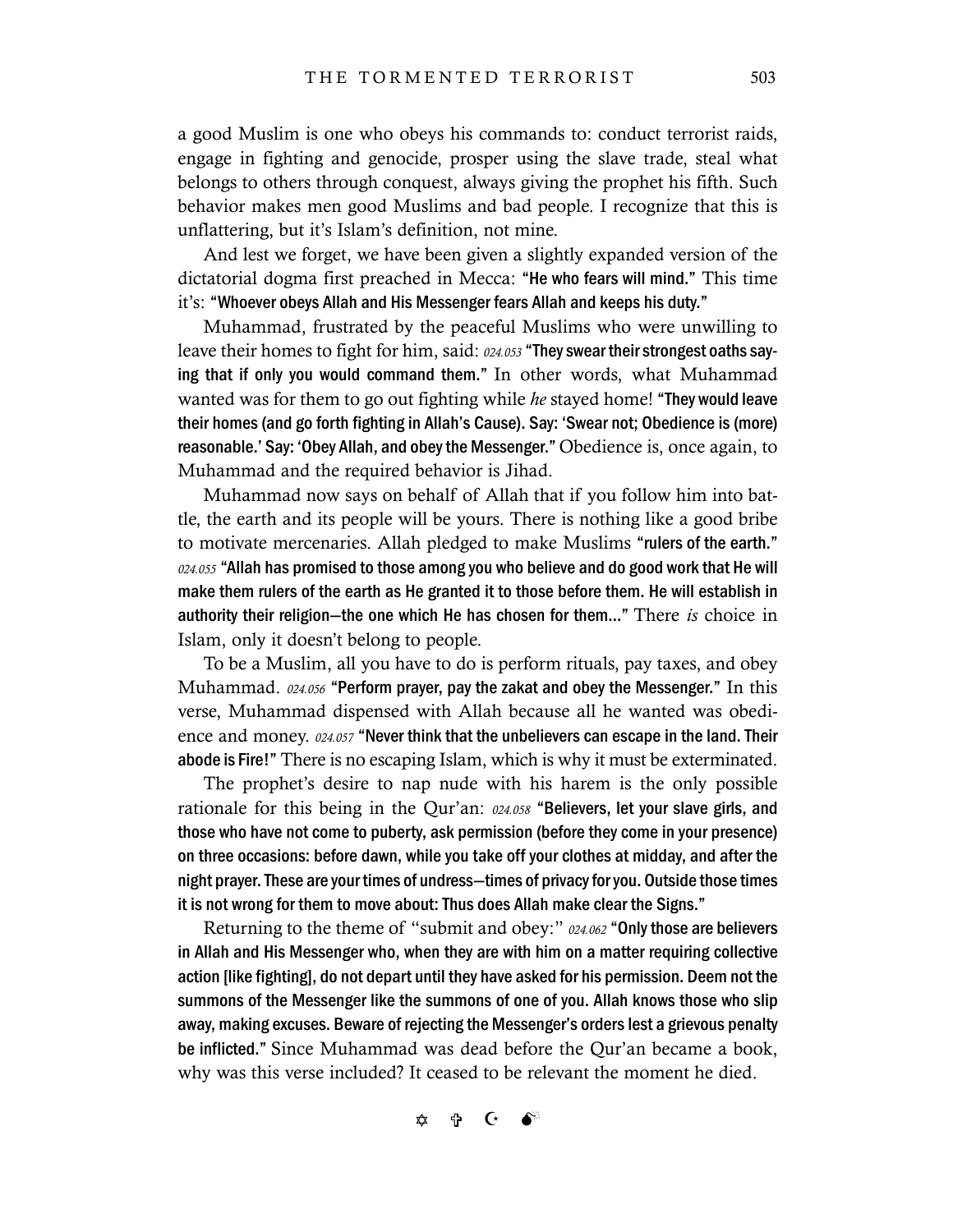Muslims could dish it out, but they couldn't take it. One was overcome with rage after being satirized in a poem. *Ishaq:498* "Safwan smote Hassan with his sword and tied his hands to his neck." When Muhammad asked why, he explained: "'He insulted and satirized me and I became enraged. So I smote him.' The Apostle said, 'Hassan, did you look on my people with an evil eye because Allah has guided them to Islam?'" Without benefit of an answer, the prophet told the shackled and beaten pagan to forget what the Muslim had done. Then we're told that he offered him a bribe. *Ishaq:499* "The Apostle provided some compensation that included a castle, some property, a portion of the zakat tax, and a Copt slave girl."

This leads us to the haunting betrayal of Hudaybiyah. *Tabari VIII:67/Ishaq:499* "The Prophet set out to make the lesser pilgrimage, not intending to make war. He had asked the Arabs and Bedouin desert dwellers who were around him to help by setting out with him, for he feared that the Quraysh would oppose him with fighting or turn him away from Allah's House. Many Bedouins were slow in coming to him. So the Messenger set out with the Emigrants and Ansar. He took sacrificial animals with him and put on the pilgrim garb." The Qur'an hasn't bothered to describe the pilgrimage, the use of sacrificial animals, or special garb. And that's because Arabs already knew about these things. They were part of their prior pagan lore. Islam simply incorporated old rites into its new dogma.

We are told that there were 700 men, 1400 men, 1300 men, or 1900 men, depending on who is telling the story. *Tabari VIII:71* "Umar said, 'Messenger, will you without arms or horses enter the territory of people who are at war with you?' So the Prophet sent men back to Medina and they gathered all of the horses and weapons they could find. When they approached Mecca, they prohibited him from entering, so they marched to Mina. Muhammad's spy brought him word that Ikrimah was coming out with five hundred men. Muhammad said, 'Khalid, your paternal uncle's son is coming against you.' Khalid replied, 'I am the sword of Allah and the sword of His Messenger! Direct me to whatever you wish!' Muhammad sent him in command of horsemen, and he met Ikrimah in the canyon and routed him—driving him back into Mecca. Khalid then routed him twice more. Regarding him, Allah revealed: 'It is he who restrained their hands from you, and your hands from them in the hallow of Mecca, after he made you victors over them'—until the words—'painful punishment.'" [Qur'an 48:24]

*Ishaq:500* "The Messenger said, 'Woe to the Quraysh! War has devoured them! What harm would they suffer if they left me to deal with the rest of the Arabs? [Besides having their property seized and their people terrorized and killed?] If the Arabs defeat me, that will be what they want. If Allah makes me prevail over the Arabs [not save them], the Quraysh can enter Islam [surrender] en masse. Or they can fight. By Allah, I shall not cease to fight against them for the mission which Allah has entrusted me until Allah makes me victorious or I perish." For Muhammad, it was a never-ending war. Salvation never entered the picture.

After making his "give me victory or give me death" speech, the weasel whispered: *Ishaq:500* "Who will take us out by a way in which we will avoid the Quraysh?"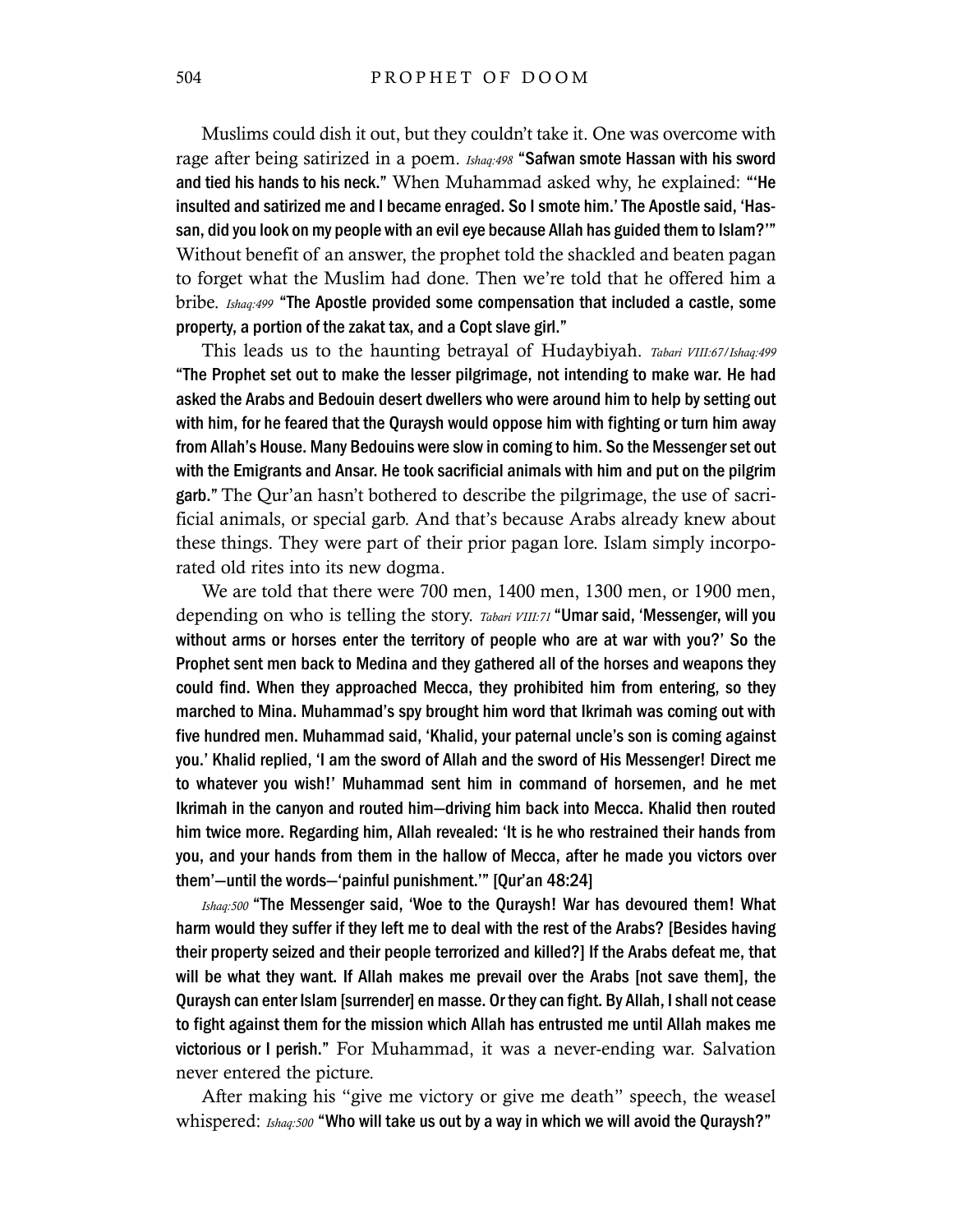Suggesting that the pilgrims were really an army, *Tabari VIII:73/ Ishaq:500* "The Messenger gave orders to the force, saying, 'Turn right, amid the saltbush on a path that will bring the army out over Murar Pass to the descent of Hudaybiyah below Mecca.' So the army traveled that path. When the horsemen of the Quraysh saw the dust of the army and that the Messenger had turned away from their path, they galloped back to Mecca."

The Hadith continues by disclosing the source of the prophet's guidance. "When Muhammad's camel entered the pass, she kneeled down. "She has not balked,' the Prophet said. 'The One who restrained the elephant restrained her. I will grant the Quraysh any wish today.'" The reference is to Abraha's elephant who prostrated herself to the Ka'aba rather than enter Mecca. Allah was so proud of the way he killed the Yemeni, he revealed the 105<sup>th</sup> surah in his honor.

*Tabari VIII:75* "The Prophet said, [after returning to Medina for his weapons and routing the Meccans three times with his cavalry] 'We have not come to fight anyone; we have come to make the lesser pilgrimage. War has exhausted and harmed the Quraysh. [And whose fault might that be?] If they wish, we will grant them a delay [in killing them] and they can leave me alone to deal with the Arabs. If they refuse the delay, I shall fight them for the sake of this affair of mine as long as I live.'" It's another confession.

*Tabari VIII:76* "Urwah went to the Prophet. 'Muhammad, tell me, if you exterminate your tribesmen—have you ever heard of any of the Arabs who has destroyed his own race before you?'" Good question—one without an answer. Muhammad was the first to terrorize, enslave, and murder Arabs *en masse*. *Ishaq:502* "Muhammad, you have collected a mixed group of people and brought them to your kin to destroy them. By Allah, I see both prominent people and rabble who are likely to flee, deserting you tomorrow.' Now Abu Bakr who was standing behind the Apostle, said, 'Go suck the clitoris of Al-Lat!'" The future Caliph was a master linguist.

Urwah had spoken truthfully, placing Muhammad's barbaric deeds in the context of history and reason. But the Muslim brain trust couldn't handle the truth, so they slandered him. Even today, when I engage Islamic clerics in debate, they attack the me rather than defend their scriptures.

Urwah rose above the insult. *Tabari VIII:76/Ishaq:502* "He began speaking to the Prophet again, stroking his beard. Mughira, clad in mail, was standing next to him with his sword. Whenever Urwah extended his hand toward the Prophet's beard, Mughira struck his hand with the lower end of the scabbard and said, 'Take your hand away from his beard before you lose it!' Urwah raised his head and asked, 'Who is this?' They said, 'Mughira.' Urwah said, 'Rude man, I am trying to rectify your act of treachery.' During the Time of Ignorance [pre-Islam] Mughira had accompanied some men and killed them, taking their money." Nothing has changed. "The Apostle just smiled."

*Tabari VIII:77* "Urwah began looking at the Companions of the Prophet. He said, 'If Muhammad coughs up a bit of phlegm and it falls onto the hand of one of them, he rubs his face in it. If he gives them an order, they vie with each other to carry it out."

The next four pages of Tabari's History wallow in the dust-filled ravines surrounding Mecca as Quraysh and Muslims jockey for position. Then they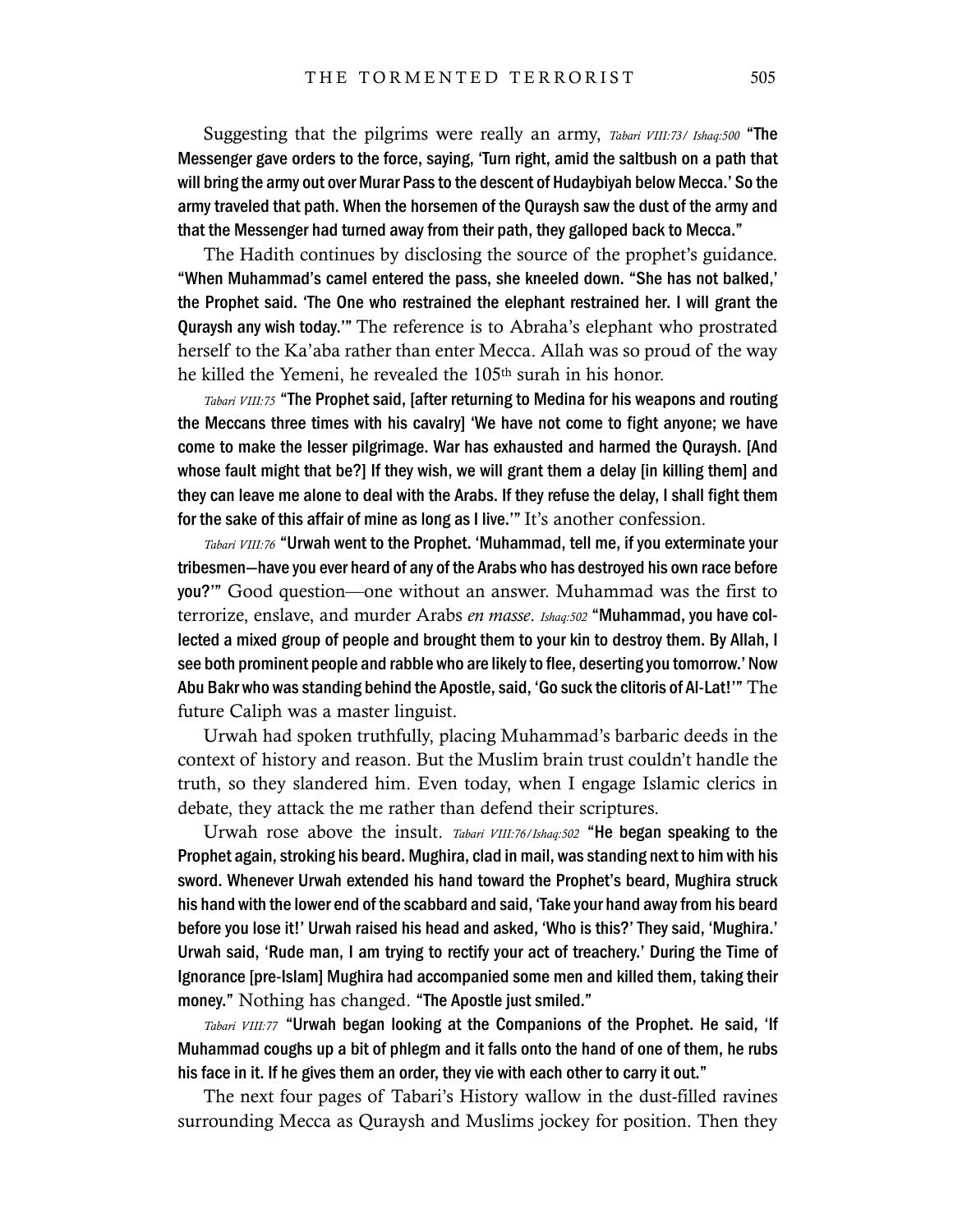get down to business. *Tabari VIII:82* "Allah's Messenger summoned Uthman and sent him to Abu Sufyan and the dignitaries of the Quraysh to inform them that he had come not for war but merely to visit the House [of pagan idols] and venerate its sanctity. When Uthman delivered the message, the Quraysh said, 'If you wish to circumambulate the Temple, do so.' He replied, 'I will not do it until the Messenger does.' So the Quraysh imprisoned him."

But Islamic intelligence wasn't very good so the chief Muslim became enraged. *Ishaq:503/Tabari VIII:82* "When Muhammad received a report that Uthman had been killed, he said, 'We will not leave until we fight it out with the enemy.' He summoned the people to swear allegiance. The Prophet's crier announced: People, an oath of allegiance! The Holy Spirit has descended!'" These folks were deceived.

*Ishaq:503/Tabari VIII:83* "On the day of Hudaybiyah we swore allegiance to the Messenger while Umar was holding his hand under the acacia tree. It was a pledge unto death." The *Kum-ba-yah* handholding around the tree was sweet and all but I'm sure you noticed that the oath of allegiance was sworn to Muhammad, not Allah. The Qur'an agrees: *048.010* "Those who swear allegiance to you (Muhammad) indeed swear allegiance to Allah." They were, after all, one in the same.

Having assembled his biography from oral traditions a century after these events unfolded, Ibn Ishaq knew what would ultimately unfold in the dry and barren lands of the Arabian Desert. So he wrote: *Ishaq:503* "Allah saw what was in their hearts [what they coveted] so he rewarded them with victory and with as much spoil as they could take. Allah promised that they would soon capture a great deal of booty."

*Ishaq:504/Tabari VIII:85* "The Quraysh intended peace when they sent Suhayl to Muhammad. He spoke for some time and they negotiated with each other. When the matter had been arranged and only the writing of the document remained, Umar jumped up and went to Abu Bakr and said, 'Isn't he the Messenger of Allah?' 'Yes' Bakr replied. 'And are we not Muslims?' Umar asked. 'Yes,' answered Abu Bakr. 'And are they not the polytheists?' he asked. 'Yes.' "Then why,' asked Umar, 'should we grant what is demeaning to our religion?" So, what's up? What could have been so awful that Umar, the future Caliph, was questioning the credentials of the man who had murdered, looted, and terrorized his way to immortality?

It was no big deal really. All Muhammad did was abandon Ar-Rahman and Ar-Rahim and then renounce his claim to being Allah's Messenger. But not to worry, Muslim brothers, he did it for the right reason: to acquire what he coveted most—the keys to the Ka'aba Inc.

Not satisfied with Abu Bakr's response: *Ishaq:504* "Umar jumped up and went to the Prophet. 'Are you not the Messenger of Allah?' 'Yes,' Muhammad replied. 'Are we not Muslims?' Umar asked the Prophet. 'Yes.' 'Are they not polytheists?' Umar questioned. 'Yes,' Muhammad said. 'Then why should we grant what is detrimental to our religion?' He replied, 'I am Allah's Messenger. I will not disobey and He will not allow me to perish.'" Muhammad was working for the wrong boss. Within two years the terrible tyrant would be worm food. Allah couldn't, and therefore didn't, save him.

Those words still lingering on his lips, Allah's boy denied his gods and his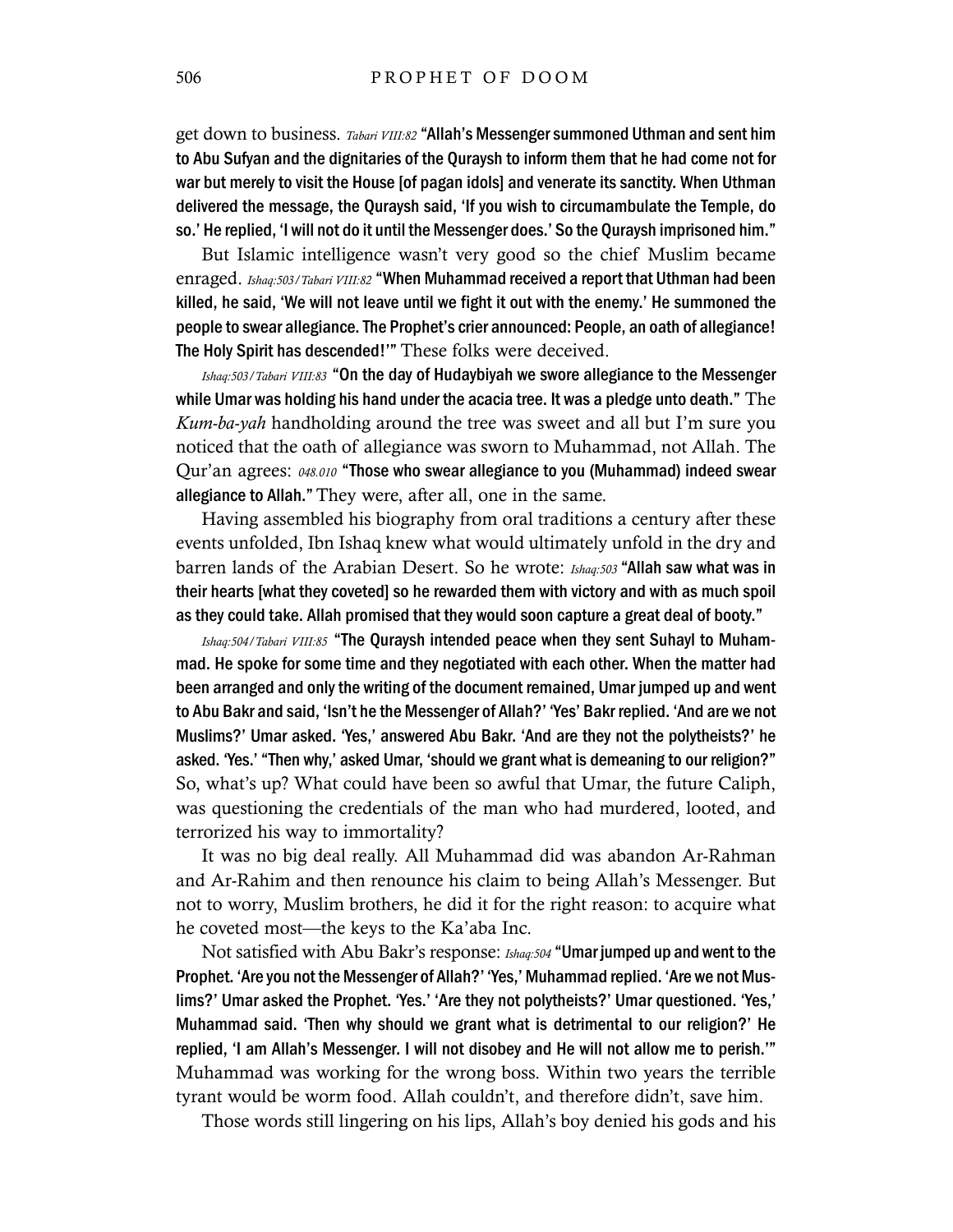calling: *Ishaq:504/ Tabari VIII:85* "The Prophet summoned me and said, 'Write: "In the name of Allah, Ar-Rahman and Ar-Rahim."' Suhayl said, 'I do not know Ar-Rahman or Ar-Rahim. Should I write rather, "In Thy name, O Allah."' So Muhammad said, 'Write: "In Thy name, O Allah."' And I wrote it." It's interesting that the pagan recognized the idol "Allah," since he was the head of the Meccan pantheon. But he did not know Muhammad's initial two deities because the prophet had borrowed Ar-Rahman and Ar-Rahim from the Yemeni Hanifs. It's also interesting to note how quickly Muhammad was willing to abandon his first "gods." Just a decade earlier, he had recited a Qur'an surah named in Ar-Rahman's honor. It began: *055.001* "Ar-Rahman bestowed the Qur'an, He created man, and He taught him speech and intelligence." Apparently, the lesson was lost on Muhammad.

Having abandoned his gods, the prophet was a breath away from disavowing his ministry. *Ishaq:504/ Tabari VIII:85* "He said, 'Write: "Muhammad, the Messenger of Allah, has made peace with Suhayl."' Suhayl said, 'If I testified that you were the Messenger of Allah, I wouldn't fight you. Why not write your name and the name of your father.' So Muhammad said, 'Write: "Muhammad bin Abdallah has made peace with Suhayl."

This Hadith also confirms Muhammad's capitulation: *Bukhari:V4B53N408* "When the Prophet wanted to perform the Umrah, the Quraysh stipulated that he could not preach (Islam). So Ali started writing a treaty. 'This is what Muhammad, Apostle of Allah, has agreed to.' The (Meccans) said, 'If we believed that you were the Apostle of Allah we would have followed you. So write, 'This is what Muhammad bin Abdallah has agreed to.' The Apostle could not write, so he asked Ali to erase the expression: 'Apostle of Allah.' On that Ali said, 'I will never erase it.' Muhammad said, 'Let me see the paper.' The Prophet erased the expression with his own hand." There was nothing Muhammad wouldn't forsake if the price was right. Nothing was sacred. But knowing that Allah's lone messenger renounced his god and his witness, why does anyone trust him? Why believe anything he said—including the Qur'an?

Adding injury to insult, the former "Messenger of God" proceeded to renounce his methods. *Tabari VIII:86* "They agreed to terms: warfare shall be laid aside for ten years, during which men can be safe and refrain from hostilities." What are the odds that Muhammad could endure ten days, much less ten years without terrorizing, robbing, or raping someone? I'd wager 1.2 billion souls to one.

The Hudaybiyah Armistice went on to say: "During this time whoever comes to Muhammad from the Quraysh without the permission of his guardian, Muhammad shall return him to them; and whoever shall come to the Quraysh from those who are with Muhammad, they shall not return him to Muhammad. There shall be neither clandestine theft nor betrayal." The warrior committed to lay down his weapons—which was all the Quraysh wanted. There would be no more attacks on their caravans. Anyone fleeing Mecca for Medina would be returned to their families. Yet the Quraysh were not similarly obliged. And betrayal, the principle tool of terror, was being abandoned—or so Muhammad said. The question is: could this prophet be trusted?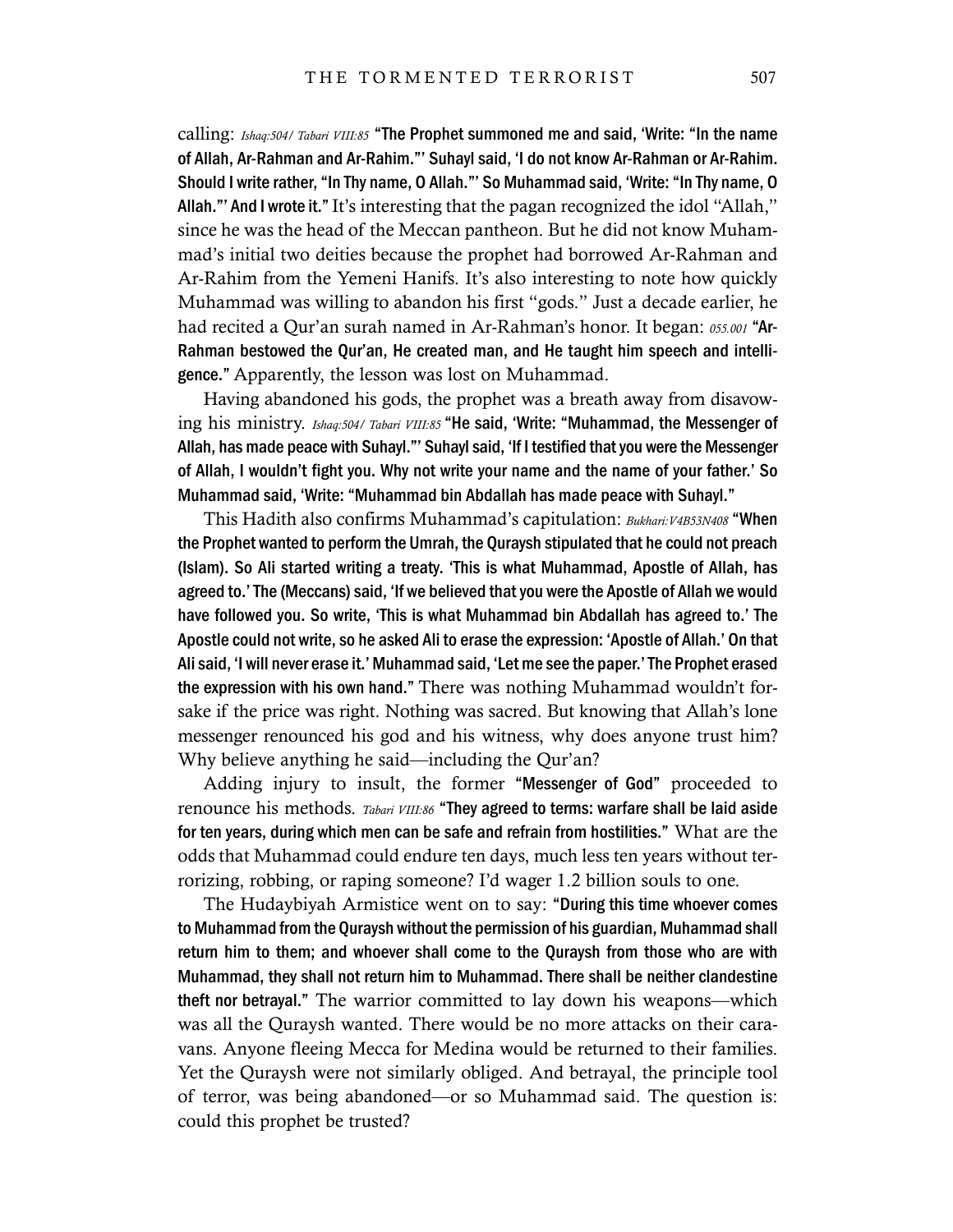After completing the treaty of Hudaybiyah, Suhayl, the Quraysh scribe and negotiator, rose and said: *Ishaq:504* "You shall go back, leaving us this year and not enter Mecca. When the next year comes, we will go out, and you shall enter Mecca with your companions and stay for three nights. Your swords must remain in scabbards. You shall not enter with other weapons." And so it would be. The pilgrimage of a thousand was jilted at the altar.

Thus the warlord abdicated his authority. He turned away from the dilapidated rock shrine that had been the inspiration for this whole sorry affair. It wasn't Islam's proudest moment. Although, I don't know what was…

Ignorant, brutal, and bewildered, the Muslim militants crowded around Muhammad. They knew that their leader had sold himself out—and them along with him. They had come to conquer and plunder. *Tabari VIII:87/Ishaq:505* "The Companions of the Prophet had set out not doubting that they would conquer, because of a vision Muhammad had seen. Therefore, when they saw the negotiations for peace, the retreat, and the obligations the Messenger agreed to—the Muslims felt so grieved about it that they were close to despair. Some were depressed to the point of death." There is nothing a terrorist hates more than peace negotiations.

The harsh reality of what he had done soon came to haunt the Muslims. *Tabari VIII:87* "While the Prophet was writing the document, Abu Jandal, the son of Suhayl, came in shackles. He had escaped to the Muslims. When Suhayl saw Jandal, he struck him and grabbed his garment. 'Muhammad,' he said, 'the pact was ratified between me and you before he came to you.' 'You are right,' he replied. Suhayl began dragging his son by his robe. Jandal began screaming at the top of his voice, 'Muslims, shall I be returned to the polytheists so that they can entice me from my religion?' This made the people feel even worse. The Messenger said, 'Abu Jandal, count on a reward, for Allah will give you a way out. We have made a treaty, and we will not act treacherously toward them."

The terrorists were chafing at the bit. *Ishaq:505* "Umar jumped up, walking beside Jandal, and saying, 'Be patient. They are only pagans, and the blood of any of them is no more than the blood of a dog!' Umar held the hilt of his sword close to him. He said, 'I hoped he would take the sword and kill his father with it.' But Jandal was too attached to his father to kill him." They had just signed a peace treaty, and the future Caliph wanted one his young recruits to murder his father.

*Tabari VIII:89* "When the Messenger had finished his pact, he said to his Companions, 'Arise, sacrifice, and shave.' Not a man stood even after he had said it three times. When no one stood up, went into Umm's tent and told her what he had encountered from the Muslims. She said, 'Do you approve of this? Go out, and speak not a word to any of them until you have slaughtered your fattened camel and summoned your shaver to shave you.'" He did as she said. "When they saw this, they rose, slaughtered, and shaved until they almost killed each other in grief." If these boys didn't get a terrorist fix in a hurry, there would be hell to pay.

*Tabari VIII:90* "Abu Basir was a Muslims confined in Mecca. He escaped and headed to Medina. There, the Prophet told Basir, 'We have given these people our word. Breaking a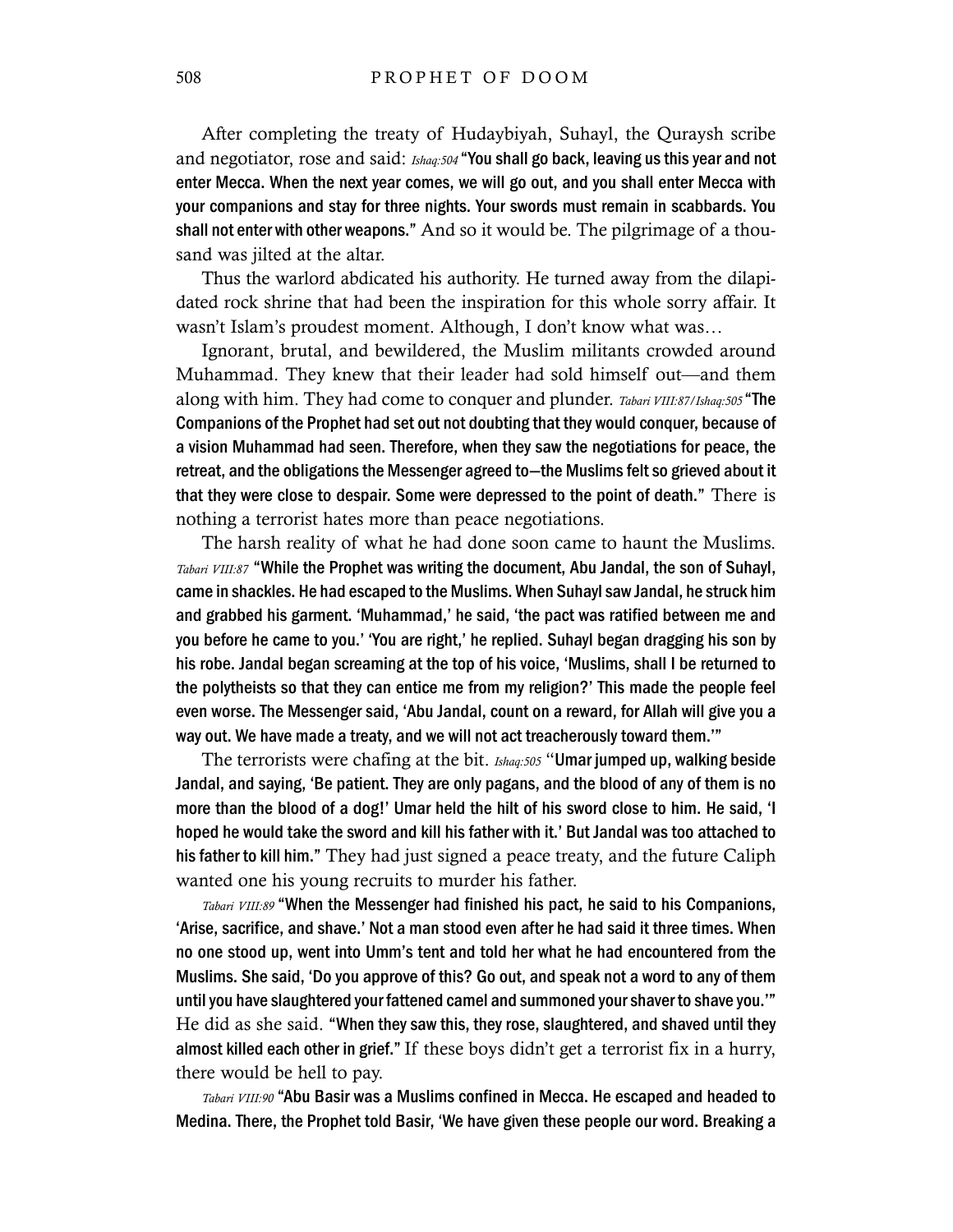promise is not right in our religion.'" But the Qur'an says: *066.001* "Allah has already sanctioned for you the dissolution of your vows." Who was lying: prophet or god?

Muhammad didn't return Abu in accordance with the treaty. *Tabari VIII:90* "Abu Basir went out with his companions. When they stopped to rest he asked one of them, 'Is this sword of yours sharp?' 'Yes,' he replied. 'May I look at it?' Basir asked. 'If you wish.' Basir unsheathed the sword, attacked the man, and killed him. The other Muslim ran back to the Messenger, saying, 'Your Companion has killed my friend.' While the man was still there, Abu Basir appeared girded with the sword. He halted before Muhammad and said, 'Messenger, your obligation has been discharged.' The Prophet said, 'Woe to his mother—the kindler of war's fire.'" Not returning Abu Basir to Mecca was Muhammad's first violation of the Hudaybiyah treaty. Not condemning the murder and paying restitution was the second breach.

*Ishaq:508/Tabari VIII:91* "Abu Jandal, Suhayl's son, escaped and joined Abu Basir. Nearly seventy Muslim men gathered around them and they harassed the Quraysh. Whenever they heard of a Meccan caravan setting out for Syria, they intercepted it, and killed everyone they could get a hold of. They tore every caravan to pieces and took the goods. The Quraysh, therefore, sent to the Prophet, imploring him for the sake of Allah and the bond of kinship to send word to them." Not returning Suhayl's son was the third Muslim violation. Harassing the Quraysh was the fourth; raiding caravans was fifth; killing and stealing were the sixth and seventh.

*Tabari VIII:91* "When word of how Abu Basir had killed his companion reached Suhayl, he leaned his back against the Ka'aba and said, 'I will not move until they pay blood money for this man.' By Allah,' a Quraysh man said, 'they will never pay.'"

*Tabari VIII:92* "On that day Umar divorced two women who had been his wives in polytheism. Thus, he forbade them to send the women back, but commanded them to return the bride price. Then Mu'ayt emigrated to the Messenger. Her brother went to the Prophet and asked him to return her to them according to the treaty of Hudaybiyah. But he did not do so. Allah rejected it." Not only were these the eighth and ninth Muslim violations, there hadn't been a single breach attributed to the Meccans. So we must ask ourselves, why were these abuses chronicled in the Hadith? Did the Muslims sages believe that their prophet condoned deception, treachery, murder, thievery, and terror? Did they record these things so that young Muslims today might behave in like manner?

With the natives restless, Muhammad breached the treaty a tenth time. *Tabari VIII:93* "According to Waqidi, in this month, the Messenger sent out Ukkashah with forty men to raid Ghamr. He traveled quickly, but the enemy became aware and fled. He sent out scouts and they captured a spy who guided them to some of their cattle. They took two hundred head back to Medina." Once a pirate, always a pirate. If you bet in favor of Muhammad abstaining from terror for ten days, you lost—as did the world.

Earning a living, and actually producing something of value, was beyond the first Muslims. They stole everything and produced nothing. Muhammad and his Companions became bloodsucking parasites.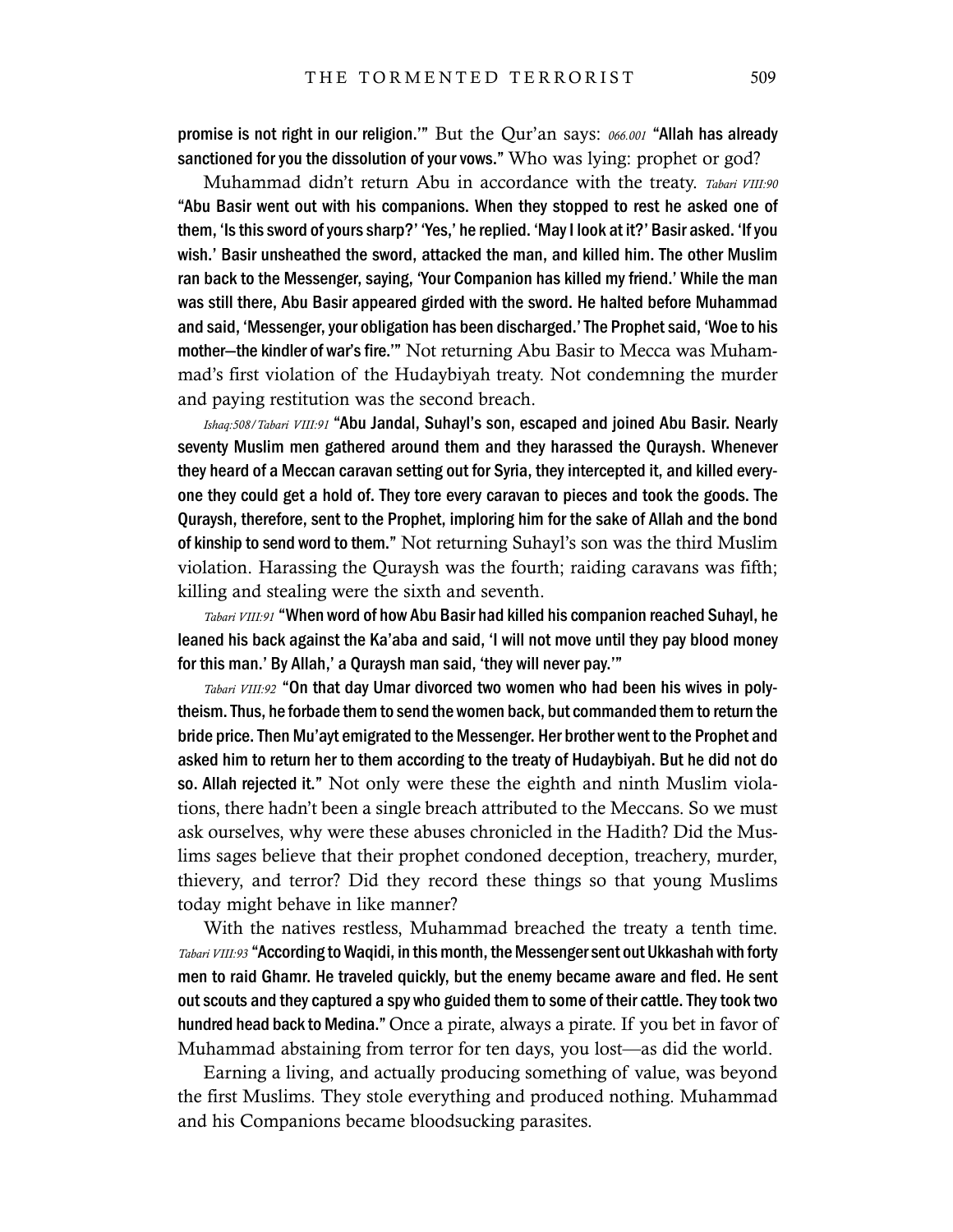However, they weren't particularly good parasites. *Tabari VIII:93* "The Messenger sent out Muhammad Maslamah with ten men. The enemy lay in wait for them until he and his companions went to sleep. Before they suspected anything, the Muslims were killed; Muhammad escaped, wounded."

*Tabari VIII:93* "In this year, according to Waqidi, the Messenger dispatched the raiding party of Abu Ubaydah with forty men. They traveled through the night on foot and reached Qassah just before dawn. They raided the inhabitants, who escaped them by fleeing to the mountains. They took cattle, old clothes, and a man." Muhammad's hit men were a less civil version of Hitler's S.S.

Moving on to the next Hadith in this "religious" book: *Tabari VIII:93* "In this year a raiding party led by Zayd went to Jamum. He captured a Muzaynah woman named Halimah. She guided them to an encampment of the Banu Sulaym where they captured cattle, sheep, and prisoners. Among the captives was Halimah's husband. When Zayd brought back what he had taken, the Prophet granted the woman and her husband their freedom." This wasn't compassionate terrorism. Muhammad liked her because she, like he, had betrayed and plundered her kin.

*Tabari VIII:94* "In this year a raiding party led by Zayd went to al-Is. During it, Abu As'b's property was taken." *Tabari VIII:94* "A fifteen-man raiding party led by Zayd went to Taraf against the Banu Thalabah. The Bedouins fled, fearing that Allah's Messenger had set out against them. Zayd took twenty camels from their herds. He was away four nights."

In the midst of all of this fundamental Islamic terrorism, I want to insert a friendly reminder. I have not taken these raids out of context. I have not skipped over the "religious" references in an effort to slander Muhammad or disgrace Islam. There has been nothing religious—not a word. Islam as chronicled in the Islamic Hadith is a terrorist manifesto. Nothing more.

*Tabari VIII:94* "In this year Umar married Jamilah. She bore him Asim; then Umar divorced her. Yazid married her after him, and she bore him Abd al-Rahman [a son named after the first pagan god of the Qur'an]." Perhaps *that's* religious.

*Tabari VIII:95* "In this year a raiding party led by Abd al-Rahman bin Awf went to Dumat. The Messenger said to him, 'If they obey you, marry the king's daughter.'"

*Tabari VIII:95* "In this year a raiding party led by Ali went to Fadak with a hundred men against a clan of the Banu Sa'd. This was because the Prophet had received information that a force of theirs intended to aid the Jews of Khaybar. Ali traveled toward them by night and lay in wait during the day. He captured a spy, who confessed to them that he had been sent to Khaybar to offer the people aid on condition that they would give them the date harvest of Khaybar." This is the seventeenth Muslim violation of the treaty.

In each raid Muhammad's militants were the aggressors. They have not been depicted defending themselves as Islamic apologists claim. They were heartless thugs doing what lost souls do—murdering and plundering. Even now, this township's only crime was trying to offer aid to the Jewish families the Muslims had banished from their homes in Yathrib.

*Tabari VIII:96* "A raiding party led by Zayd set out against Umm in the [supposedly holy]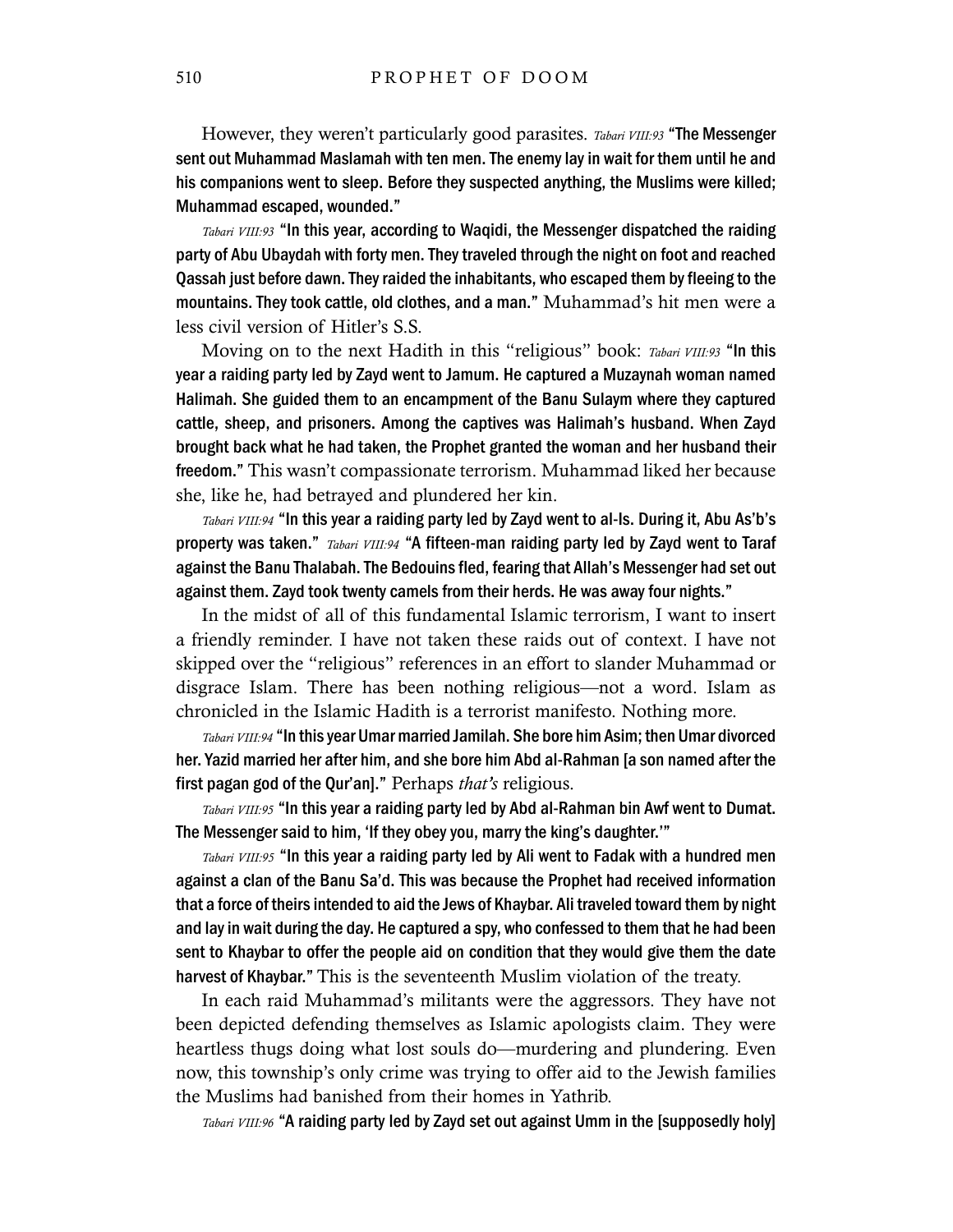month of Ramadan. During it, Umm suffered a cruel death. Zyad tied her legs with rope and then tied her between two camels until they split her in two. She was a very old woman." If Islam gets any more peaceful, this book is going to start bleeding.

*Tabari VIII:96* "Umm's story is as follows. Allah's Messenger sent Zayd to Wadi Qura, where he encountered the Banu Fazarah. Some of his Companions were killed, and Zayd was carried away wounded. Ward was slain by the Banu Badr. When Zayd returned, he vowed that no washing should touch his head until he had raided the Fazarah. After he recovered, Muhammad sent him with an army against the Fazarah settlement. He met them in Qura and inflicted casualties on them and took Umm Qirfah prisoner. He also took one of Umm's daughters and Abdallah bin Mas'adah prisoner." A pagan couldn't be named "Slave-to-Allah" if Allah weren't the name of a pagan god. And the reason I continue to harp on this point, is that if Allah was a Meccan rock idol, Muhammad was a liar, Islam is without merit, the Qur'an is rubbish, and jihad terrorism is nothing more than murder—an express ticket to hell.

*Tabari VIII:96* "Zyad bin Harithah ordered Qays to kill Umm, and he killed her cruelly. He tied each of her legs with a rope and tied the ropes to two camels, and they split her in two. Then they brought Umm's daughter and Abdallah to the Messenger. Umm's daughter belonged to Salamah who had captured her. Muhammad asked Salamah for her, and Salamah gave her to him." This is tragic to the point of agony.

Yet the first Muslims enjoyed this story so much they want to share another Hadith. Let's pray it's less sadistic. *Tabari VIII:97* "The Messenger appointed Abu Bakr as our commander, and we raided some of the Banu Fazarah. When we came near the watering place, Bakr ordered us to rest. After we prayed the dawn prayer, Bakr ordered us to launch the raid against them. We went down to the watering hole and there we killed some people. I saw women and children among them, who had almost outstripped us; so I sent an arrow between them and the mountain. When they saw the arrow they stopped, and I led them back to Abu Bakr. Among them was a woman of the Banu Fazarah. She was wearing a worn-out piece of leather. With her was her daughter, among the fairest of the Arabs. Abu Bakr gave me her daughter as booty." Remember, this was Umm's daughter, a woman whom the Muslims had brutally tortured and mutilated.

*Tabari VIII:97* "When I returned to Medina, the Prophet met me in the market and said, 'Salamah—how excellent the father who begot you! Give me the woman.' I said, 'Holy Prophet of Allah, I like her, and I have not uncovered her garment.' Muhammad said nothing to me until the next day. He again met me in the market and said, 'Salamah, give me the woman.' I said, 'Prophet, I have not uncovered her garment but she is yours.' Muhammad sent her to Mecca, and with her he ransomed some Muslim captives who were in the hands of the Quraysh." The first Muslims had terrorized her town. Her property was stolen, her people were killed, her mother was mutilated, and now she was being traded as a piece of meat by the regime's founder and prophet.

*Tabari VIII:98* "In this year a raiding party led by Kurz set out against the members of the Banu Uraynah with twenty horsemen." I wonder if there was any village within reach of Muhammad's Muslim militants that they did not plunder?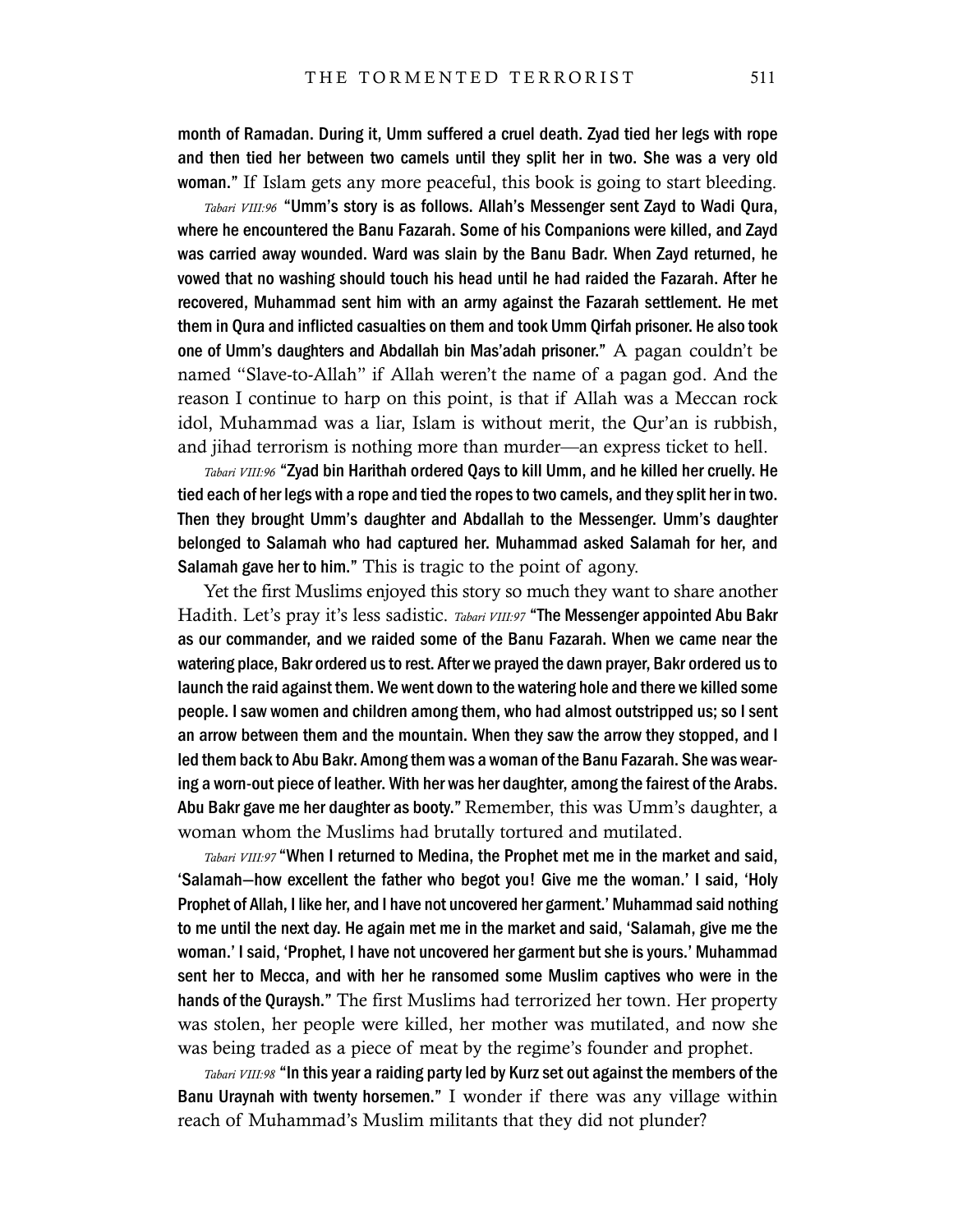@ = A 0

We close out the violent sixth year of the Islamic Era with some extraordinarily delusional diplomacy. *Tabari VIII:98* "Between the truce of Hudaybiyah and his death, the Messenger dispersed some of his Companions to the kings of the Arabs and the foreigners to call them to Allah. He sent a letter to Ibn Shihab. The letter stated: 'I have been sent as a mercy and for all. Therefore, convey the message from me, and Allah shall have mercy on you. Do not become disobedient to me as the Disciples became disobedient to Jesus. He called them to the like of what I called you to. Those whom he sent close by were pleased and accepted; those whom he sent far off were refused. Jesus complained of their behavior to Allah, and when they awoke the next morning, each could speak the language of the people to whom he had been sent. Then Jesus said, 'This is an affair that Allah has determined for you; so go forth!'"

Muhammad has so utterly disgraced himself, there is little he can do or say that gets my goat…but calling Yahweh "Allah" and putting foolish words into Christ's mouth is not something I can let slide without comment. The disciples who experienced Yahshua's resurrection were as true to their calling as any men have ever been. They had no language barrier. Unlike Muhammad, they were literate. They read, wrote, and spoke the dominant and enlightened languages of their day—Greek and Aramaic. They were not called to deceit, plunder, or terror. They were called to demonstrate sacrificial love. And Yahshua never complained about them to Yahweh. Instead he gave them his spirit, the Holy Spirit, to comfort, teach, and empower them, making them the most influential men who ever lived. Now that I have that off my chest, let's return to the perverse story of Islam.

*Tabari VIII:100* "The Messenger sent Hatib to Muqawqis, the ruler of Alexandria. Hatib delivered the letter of the Prophet, and Muqawqis gave Allah's Apostle four slave girls. The Messenger sent Dihyah to Caesar who was Heraclius, the king of the Romans. When Dihyah brought him the letter, he looked into it and then placed it between his thighs and his flanks." There were no Caesars in the seventh century; the "Romans" were Byzantines. "Prophets" don't take "slave girls." I am surprised these fools managed to fool so many fools. They didn't get anything right.

Back in Mecca: *Tabari VIII:100* "Abu Sufyan said, 'We were merchants but the fighting between us and Muhammad has prevented us from journeying, so our wealth is depleted. [This is the purpose of terrorism.] Even after the truce with the Muslims, we fear that we still are not safe. [Muslims had continued to plunder Meccan caravans and had violated the treaty twenty times.] Nevertheless, I shall set out with a group of merchants for Gaza.'"

"Abu Sufyan said, 'We arrived at the time of Heraclius' victory over the Persians who were in his land. He expelled them and regained his Great Cross, which they had carried off. Having accomplished this, and having received word that his Cross had been rescued, he set out on foot to pray in Jerusalem. Carpets were spread before him and fragrant herbs were strewn in his path. When Heraclius arrived in Jerusalem, he performed his worship."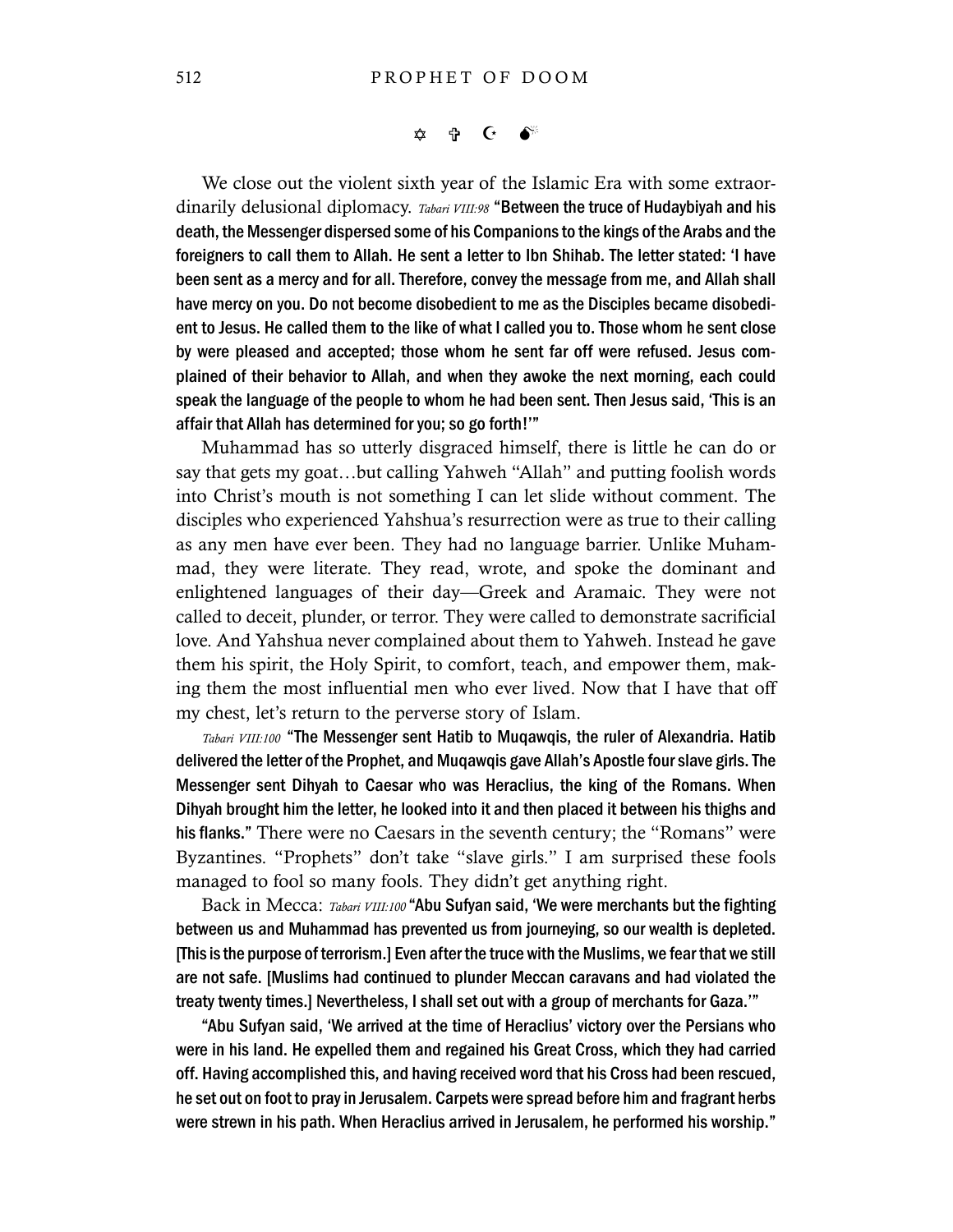Heraclius and the Byzantines did attack the Persians in 627, but near Nineveh, in today's Iraq, not Gaza or in Byzantine territory. There was no "Great Cross" to be claimed. Further, the road from Constantinople to Jerusalem was not restored until 630. I share these historical facts so that you might recognize the fictitious nature of Islam.

Since the story was not true, there must have been an ulterior motive for sending the pagan Quraysh leader on this mission. And so there was. In a long Tradition with a distinguished isnad, we find fanciful stories proclaiming Muhammad's importance. While fictitious, they are entertaining. *Tabari VIII:101* "King Heraclius arose troubled as he was shown in a dream that the kingdom of circumcision would be victorious. 'O King,' his Roman commanders said, 'the only nation that practices circumcision is the Jews [wrong again, on both counts], and they are under your authority. Send orders to have every Jew beheaded and be rid of this care.' As they were debating this proposal, a messenger from the ruler of Busra [a tribal kingdom in Bostra, Syria] arrived with an Arab. 'O King, an Arab man from the people of sheep and camels reported something marvelous that has happened in his land.' The Arab said, 'A man has appeared among us claiming to be a prophet. Some believe him and follow him and some oppose him. There have been bloody battles in many places.' Heraclius listened to his report and said, 'Strip him!' And behold, he was circumcised."

Heraclius continued his interrogation. *Tabari VIII:102* "Tell me about this man and his claims.'" Since the Hadith began in first person with Abu Sufyan speaking, I assume he is the one answering. "I began minimizing his importance to him and disparaging him. 'O king, don't worry about him. He's too small to bother you.' The king asked, 'What is his lineage?' I said, 'Pure—the best of us in lineage.' [Mind you, they were clueless. Illiterate people can't maintain genealogies back more than a handful of generations.] He asked, 'Has anyone from his family ever said the like of what he says, so that he would be imitating him?' 'No,' I said." Fortunately, we know better. Muhammad started by parroting the dogma Qusayy had established. Then he plagiarized Zayd, the Hanif poet, before he stole Moses' material from the Torah.

"King Heraclius asked, 'Did he have authority among you, of which you then stripped him, so that he brought this discourse in order that you might restore his authority?' 'No,' I said." Actually, that query hit pretty close to home. Muhammad believed the "authority" of the Ka'aba had been "stripped" from him at birth and this whole "discourse" has been about getting it back. "The king asked, 'Tell me about his followers.' I said, 'The weak, poor, young boys, and women. As for those of his people who have years and honor, none has followed him.'" While that's a lie, it is interesting. Abu Bakr was rich and powerful, as were Umar and Uthman. However, "poor, young boys" continue to find the promise of booty and lust alluring.

"'Do his followers love him?' Heraclius asked. 'No man has followed him and then abandoned him.'" Whoever wrote this Tradition ought to have read the Qur'an before scribbling such nonsense. The last ten surahs have been fixated on bad Muslims—hypocrites—abandoning the prophet and Islam in droves."'Tell me,'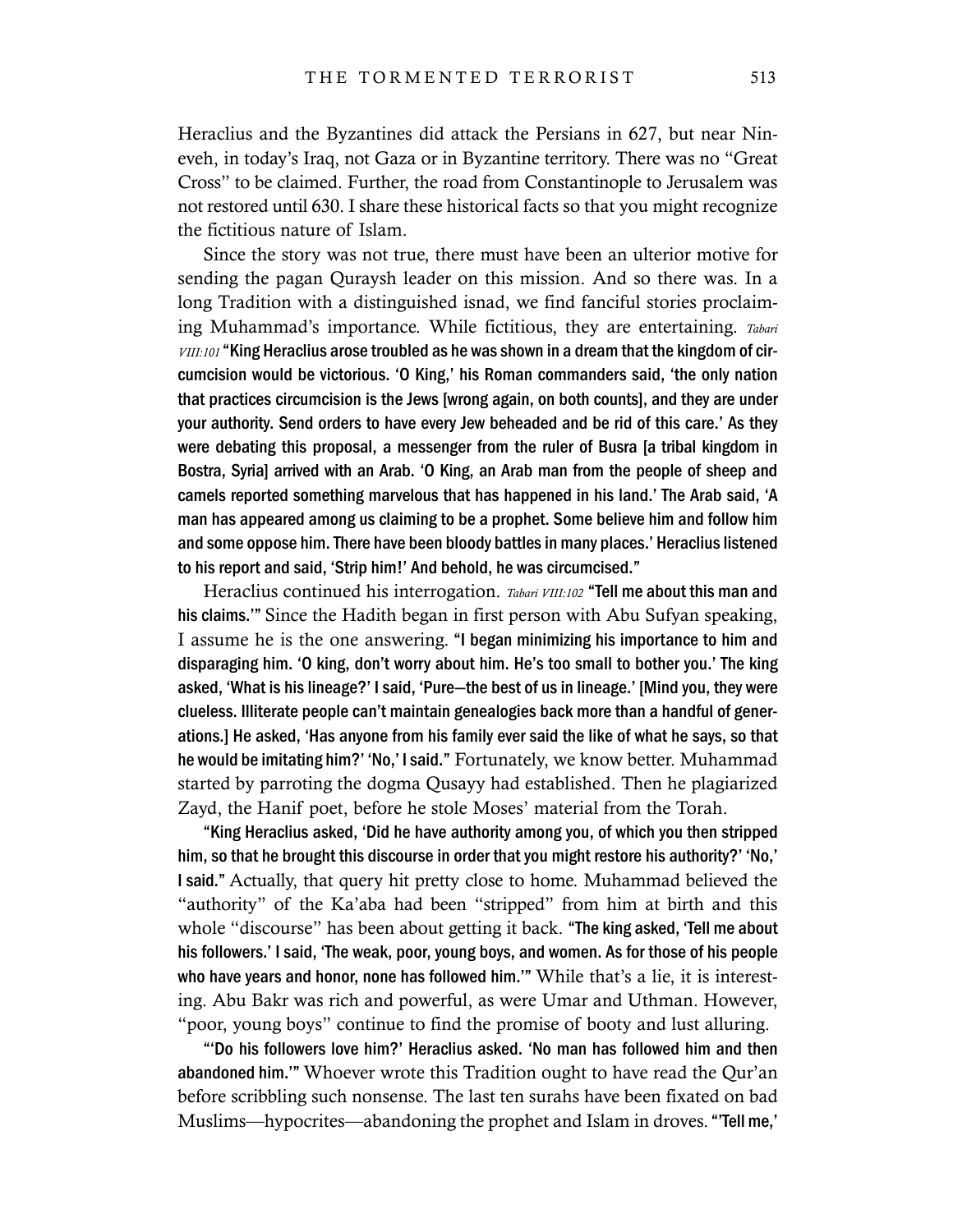the king said, 'how the war between you and him is going.' I replied, 'Sometimes it's his luck to prevail against us, and sometimes our luck to prevail against him.' 'Does he act treacherously?' I found nothing in what he asked me about him in which I could impugn Muhammad's character except to say, 'No. We are in a state of truce with him, and yet we fear he may act treacherously.'" I suppose the fifty terrorists raids the prophet had instigated thus far were all in good fun.

*Tabari VIII:103* "Heraclius said, 'If you have told me the truth then he shall surely wrest this very ground from under me. I only wish I were with him so that I could wash his feet.'" Having this "Christian" king say that he wanted to serve Muhammad by "washing his feet" is reminiscent of the monk confirming his prophetic calling forty years earlier. Being a fraud, the only means Muhammad had to authenticate his god and his calling was to fabricate fictitious endorsements.

*Tabari VIII:104* "Heraclius received the following letter from the Messenger. 'In the name of Allah, Ar-Rahman, Ar-Rahim. From Muhammad, the Messenger of Allah, to Heraclius, the ruler of the Romans. Peace to whoever follows the right guidance! To proceed; Submit yourself, and you shall be safe.'" Muhammad's idea of "peace" is the same as the Islamic world's today: "Surrender and become a Muslim and we will tax, deceive, and oppress you, but not kill you. Obey and you will have peace."

Ever desperate for confirmation, the Muslim sages bring us this: *Tabari VIII:105* "Al-Zuhri said, 'A Christian bishop whom I met in the time of Abd al-Milik [a Umayyad Caliph who ruled from 685 to 705] told me that he was acquainted with an affair involving the Messenger, Heraclius and his intelligence. According to the bishop, when Heraclius received the letter from Muhammad, he wrote to a man in Rome who used to read from the Hebrew what they use to read, mentioning the affair of the man, describing him, and informing him of what he had received from him. The ruler of Rome wrote back to him; "He is indeed the prophet we have been awaiting. There is no doubt about it. Follow him, and believe him."'" The Old Testament had been translated into Greek in Alexandria in 275 B.C. It was then translated into Latin in the fourth century. A Roman would have read the Latin Vulgate. Further, Muhammad wasn't foretold in the Bible. And the only thing Christians await is the Messiah's return. So, why are the Muslims lying—again? And why are they such bad liars?

*Tabari VIII:105* "Heraclius then gave orders to gather the commanders of the Romans for him in a palatial building and ordered its doors to be closed on them. He looked down on them from an upper chamber because he was mortally afraid of them. He said, 'People of the Romans, I have received this man's letter calling me to his religion. By Allah, he is indeed the prophet whom we have been awaiting and whom we find in our Books. Come, let us follow him and believe him, that our life in this world and the next may be secure.' Without exception, they snorted angrily at him and hastened to the doors of the building." Somewhere, sometime, someone may have contrived a less believable endorsement, but by Allah, it's hard to imagine.

This feeble attempt at legitimizing Muhammad's claim to have been foretold in the Bible continues with the Christian bishop and Byzantine king saying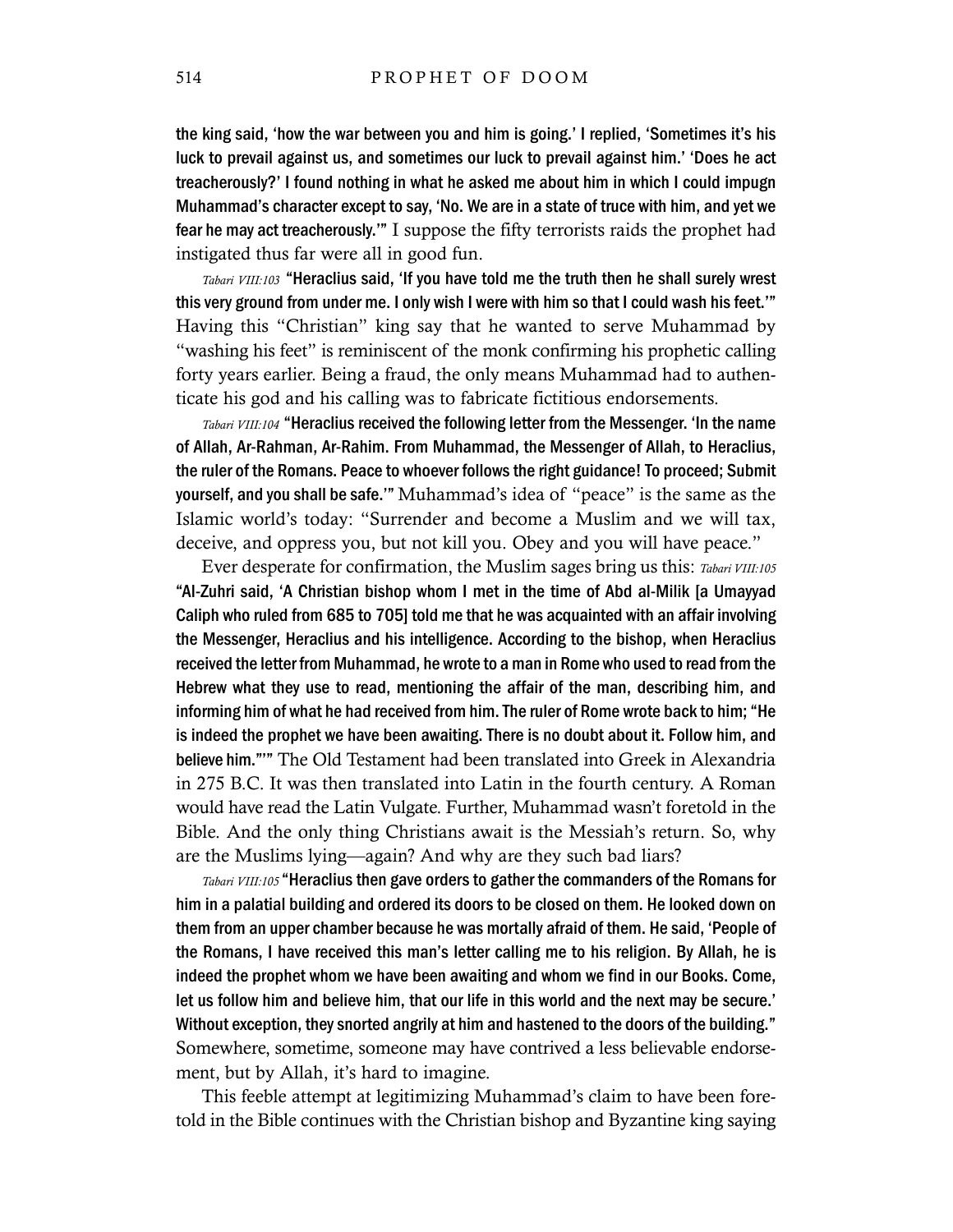that he was mentioned by name and described in detail. They don't say where, of course, because it isn't there. And with 25,000 ancient Bible fragments and copious Roman books, not a word can be found anywhere to corroborate anything in this preposterous tale. The "Muhammad-was-foretold-anddescribed proof" is repeated a hundred times in the Qur'an and Sunnah. Yet neither Muhammad, Allah, nor their contemporaries ever identified a single supportive verse. Centuries later Muslim apologists claimed these verses were in Deuteronomy and John. I deal with those lies on page 608.

The never-ending Tradition goes on to say: *Tabari VIII:107* "'Shall we be under the hands of the Arabs when we are mankind's greatest kingdom, most numerous nation, and best land?' Heraclius said, 'Then let me give him tribute each year so that I can avert his vehemence and find rest from his warfare by means of money that I give to him.' The Romans said, 'Shall we concede to the Arabs our own humiliation and abasement by a tax that they take from us?' The king said, 'Then let me make peace with him on condition that I give him the land of Syria [Israel, Jordan, and Lebanon,] and that he leave me with the land of al-Sha'm.' They replied, 'Shall we give him Syria when we know it to be the navel?' Having refused him, Heraclius said, 'You will be defeated.' He offered a farewell salutation and galloped to Constantinople."

Muhammad's letter to Amr in Negus serves as further confirmation that the prophet was as dumb as the Stone for whom he spoke. *Tabari VIII:108* "In the name of Allah, Ar-Rahman, Ar-Rahim. From Muhammad, the Messenger of Allah, to the Negus, king of the Ethiopians. May you be at peace. I praise you to Allah, the King, the Most Holy, the Peace, the Watcher, and I bear witness that Jesus the son of Mary is the Spirit and Word of Allah, which He cast into the goodly and chaste Virgin Mary, so that she conceived Jesus; whom Allah created from His Spirit and breathed into him, even as He created Adam by His hand and breathed into him, I call you to Allah alone, Who has no partner, to continued obedience to Him, and that you follow me and believe in what has come to me; for I am the Messenger of Allah. I call you and your armies to Allah."

The Ethiopians laughed themselves silly. Since the Bible claims God's name is "Yahweh" 7000 times, it can't be "Allah." Christ cannot be God's Word—virgin born, created from His Spirit, with life personally breathed into him from God, and created like Adam by God's hand—and not be God, or at least God's *partner*. And how does one transition from Christ being a special creation to following Muhammad and surrendering an army to him?

Confirming that he was the antithesis of Christ, Muhammad told the Ethiopians to send him a slave girl as a gift. *Tabari VIII:110* "When Abu Sufyan learned that the Prophet had married her, he said, 'That stallion's nose is not to be restrained!'"

There were other nonexistent letters to Persia, Iran, and Iraq but they're repetitive. I'm going to skip them and return to the Qur'an to see how Muhammad is using Allah. Let's begin by reviewing the 4<sup>th</sup> surah, which the "stallion" named after the women he craved. It opens with yet another version of creation: *004.001* "People! Be careful of your Lord, Who created you from a single being and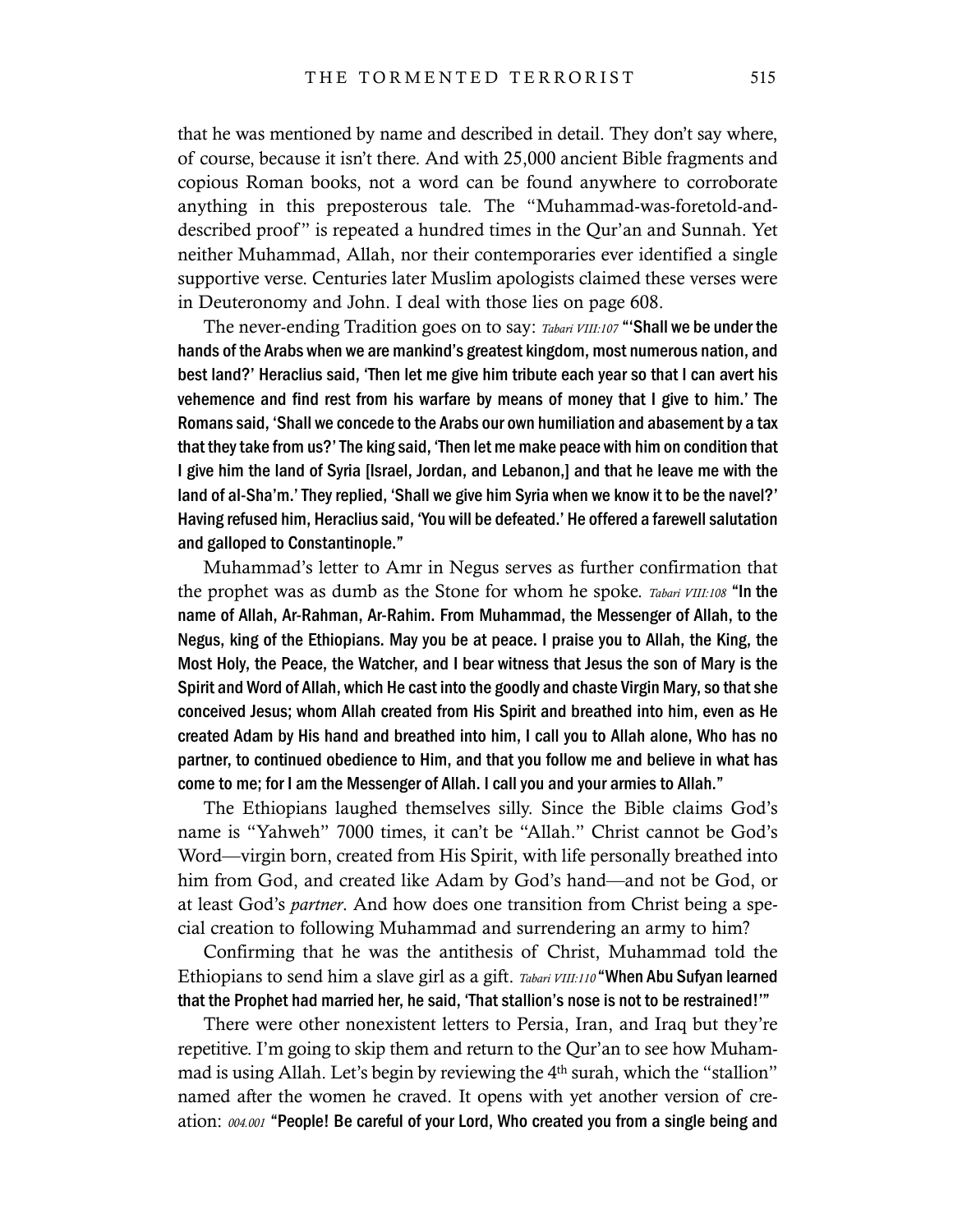created its mate of the same (kind) and spread from these two, many men and women."

Returning to his favorite Meccan theme, the orphan wants his property returned. *004.002* "To orphans restore their property…and devour not their substance (by mixing it up) with your own. For this is a great sin." Muhammad was worried that the Meccans were devouring the assets of the Ka'aba Inc. After all, he had raided their caravans, destroying their only other source of income. And being the world's biggest hypocrite, the prophet never returned the property of the orphans he had created by killing their parents and selling them into slavery.

Since this surah was named "Women," it's only fair that men have more than one. *004.003* "If you fear that you shall not be able to deal justly with orphans, marry women of your choice who seem good to you, two or three or four; but if you fear that you shall not be able to do justice (to so many), then only one, or (a slave) that you possess, that will be more suitable. And give the women their dower as a free gift; but if they, of their own good pleasure, remit any part of it to you, eat it with enjoyment, take it with right good cheer and absorb it (in your wealth)." According to Muhammad, it's even okay to beat them until they "remit the dower of their own good pleasure."

Returning to what Muhammad craved: *004.010* "Those who unjustly eat up the property of orphans, eat up a Fire into their bodies: They will soon endure a Blazing Fire!"

Next we learn that Allah thinks that men are twice as valuable as women. *004.011* "Allah directs you in regard of your Children's (inheritance): to the male, a portion equal to that of two females…. These are settled portions ordained by Allah." *004.013* "Those are limits imposed by Allah." In future surahs and Hadiths, Team Islam would call women "half wits," too.

Muhammad was itching for a "submit and obey" verse, so…*004.012* "Those who obey Allah and His Messenger will be admitted to Gardens to abide therein and that will be the supreme achievement. But those who disobey Allah and His Messenger and transgress His limits will be admitted to a Fire, to abide therein: And they shall have a humiliating punishment." In other words, if you treat women as equals, you'll burn in hell. *004.015* "If any of your women are guilty of lewdness, take the evidence of four witnesses from amongst you against them; if they testify, confine them to houses until death [by starvation] claims them. If two men among you are guilty of lewdness, punish them both. If they repent and improve, leave them alone; for Allah is Oft-Returning."

The following words, coming as they do from the most perverted sexual libertine to have ever claimed prophetic status, are hilarious: *004.023* "Prohibited to you are: your mothers, daughters, sisters; father's sisters, mother's sisters; brother's daughters, sister's daughters; foster-mothers (who gave you suck), foster-sisters; your wives' mothers; your step-daughters born of your wives to whom you have gone in, no prohibition if you have not gone in; (those who have been) wives of your sons proceeding from your loins [leaving wives of adopted sons—like his Zayd—fair game]; and two sisters in wedlock at one and the same time, except for what is past; for Allah is Oft-Forgiving. Also (prohibited are) women already married, except slaves who are captives (of war)." Rape is still okay with Rocky.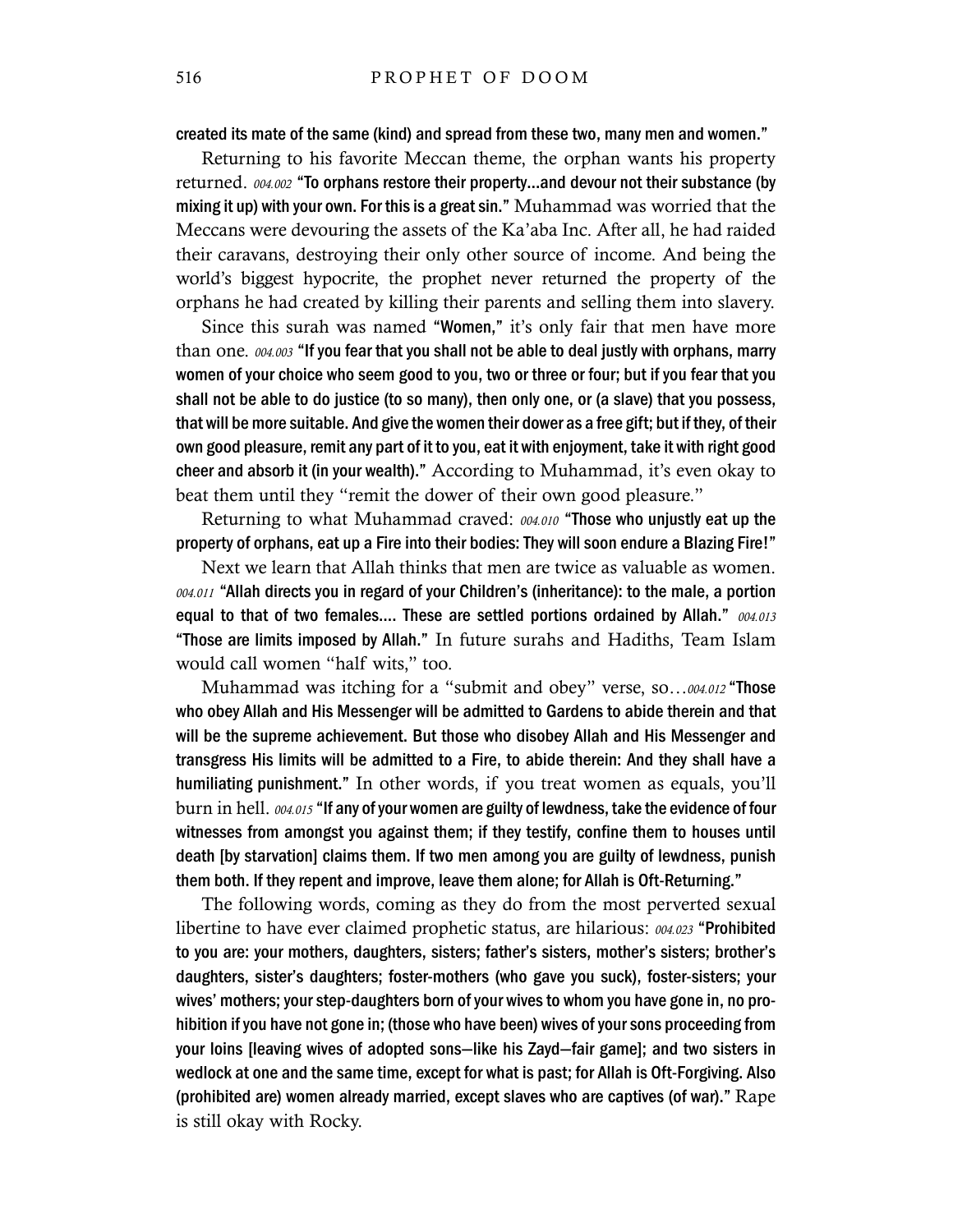Since Muhammad's harem included countless concubines and sex slaves, this too is laughable. *004.027* "Allah likes to turn you, but those lost in the lusts of the flesh wish to turn away—far, far away. Allah does wish to lighten your (difficulties): For man was created weak. Believers, you should not usurp unjustly the wealth of others, except it be a trade by mutual consent, and kill not one another. If any do that in rancor and injustice, soon shall We cast them into the Fire: And easy it is for Allah." This admonition is obviously meant to prevent the growing Muslim horde from turning on itself when infidel targets become harder to find. "Plunder and kill anyone you like, except fellow pirates," the chief hypocrite said.

Some verses later, we are reminded that Muhammad was *against* people and that his god was mean-spirited. *004.041* "We brought from each people a witness, and We brought you (O Muhammad) as a witness against these people! On that day will those who disbelieve and disobey the Messenger desire that the earth were leveled with them in it, but they shall not be able hide from Allah."

For a religion fixated on mindless ritual and against honest inquiry, this makes no sense: *004.043* "Believers, approach not prayers with a mind befogged or intoxicated until you understand what you utter. Nor when you are polluted, until after you have bathed. If you are ill, or on a journey, or come from answering the call of nature, or you have touched a woman, and you find no water, then take for yourselves clean dirt, and rub your faces and hands. Lo! Allah is Benign, Forgiving." While this is too weird for words, it's troubling that the Qur'an claims women are unclean and polluted—worse than dirt. It's yet another sign suggesting that Muhammad was abused.

Like so much of the Qur'an, there is no intelligent transition from the dirt bath to this attack on Jews. The entire book is random and chaotic; it is the product of a cluttered and tormented mind. *004.044* "Have you not considered those to whom a portion of the Book has been given? They traffic in error and desire that you should go astray. But Allah has full knowledge of your enemies. Of the Jews there are those who displace words from their (right) places, saying, 'We hear and we disobey' with a twist of their tongues they slander Faith…. Allah has cursed them for disbelief." O great Muslim scholars, if the Jews altered their scriptures to slander Islam as Allah claims, where is the evidence, the proof? What books did they alter? How did they change them? When? And why is there overwhelming evidence that they have not been changed in 2,300 years?

*004.047* "O you People of the Book to whom the Scripture has been given, believe in what We have (now) revealed, confirming and verifying what was possessed by you, before We destroy your faces beyond all recognition, turning you on your backs, and curse you as We cursed the Sabbath-breakers, for the decision of Allah Must be executed." Let me see if I understand this. The Jews were given the Scripture Book by Allah, and the Qur'an is new. But it confirms what it condemns. So the Islamic god is going to turn the Jews on their backs and disfigure their faces while cursing them. Forget for a moment that Allah was a rock, and a dumb one at that, and that Muhammad was a sexual pervert, bloodthirsty terrorist, and a pirate; this just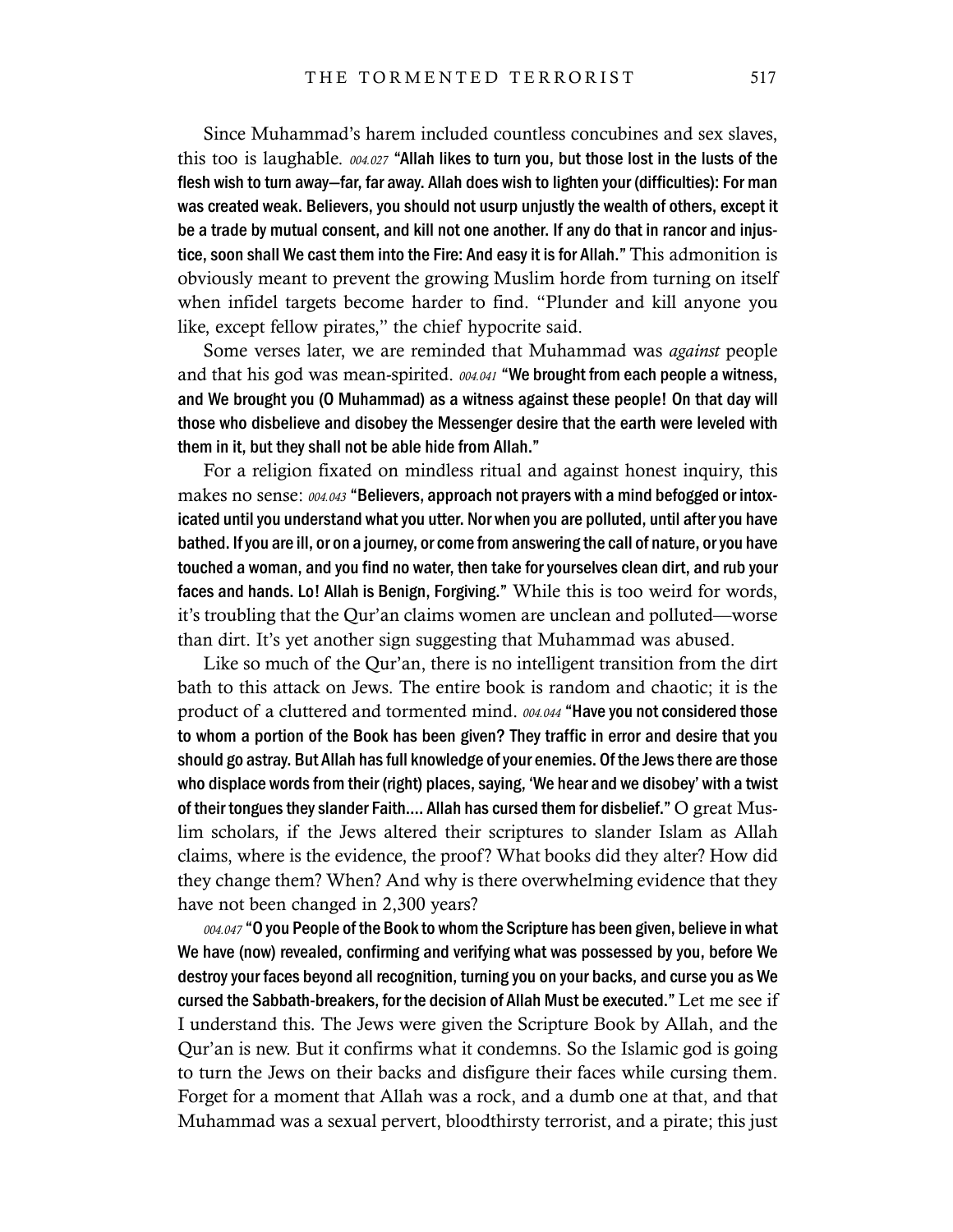isn't up to the level of scripture.

Having slimed the Jews, it was time for the dark spirit of Islam to attack Christians. *004.048* "Allah forgives not that partners should be set up with Him; but He forgives anything else, to whom He please; to set up partners with Allah is to devise a sin most heinous." If that's true, Muhammad is toast. Remember the Quraysh Bargain and the Satanic Verses? By setting up Al-Lat, Al-Uzza, and Manat as partners with Allah, his sin was heinous and *unforgivable*. *004.050* "Behold! how they invent lies against Allah! That is flagrant sin." Therefore, Muhammad is in hell.

Continuing to assault Christians, Allah says: *004.051* "Have you not seen those to whom a portion of the Book has been given? They believe in sorcery and false deities and say of those who disbelieve: these are better guided than those who believe. They are (men) whom Allah has cursed: And those whom Allah has cursed, you will find that they have no savior." The sorcery and false deities accusation is suicidal. Allah claims to be the God of the Bible so he's condemning himself.

Ever delusional, Muhammad's demonic sidekick is alleged to have said that Christians are envious of Muslims because of the spoils Allah had given his jihad fighters. *004.054* "Are they jealous and envious what Allah has given them of his bounty? But We had already given the house of Abraham the Book, and conferred upon them a grand kingdom. Some of them believed, and some of them averted their faces from him. And Hell is sufficient for their burning. Those who reject our Signs, We shall soon cast into the Fire. As often as their skin is burnt and singed, roasted through, We shall change it for fresh skin, so that they may go on tasting the torment." Once again, we find Allah in Hell. This time he is exchanging the skin of his Christian victims so that their torture can be extended. With every word, Allah grows more Satanic. The veil that once kept us from seeing Lucifer behind these words has been singed. We are now peering directly at Satan, the Prince of Darkness, the Whore of Babylon.

For those in churches, the media, and politics eager to embrace Islam, beware. You are dealing with the Devil, and he will kill you. It isn't by chance that hell and punishment are the Qur'an's most repeated and vivid themes. It isn't a coincidence that Allah loves death and awaits the Day of Doom. Nor is it an accident that surest path to Allah's Whore House is martyrdom death killing Christians and Jews. There is a reason the Qur'an obliterates love, trust, peace, freedom, choice and rational inquery, imposing in their place hate, fear, war, submission, obedience, and deception.

Since the rivers in Allah's paradise flow with wine, and the entertainment is virgins, Islamic heaven as demented as Islamic hell. *004.057* "But those who believe and do good deeds, We shall soon admit to Gardens, with rivers flowing, their eternal home: Therein shall they have pure companions."

The religion of submission is incompatible with freedom and democracy. *004.059* "Believers, obey Allah, and obey the Messenger, and those charged with authority. If you dispute any matter, refer it to Allah and His Messenger. That is best, most suitable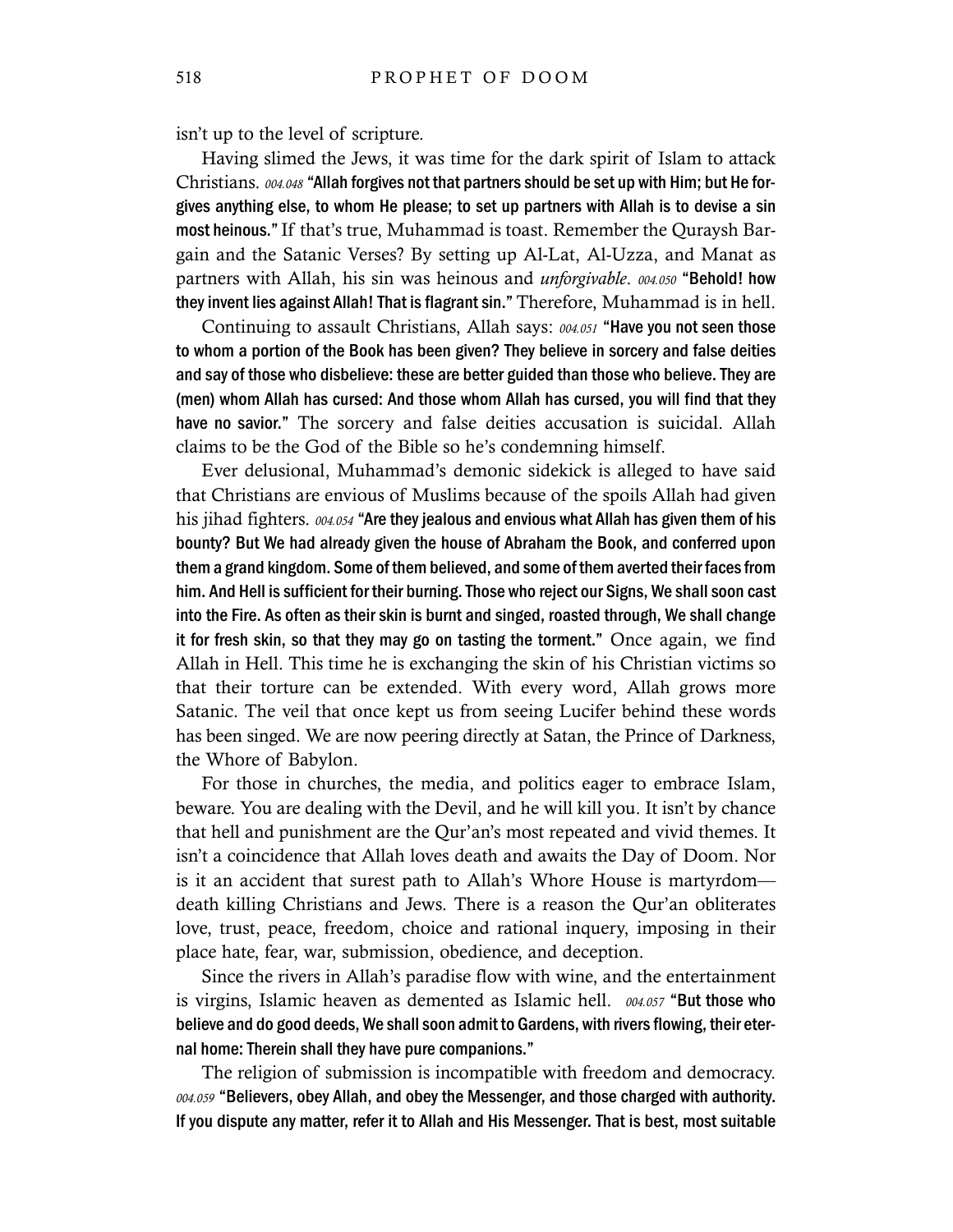for final determination." There is no freedom of choice in "submit and obey." And the Hadith and Qur'an speak with one voice as it relates to the central mission of the poligious doctrine. *Bukhari:V4B52N203* "I heard Allah's Apostle saying, 'He who obeys me, obeys Allah, and he who disobeys me, disobeys Allah. He who obeys the chief, obeys me, and he who disobeys the chief, disobeys me.'" Without choice there can be no democracy. There can't be a religion either, but that's another matter.

Continuing to focus on the prophet's favorite theme: *004.064* "We sent not a messenger but to be obeyed, in accordance with the will of Allah." *004.065* "But no, by the Lord, they can have no Faith until they make you (Muhammad) judge in all disputes, and find in their souls no resistance against Your decisions, and accept them with complete submission." *004.066* "If We had ordered them to sacrifice their lives or to leave their homes [to fight], very few of them would have done it: But if they had done what they were told, it would have been best for them, and would have strengthened their (faith)." *004.069* "All who obey Allah and the Messenger are the ones whom Allah has bestowed favors [war booty]."

Each time I read these passages I close my eyes in horror. The fact that the president of the United States sent America's finest men and women into harm's way to accomplish the impossible is unforgivable. There will never be freedom or democracy in any Islamic state. Sixty percent of Iraqis are Shi'ite Muslims, from which Hezbollah—Allah's Party—is formed. Thirty-five percent are Sunni Muslims. Enough will follow their prophet's and god's orders to assure two things: American's will die and democracy will fail.

I am also horrified that so few people see through this demented hoax. Islam wasn't created to lead men to a god. It was perpetrated to empower *a man*.

Moving on to war we learn: *004.071* "Believers, take your precautions, and advance in detachments or go (on expeditions) together in one troop. There are among your men those who would tarry behind (not fighting in Allah's Cause). If a misfortune befalls you, they say: 'Allah favored us in that we were not present among them.'" *004.074* "Let those who fight in Allah's Cause sell the life of this world for the hereafter. To him who fights in the Cause of Allah, whether he is slain or gets victory—We shall give him a great reward." Jihad is all about greed. The Muslim god promises booty for those who live and paradise for those who die. It's little wonder there are so many suicide bombers selling this life for the hereafter. Sadly, they lose both.

Muhammad spoke as if he were Allah. *Bukhari:V4B52N44* "A man came to Allah's Apostle and said, 'Instruct me as to such a deed as equals Jihad in reward.' He replied, 'I do not find such a deed.'" If the best thing a Muslim can do is fight Jihad in Allah's Cause then Islam is a call to war. *Bukhari:V4B52N50* "The Prophet said, 'A single endeavor of fighting in Allah's Cause in the forenoon or in the afternoon is better than the world and whatever is in it.'" Jihad is, therefore, more important than all of the Five Pillars of Islam combined. *Bukhari: V4B52N46* "I heard Allah's Apostle saying, 'Allah guarantees that He will admit the Mujahid [Muslim fighter] in His Cause into Paradise if he is killed, otherwise He will return him to his home safely with rewards and war booty.'" If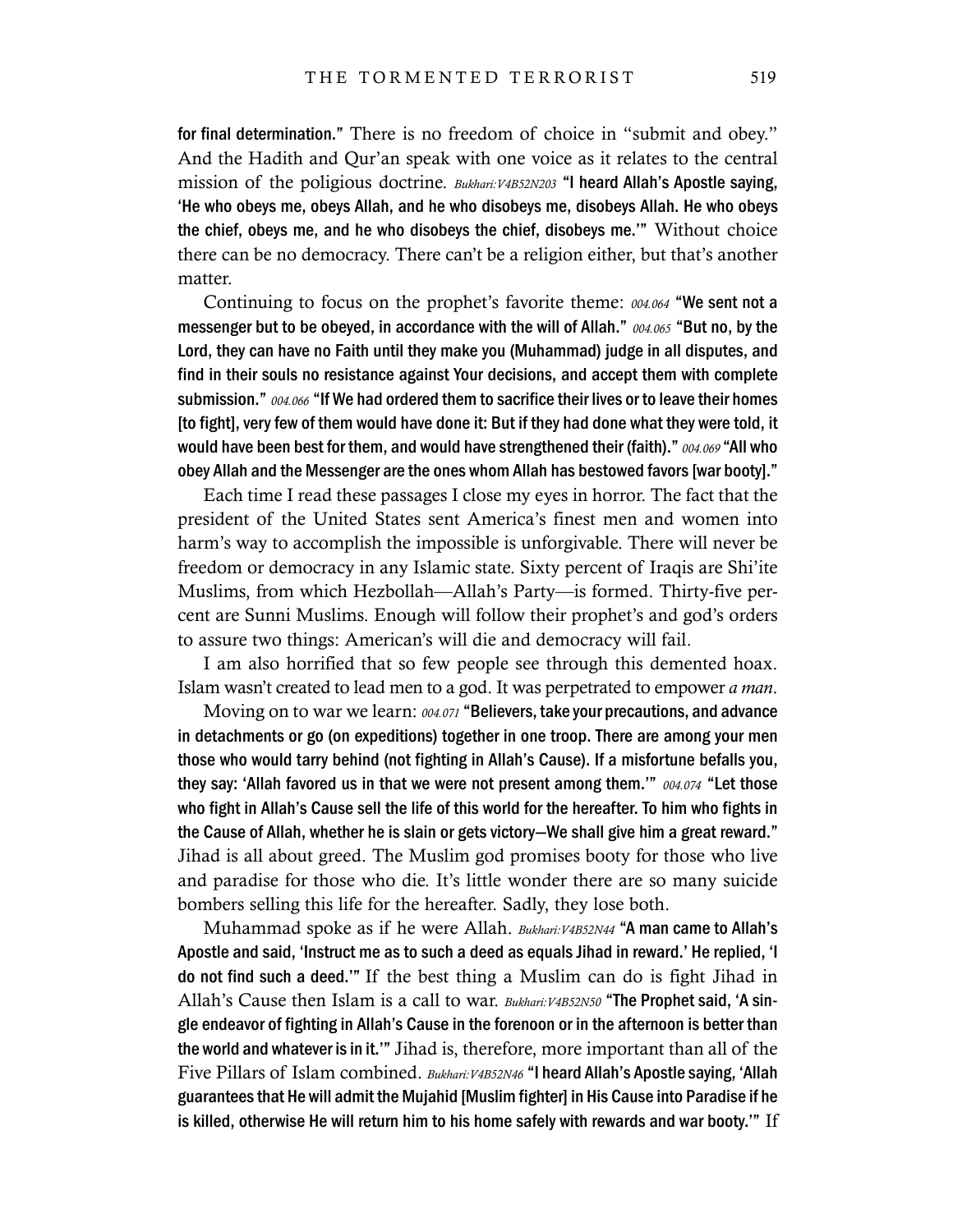you die, you get heavenly booty. If you live, you get earthly booty.

Islam is a religion to die for: *Bukhari:V4B52N53* "The Prophet said, 'Nobody who dies and finds Paradise would wish to come back to this life even if he were given the whole world and whatever is in it, except the martyr who, on seeing the superiority of martyrdom, would like to come back to get killed again in Allah's Cause."" "Martyrdom," "fighting," "Allah's Cause," and "Jihad" are synonymous. *Bukhari:V4B52N54* "The Prophet said, 'By Him in Whose Hands my life is! Were it not for the believers who do not want me to leave them, I would certainly and always go forth in army-units setting out for Jihad. I would love to be martyred in Allah's Cause and then get resurrected and get martyred again only to be resurrected so that I could get martyred once more.'" But like Imams today, Allah's prophet preferred to send boys out to do his dirty work.

Returning to the Qur'an, we don't miss a beat. *004.075* "What reason have you that you should not fight in Allah's Cause?" Another translation says: "What is wrong with you that you do not fight for Allah?" *004.076* "Those who believe fight in the Cause of Allah, and those who disbelieve fight in the cause of idols: So fight the allies of Satan: feeble indeed is the plot of Satan." This is why the Islamic world refers to America as the "Great Satan." And now that you know the root from which Satan was derived—Adversary—it all makes sense. America is perceived to be a nation comprised of Christians and Jews. We are Lucifer's, and thus Islam's, adversary. Islam is ugly, not complicated.

Speaking for the dark spirit of Islam, Muhammad reminds us how much he despises peaceful Muslims. He also confirms that "fear" in the Islamic sense does not mean reverence, but fright. *004.077* "Have you not seen those to whom it was said: Withhold your hands from fighting, perform the prayer and pay the zakat. But when orders for fighting were issued, a party of them feared men as they ought to have feared Allah. They say: 'Our Lord, why have You ordained fighting for us, why have You made war compulsory?'" The Qur'an ordains Muslims to fight, whether they like it or not. War is compulsory. The enemy is all non-Muslims. The timeline is forever.

Allah is going to kill the pacifists, so they might as well fight. *004.078* "Wherever you are, death will find you, even if you are in towers built up strong and high! If some good befalls, they say, 'This is from Allah;' but if evil, they say, 'This is from you (Muhammad).' Say: 'All things are from Allah.' So what is wrong with these people, that they fail to understand these simple words?" Arabs recognized that evil flowed directly from Muhammad and his dark spirit. What's more, the Qur'an agrees.

The man who folded while negotiating with a Meccan merchant claims he's Allah's messenger to all mankind. But first, Allah must contradict himself. *004.079* "Whatever good happens to you is from Allah; but whatever evil happens to you is from yourself. We have sent (Muhammad) as a Messenger to (instruct) mankind. And enough is Allah for a witness." How, pray tell, is Allah a sufficient witness? The Black Stone never spoke, performed a miracle, or issued a prophecy. This feeble attempt at scripture deserves an "F." The subject matter is ugly—overly focused on demented torments, violence, and war. The message is immoral.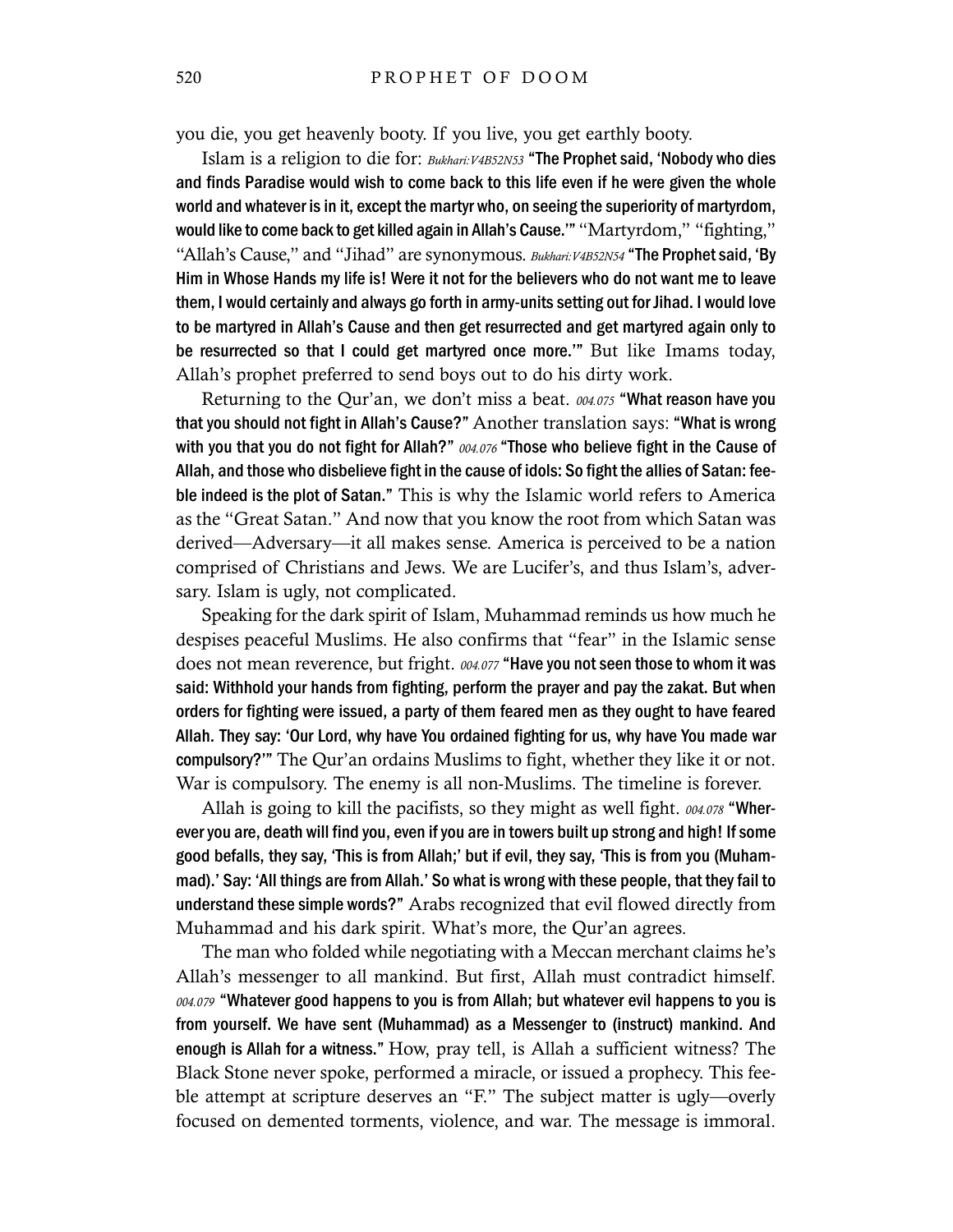The Qur'an approves thievery, murder, kidnapping, the slave trade, rape, incest, and even genocide. The book is plagiarized. And it's jumbled together without context or chronology. The Qur'an is only a witness in that it exposes the fraudulent nature of Muhammad, Allah, and Islam.

*004.080* "He who obeys the Messenger obeys Allah." If it weren't for Muhammad, Allah would be unknown today. He was merely a stone to be thrown.

Next, we are reminded that prophet and pal were losing their grip. Muslims were beginning to think for themselves. *004.081* "They have obedience on their lips; but when they leave you (Muhammad), a section of them plots things that are very different from what you commanded them. So keep clear of them." The reason the first Muslims feigned support was obvious. It's the same reason the vast majority of Germans and Russians pretended to be Nazis and Communists. Dissent was met with imprisonment and death. And this is why we must care enough about "bad" Muslims to free them from "good" ones.

*004.082* "Do they not consider and ponder the Qur'an? Had it been from other than Allah, they would surely have found therein much discrepancy and incongruity." The  $78<sup>th</sup>$  verse says: "All things are from Allah." The 79<sup>th</sup> contradicts it saying: "Whatever good happens to you is from Allah; but whatever evil happens to you is from yourself." The Qur'an is so rife with contradictions, it has a verse explaining how to deal with them. "Whenever We cancel a verse or throw it into oblivion, We bring one which is better." That's why the "book" warns: "Do not question the Qur'an. There was a party of you who questioned it and as a result, they lost their faith."

Much of the Qur'an was anachronistic—only pertaining to Muhammad, focusing on his critics, his sexual indulgences, his financial appetite, and lust for power. Muslims are ordered to submit and obey a dead man. This next verse is one of a thousand examples. *004.083* "When there comes to them some matter regarding war, they discuss it. If only they had referred it to the Messenger, or to those charged with authority, the proper investigators would have understood it. Were it not for the grace of Allah, most of you would have fallen into Satan's clutches." Along these lines the Noble Qur'an references this Hadith: *Bukhari:V9B92N384* "Allah's Apostle said, 'Whoever obeys me will enter Paradise, and whoever disobeys me will not.'"

Muhammad's never-ending war marched on. *004.084* "Then fight (O Muhammad) in Allah's Cause—you are only responsible for yourself. Incite the believers to fight along with you." How can there be no contradictions in the Qur'an if five verses earlier we read: "We have sent (Muhammad) as a Messenger to mankind," and now he's "only responsible for himself?" And how can Islam be peaceful if its scripture says: "Incite the believers to fight along with you?"

The pacifist uprising became so severe, the peaceful Muslims had to be kicked out of the way. *004.088* "What is the matter with you that you are divided about the Hypocrites? Allah has cast them back (causing their disbelief). Would you guide those whom Allah has thrown out of the Way? For those whom Allah has thrown aside and led astray, never shall they find the Way." Once again, we see Allah imitating Satan.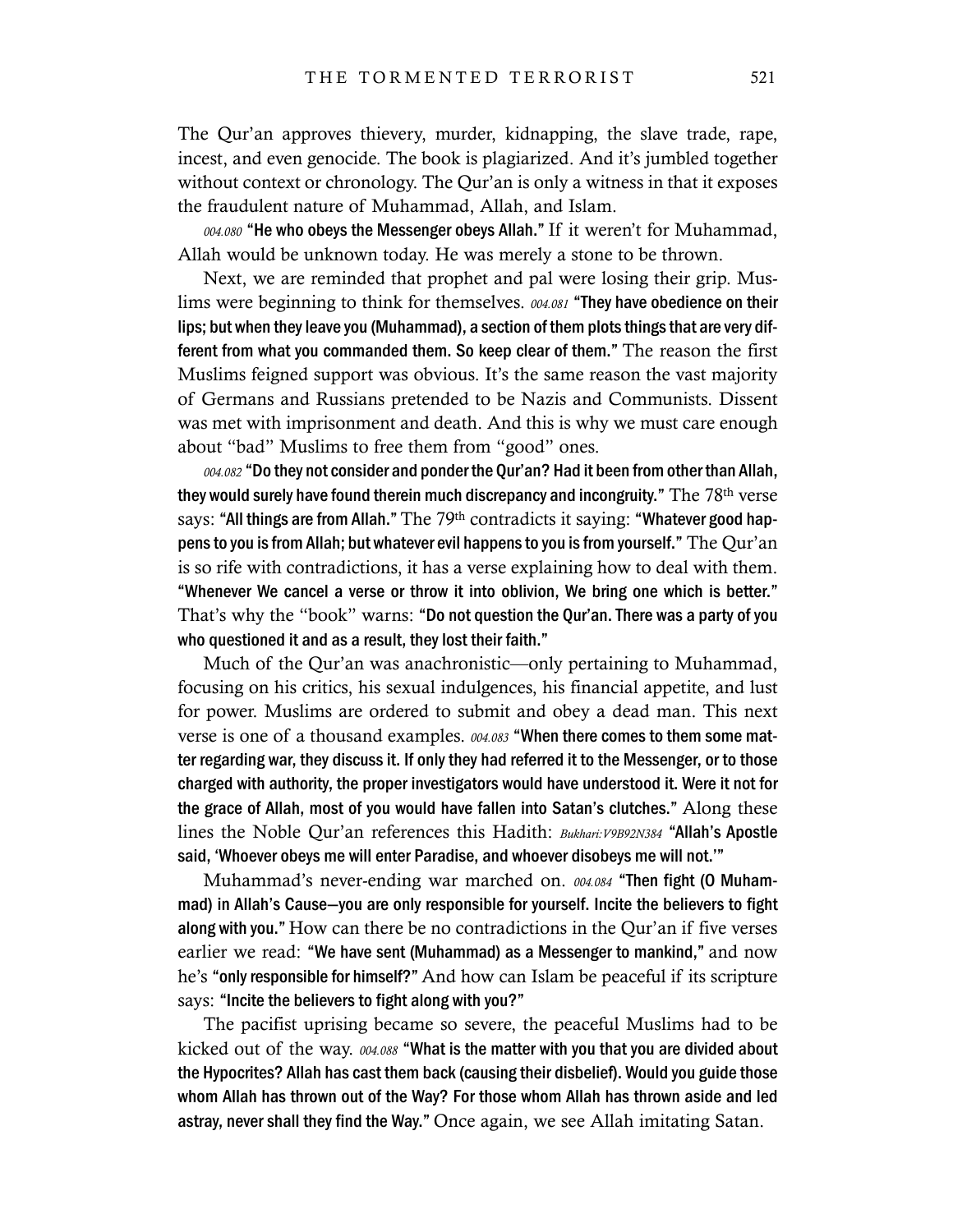*004.089* "They wish that you would reject Faith, as they have, and thus be on the same footing: Do not be friends with them until they leave their homes in Allah's Cause. But [and this is a hell of a but...] if they turn back from Islam, becoming renegades, seize them and kill them wherever you find them." The book that preached: *002.256* "There should be no compulsion in religion," just said "if they turn back from Islam, becoming renegades, seize them and kill them wherever you find them." If that isn't a contradiction, the word needs to be redefined.

This verse is among the most heinous ever attributed to god. It is the reason Islam has managed to enslave a billion people. If a Muslim rejects Islam, he is labeled a renegade, and must be seized and killed on direct orders from Allah. It's hard to imagine a dogma—religious or political—so *unappealing* it has to murder those who leave, just to keep others in line.

Moving on we find Muhammad attempting to justify his cowardice, capitulation, and abdication at Hudaybiyah. Allah says the treaty was an interim strategy designed to deceive the enemy—to lull them into a false sense of peace. *004.090* "Except those who join a group between you and whom there is a treaty, or (those who become) weary of fighting you. If Allah had willed, He could have given them power over you, and they would have fought you. Therefore if they withdraw from you and wage not war, and send you (guarantees of) peace, then Allah has not given you a way (to war) against them." The purpose of terror is to cause people to become so "weary of fighting" they surrender. That's what is happening in Israel today.

But if a people desiring peace are *perceived* to be mischievous, Allah commands his militants to kill them. *004.091* "You will find others who, while wishing to live in peace and being safe from you to gain the confidence of their people; thrown back to mischief headlong; therefore if they do not withdraw from you, and offer you peace besides restraining their hands, then seize them and kill them wherever you find them; and against these We have given you a clear sanction and authority." So if you wish to live in peace, but are *perceived* as being mischievous (i.e., non-Muslim), Allah has given his Jihad warriors "a clear sanction and authority to seize and kill" you.

Islam is an equal opportunity hater. Even today, "good" Muslims fight and kill more "bad" Muslims than they do infidels. As such, they must be either accident prone or mistaken. *004.092* "Never should a believer kill a believer unless (it be) by mistake." *004.093* "If a man kills a believer intentionally, he will be cast into Hell, to abide therein. The wrath, damnation, and curse of Allah are upon him, and a dreadful penalty is prepared for him."

For the hundredth time we are reminded that "Allah's Cause" is "Holy War," better known as "Jihad."  $0.04.094$  "Believers, when you go abroad to fight wars in the Cause of Allah, investigate carefully, and say not to anyone who greets you: 'You are not a believer!' Coveting the chance profits of this life (so that you may despoil him). With Allah are plenteous spoils and booty." Muhammad has bribed his mercenaries to fight for booty. He has demonstrated how easy it is to rob unarmed civilians. So now he is afraid that Muslims will loot everyone they meet. While loot is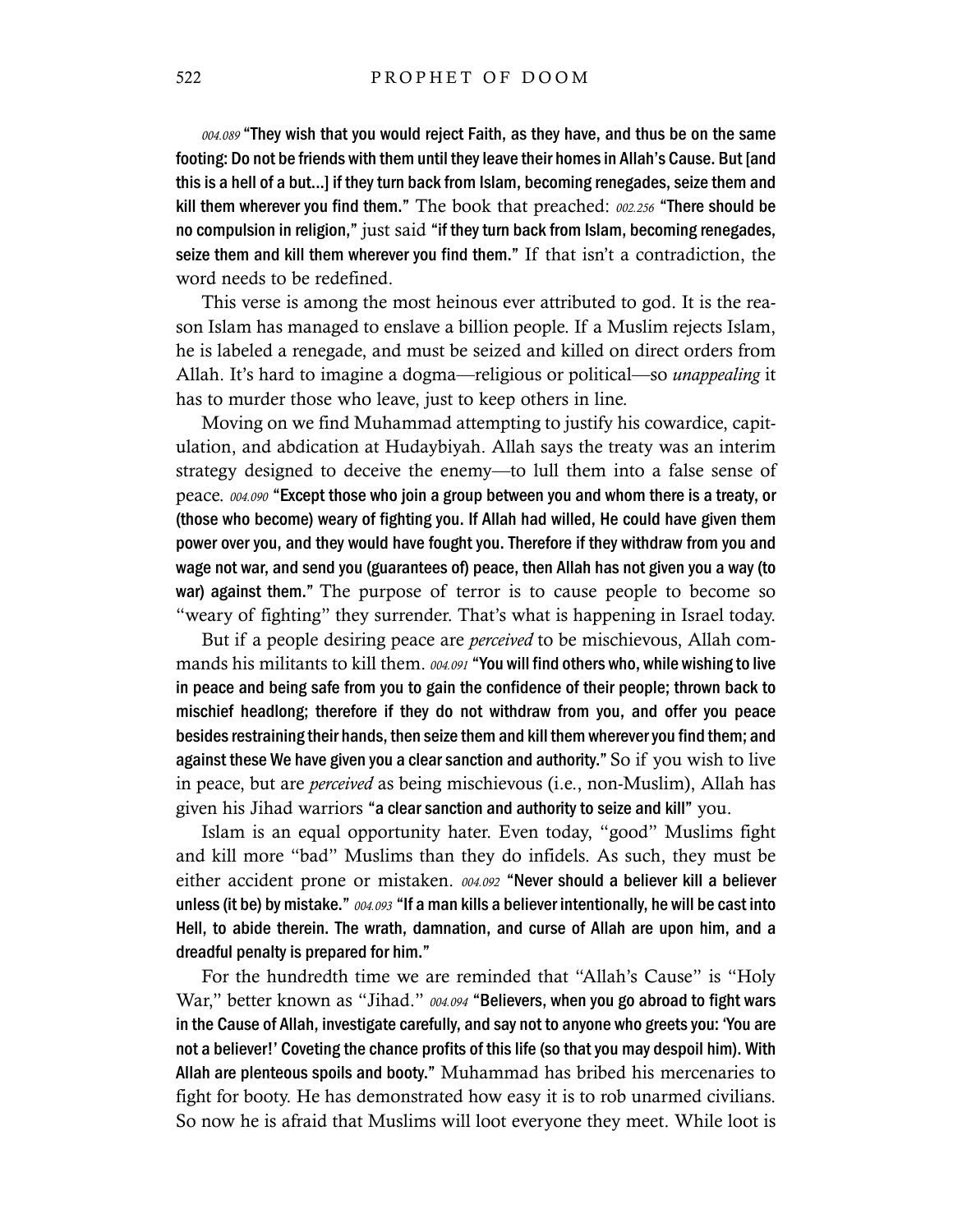fine, according to Allah, there is more to destroying a man than just plundering his possessions. Muhammad and Allah were looking at the bigger picture. A world submissive to them was a far greater prize.

"Good" Muslims fight. *004.095* "Not equal are believers who sit home and receive no hurt and those who fight in Allah's Cause with their wealth and lives. Allah has granted a grade higher to those who fight with their possessions and bodies to those who sit home. Those who fight He has distinguished with a special reward." A Muslim Hadith explains the verse: *Muslim:C40B20N4676* "Believers who sit home and those who go out for Jihad in Allah's Cause are not equal." Fundamental Islam, the Islam of Allah, Muhammad, and the Qur'an preaches Jihad. Islam was born violent and weaned on blood.

Muhammad may have felt a momentary twinge of guilt for having banished the Jews. So he had his god say that that the earth was big and the Jews ought to have migrated out of Medina on their own. But since they didn't, they're off to hell. *004.097* "Surely those whom the angels cause to die while they are wrong, shall say: 'In what plight were you?' They say: 'We were weak in the earth.' 'Was not Allah's earth spacious, so that you should have migrated?' So their abode is hell, an evil resort." The prophet's last words were: "Banish the Jews from Arabia."

Allah wants Jihadists to live off the land. *004.100* "He who leaves his home in Allah's Cause finds abundant resources and many a refuge. Should he die as a refugee for Allah and His Messenger his reward becomes due and sure with Allah. When you travel through the earth there is no blame on you if you curtail your worship for fear unbelievers may attack you. In truth the disbelievers are your enemy." Either fighting is more important than religion or this religion is *about* fighting. But either way, that's disconcerting because Muslims see all non-Muslims as their enemy.

In Islam, religion and war are inseparable. *004.102* "When you (Prophet) lead them in prayer, let some stand with you, taking their arms with them. When they finish their prostrations, let them take positions in the rear. And let others who have not yet prayed come—taking all precaution, and bearing arms. The Infidels wish, if you were negligent of your arms, to assault you in a rush. But there is no blame on you if you put away your arms because of the inconvenience of rain or because you are ill; but take (every) precaution. For the Unbelieving Infidels Allah hath prepared a humiliating punishment." Translated: Thugs who murder for god and booty need to watch their backs. After a while, such thugs become known as terrorists—and people start disliking them.

Islam's war is never-ending. *004.104* "And do not relent in pursuing the enemy. If you are suffering hardships, they are suffering similar hardships; but you have hope from Allah, while they have none." So long as Islam exists they will never relent.

Religions empower men, giving them authority over others. *004.115* "If anyone contradicts or opposes the Messenger [not Allah] after guidance has been conveyed to him, and follows a path other than the way [of Muhammad], We shall burn him in Hell!"

Trying to make amends for the Satanic Verses, Muhammad recited: *004.116* "Surely Allah does not forgive setting up partners with Him; and whoever associates anything with Allah, he indeed strays off into remote error. They call but upon female deities.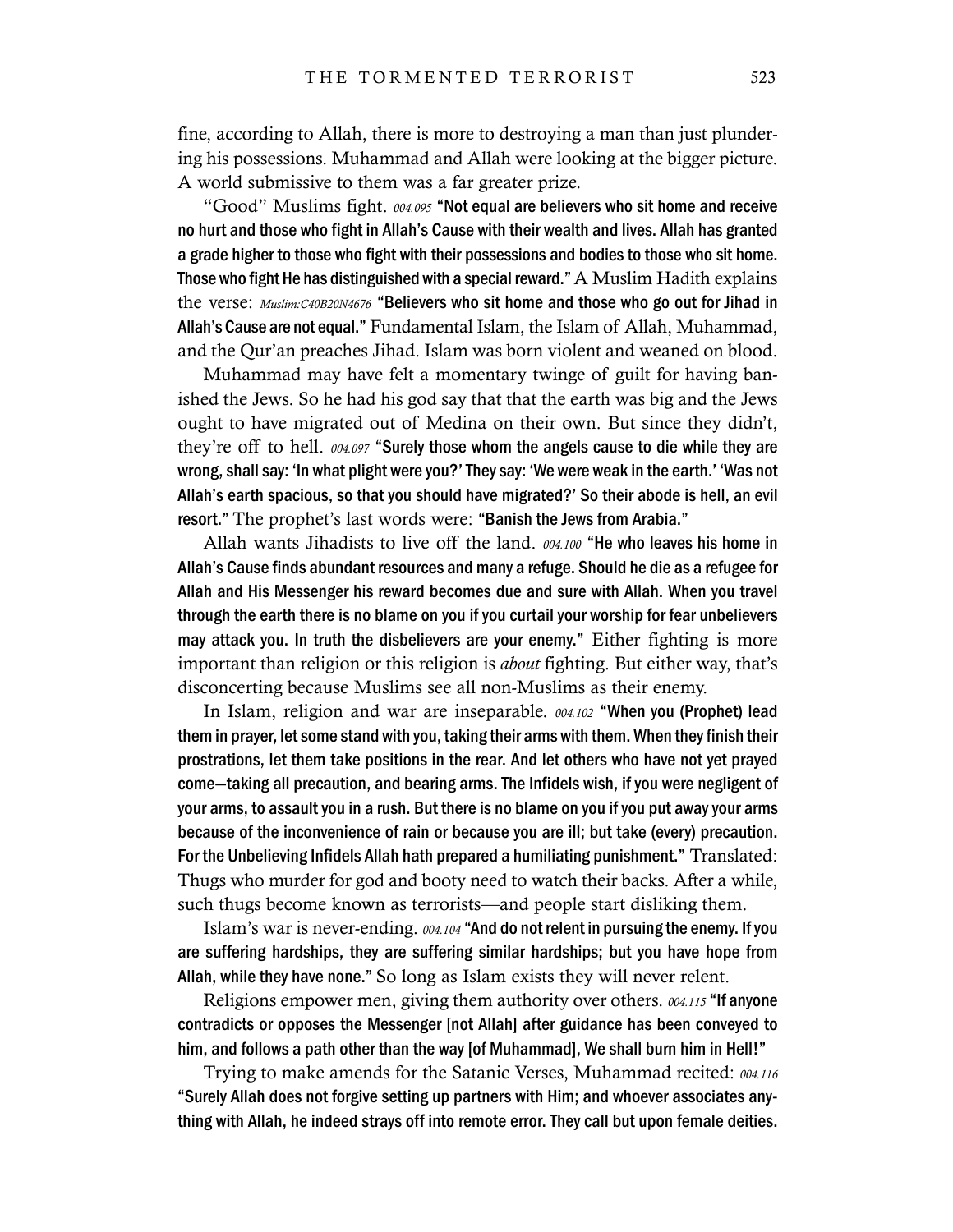They call but upon Satan, the persistent rebel!" Muhammad admitted to having been duped by Satan. His crime was associating "female deities" with Allah. Since such sins are unforgivable, I wonder if he's enjoying hell as much as Allah seems to? And while this is a fatal problem for Islam, Muhammad didn't learn his lesson. Rather than calling Allah's daughters "idols" or "false gods," he just called them "deities" again.

Allah is the spirit of deceit. *004.118* "Allah did curse him. He said: 'I will mislead them, and I will create in them false desires; I will order them to slit the ears of cattle, and to deface the (fair) nature created by Allah.' Whoever, forsaking Allah, takes Satan for a patron, they are a loser. Satan makes them promises, and creates in them false desires; but Satan's promises are nothing but deception. (His dupes) will have their dwelling in Hell, and from it they will find no way of escape." Satan doesn't create false desires; he preys on carnal and vain desires. He defaces mankind, not cattle. But since Islam is war and war is deception, how are Muslims to differentiate between Allah and Satan?

In a line that would feel equally at home in the *Communist Manifesto*, *Mao's Little Red Book*, or *Mein Kampf*, Allah instructs Muslims to rat on their parents. *004.135* "Believers, stand out for justice as witnesses for Allah even against yourselves, your parents, your family, and relatives whether it be against rich or poor…. Allah is aware of what you do." This verse serves godless tyrants and their regimes. It's neither civil nor religious. But it helps us understand why Islam and Nazism embraced and why Muslims later aligned themselves with Communists.

Putting himself on par with the god he created, Muhammad tells Muslims to believe in *him*. *004.136* "O Believers! Believe in Allah and His Messenger, and the Scripture which He has sent to His Messenger, and the Scripture which He revealed to those before. Any who denies Allah, His angels, His Books, His Messengers, and the Day of Judgment, hath gone far astray." Setting aside for a moment that he was a pervert and a terrorist, how are Muslims to believe in the "scripture revealed before" if it is the antithesis of the "scripture revealed to Muhammad?" And if there was an "uncorrupted" version of the Torah, Psalms, and Gospels, why didn't the Allah/Muhammad brain trust provide Muslims with a copy?

It's evident that Muhammad lost his grip on the Medina Muslims. Many came to think as little of him as the Meccans had before. *004.137* "Those who believe, then reject faith, then believe and reject faith, and go on increasing in unbelief, Allah will never pardon them, nor guide them. To the Hypocrites give the glad tidings that there is for them a grievous penalty, a painful doom." The "glad tidings" line is especially perverted. It reveals Muhammad's deeply disturbed character.

*004.140* "You have been commanded in the Book that whenever you hear Verses of Allah denied, derided, ridiculed, or mocked [as is the only reasoned response], do not sit with them and engage them in this talk or you will be no different from them. Indeed, Allah will collect the Hypocrites and Infidels together and put them all in Hell." Those who heard Muhammad's feeble, immoral, and violent "scriptures" directly from his lips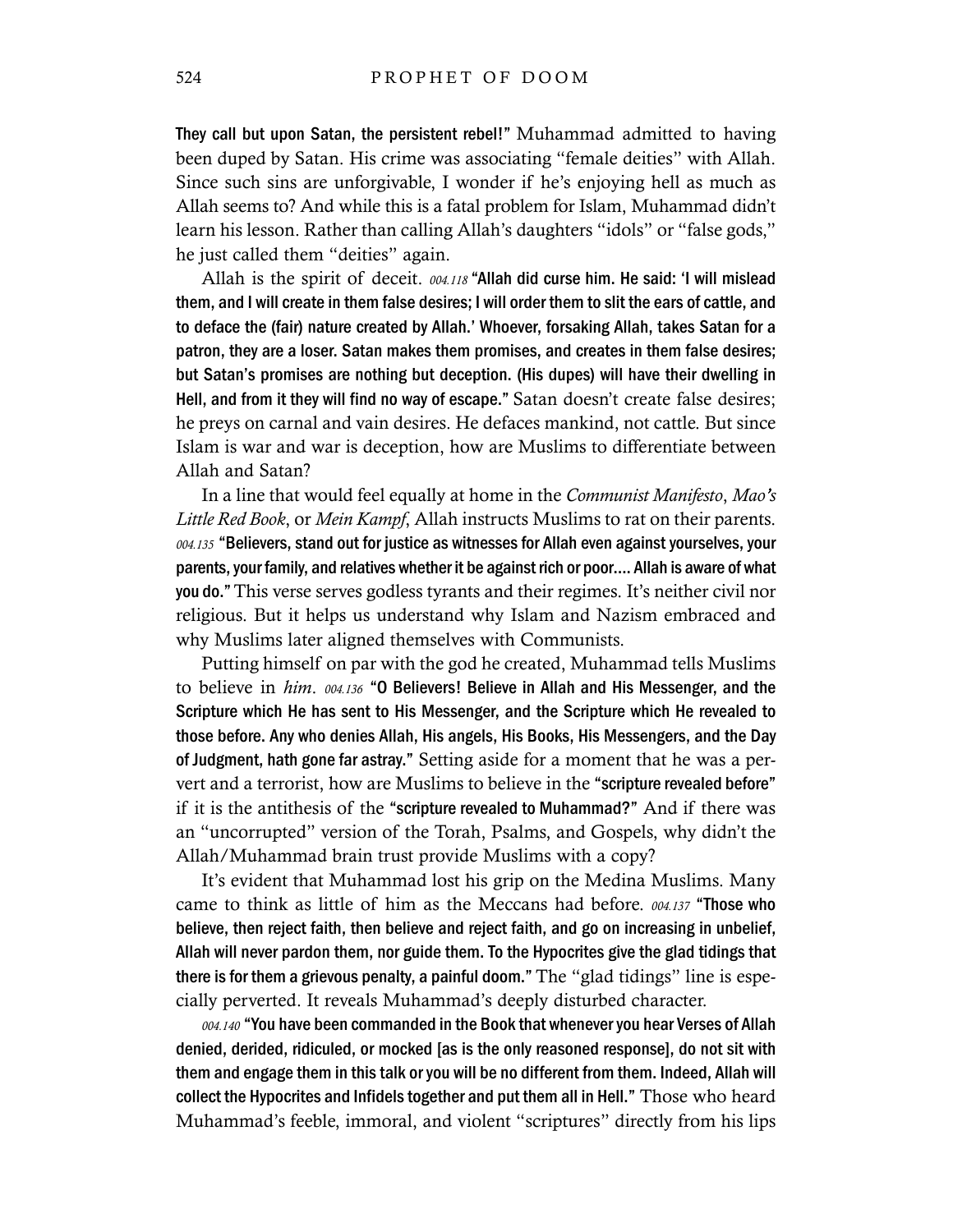denied, derided, ridiculed, and mocked them. So Muhammad banned debate. Even to this day, any Muslim who criticizes Islam is imprisoned or murdered.

If Islam were open to scrutiny there would be no Muslims. To survive, the poligious doctrine requires its tyrannical dictators to use draconian measures to repress freedom of thought, debate, speech, press, and religion. It's why Islam is wholly incompatible with freedom and democracy. It is why Islamic governments are the most repressive regimes on earth. Islam thrives in submission and ignorance. Therefore, we must defy this ungodly ban and free Muslims from Islam if we hope to free ourselves from the terror it breeds. And the best way to free billions from this lie is to expose it. Truth is lethal to Islam. William Muir, a man considered to be one of Islam's foremost scholars, agrees: "The Qur'an is the most stubborn enemy of Civilization, Liberty, and Truth which the world has yet known."

Those who knew Muhammad best rejected him. They only feigned belief in order to avoid being killed by his goons. *004.142* "The Hypocrites try to deceive Allah, but it is He Who deceives them. When they stand up performing the prayer, they stand sluggishly, to be seen, but they are mindful of Allah but little. (They are) distracted in mind even in the midst of it, swaying between this and that, one group or the another. Those who Allah causes to go astray and err will not find a way. Believers, take not for friends unbelieving infidels rather than believers [because rational thought is contagious]. Do you want to offer Allah an open proof against you? The Hypocrites will be in the lowest depths of the Fire." There's a lot of bad stuff in this passage. First, "Allah deceives." "Those who Allah causes to go astray and err will not find a way." We've been bombarded with this concept so often we've become callous to its implications. God by his very nature is incapable of deceit. The moment he becomes dishonest, he ceases to be good. If God is not true, there is no value in knowing him. And since the Islamic god deceives and leads men astray he can never be trusted, as there is no way of knowing when he is lying.

Second, dogmas that require their subjects to feign support in order to avoid death and imprisonment are acknowledging defeat. They are admitting that given the freedom to choose, people would opt out of their repressive regime.

Third, hypocrites are defined as Muslims who don't obey the messenger's orders to leave their homes to fight in Allah's Cause. In this verse the pacifists have descended a notch. They have gone from being "the most vile of animals," to "the lowest depths of the fire." If you are a "peace-loving" Muslim, you may want to find a new religion. You're in a lose-lose situation. If Islam is true, you're going to hell. If Islam isn't true, you're being deceived.

Lastly, truth is so devastating to Islam, association with non-Muslims must be prohibited and condemned. Violating this restrictive order provides "open proof" that Muslims are not sufficiently submissive.

This next verse has an odd beginning. *004.147* "What can Allah gain by your punishment…" I don't know, and the verse doesn't say. But it's a good question.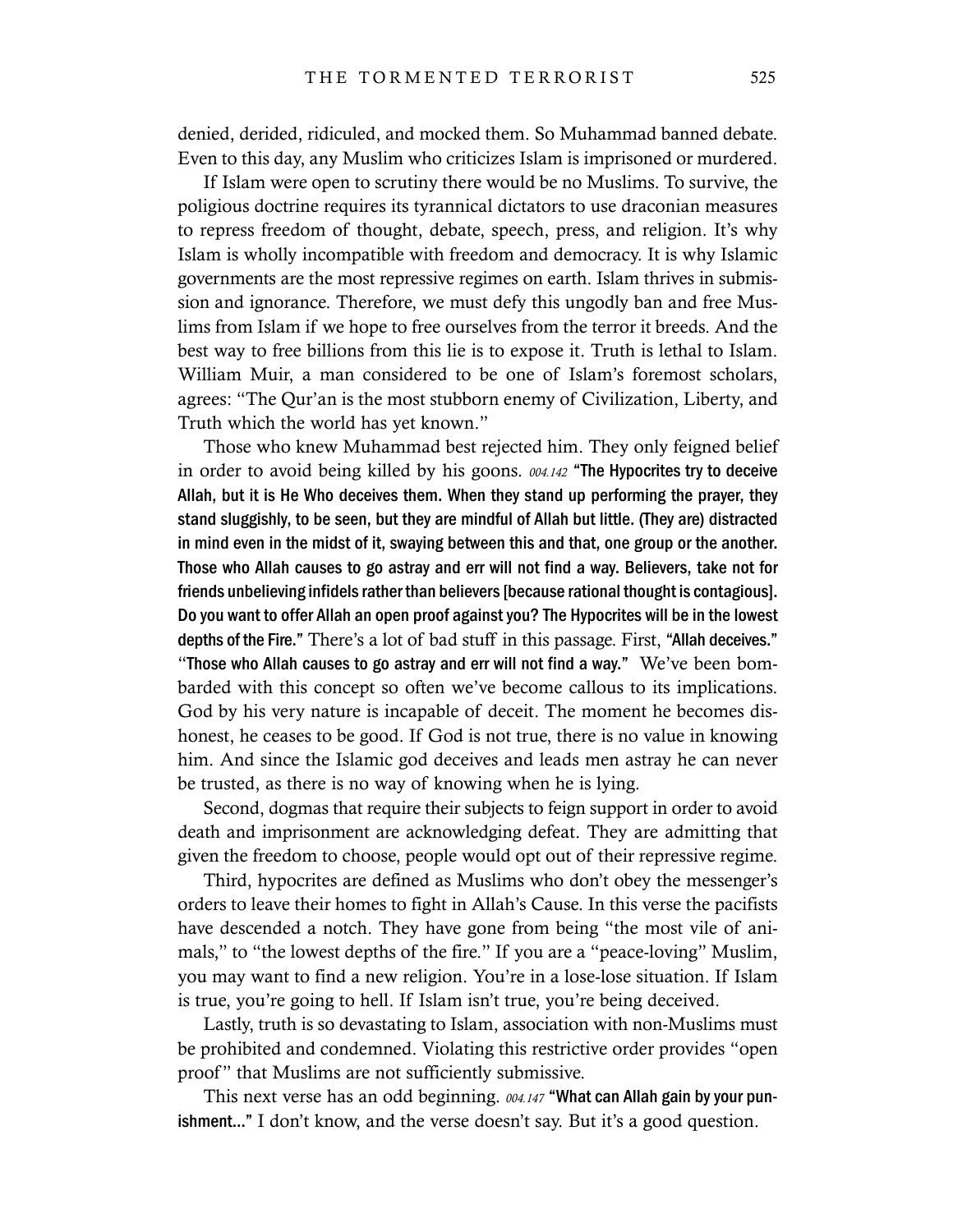The Islamic world seems to have ignored this one: *004.148* "Allah does not love the public utterance of hurtful, harsh speech unless (it be) by one to whom injustice has been done." I guess every Muslim in every Islamic hate parade feels that he or she has been injured. Fact is, they have: but only by Muhammad and Islam.

Returning to those pesky "bad" Muslims…*004.150* "Those who deny Allah and His Messengers, and (those who) wish to separate Allah from His Messengers, saying: 'We believe in some but reject others:' And (those who) wish to take a course in between; They are the real unbelievers; and we have prepared for unbelievers a humiliating punishment, a shameful doom." Methinks our boy doth protest too much. He's losing control, and it shows. The first Muslims, those who had the "benefit" of Muhammad's preaching, had to be threatened to swallow the bitter hatred, violence, and immorality of Islam. They knew that there was something very, very wrong with the medicine he was dispensing.

It appears that the fine folks of Medina asked for a little proof, a miracle perhaps, to show that these situational "scriptures" were from God, not merely Muhammad. *004.153* "The people of the Book ask you to cause (an actual) book to descend to them from heaven. Indeed they asked Moses for an even greater (miracle), for they said: 'Show us Allah in public,' but they were dazed for their presumption. Allah's storm of thunder and lightning seized them for their wickedness." In other words, "No miracles for you. And if you ask again, my god is going to frighten you with a thunderstorm like Moses' God did on Mt. Sinai."

As an aside, the request for an actual book was astute. Not a word of the Qur'an had been scribed on a scroll. The Qur'an was little more than a stream of situational recitals thinly disguised to serve Muhammad's agenda.

The next series of verses attacks Jews and assails Christ's mission. In the 154th verse the Covenant was described as "the raising of the Mount over the Jews," and them becoming Muslims by "prostrating themselves in submission." In the 155th verse Jews were condemned for "killing the Prophets unjustly." Then in the next they were berated for "uttering a grave false charge of illegal sexual intercourse against Mary." Yet in the 157<sup>th</sup> Allah contradicts history when he has Jews say: "'We killed the Messiah, Jesus, son of Mary,' but they killed him not, nor crucified him. But it appeared so to them (as the resemblance of Jesus was put over another man and they killed that man). Nay, Allah raised him up unto Himself. Those who differ with this version are full of doubts. They have no knowledge and follow nothing but conjecture. For surely they killed him not."

As we ponder why Muhammad would lie about such a thing, we must deal with the preposterousness of the allegation. Six hundred years after the single most life- and civilization-altering event in human history, an illiterate and immoral Arab terrorist said it didn't happen and that any who differ have no knowledge. That's like the Soviets saying that Americans didn't walk on the moon simply because the truth didn't fit their agenda. The evidence for Christ's crucifixion is overwhelming. You can argue that he wasn't divine or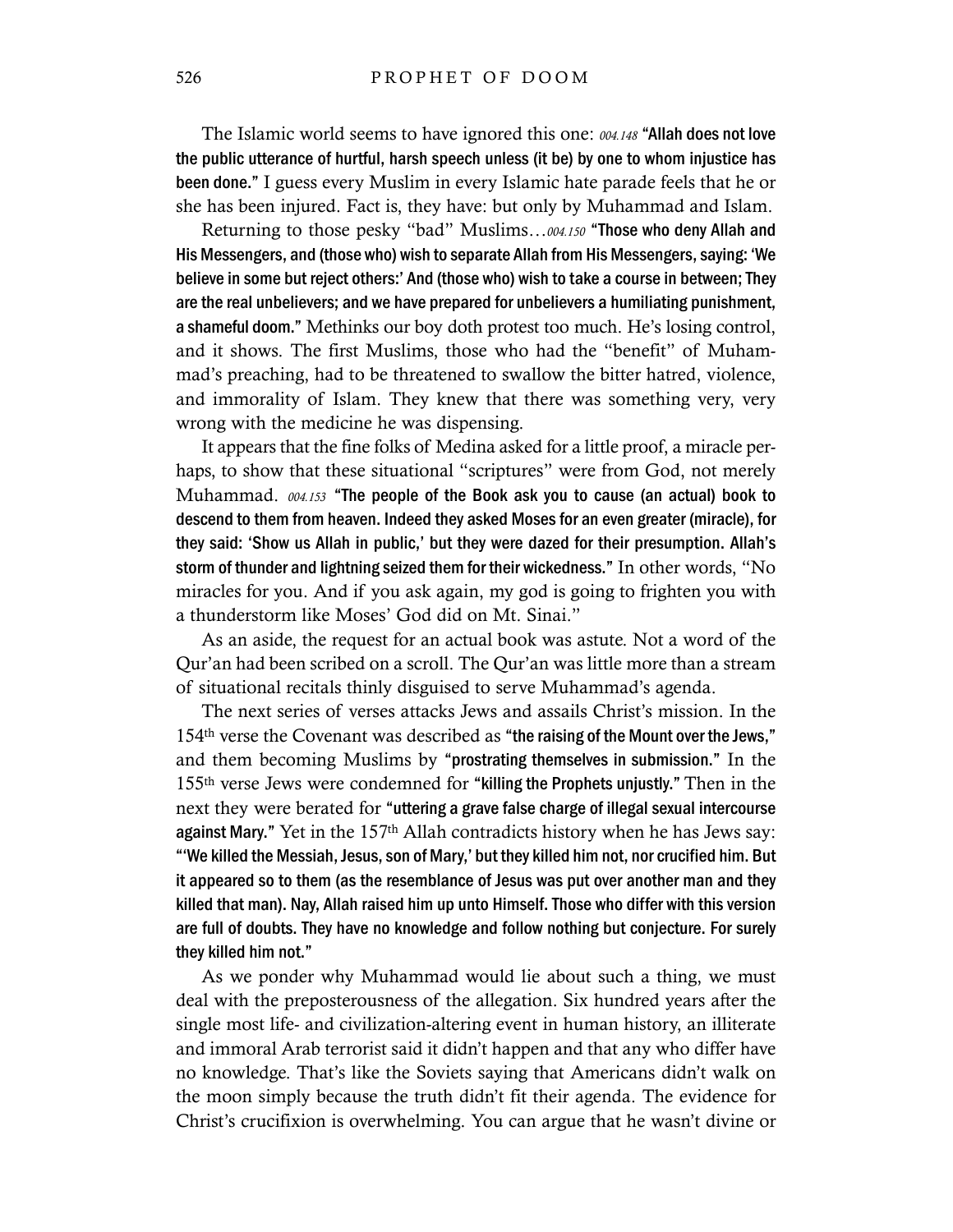that he wasn't resurrected but not that he didn't die on a cross believing that he was sacrificing himself for our sins. For that matter, you can't say that "Jesus" was a prophet, or even a great moral teacher, but wasn't God, because he claimed to be God. If he wasn't God, he was a fool at best and more likely a lunatic and charlatan. Moreover, the Jews never claimed to have "crucified the Messiah" because: (a) the Romans crucified him, and (b) the Jewish clerics who wanted him dead didn't recognize him as the Messiah. Simply stated, the Qur'an's position is impossible, and thus it is untrue.

Muhammad's motivation, however, was transparent. If Christ's sacrifice on the cross reconciled man with God, the Arab prophet was irrelevant. If even one percent of the Gospel account was accurate, Muhammad was a complete fraud, the most vile liar to have ever lived. And then there was Muhammad's boss, Lucifer. If Christ was not crucified, he killed two birds with one stone. Judaism and Christianity were destroyed. Psalm 22 begins with the Messiah's last words on the cross. It then describes the torment of crucifixion in excruciating detail, five hundred years before the Assyrians invented it. Yet we are told that the Messiah's sacrifice was for all time, applying to those who were yet unborn. It says that all would eventually come to serve him as God.

Isaiah 53 is equally specific. Speaking of the importance of the Messiah's sacrifice, the prophet proclaimed: "He was pierced for our transgressions, crushed for our iniquities, and chastised for our well being. By his scourging we are healed. All of us like sheep have gone astray, each of us has turned to his own way; but Yahweh has caused the iniquity of us all to fall upon him." If that didn't happen as predicted outside the walls of Jerusalem on Passover, Yahweh is a liar and there is no savior. Since God cannot lie, Yahweh would not be God and the Messiah would be irrelevant. It's Satan's ultimate fantasy. By deceiving us he achieves his agenda, which is our damnation.

Skipping ahead, we rediscover Allah's dependence on Jews for meaningful Qur'anic content. *004.163* "We have sent you inspiration, as We sent it to Noah and the Messengers after him. We sent inspiration to Abraham, Ishmael, Isaac, Jacob and the [twelve Jewish] Tribes, to Jesus, Job, Jonah, Aaron, and Solomon, and to David We gave the Psalms. Of some messengers We have already told you the story; of others We have not; and to Moses Allah spoke directly." Funny thing, though; Moses didn't mention Allah. Nor did any of the other "messengers." I wonder why?

Then, demonstrating his disdain for those he plagiarized, Muhammad said on behalf of Allah: *004.168* "Those who reject [Islamic] Faith and deal in wrong, Allah will not forgive them nor guide them to any path except the way to Hell, to dwell therein forever. And this to Allah is easy." Regurgitating Lucifer's hatred for Jews and Christians was the easiest thing Allah ever did. Leading mankind astray and directing us to hell was all in a day's work for the demented spirit of Islam.

Then the terrorist pirate and immoral libertine said: *004.171* "O People of the Book! Do not exaggerate in your religion; nor speak lies of Allah. The Messiah, Christ